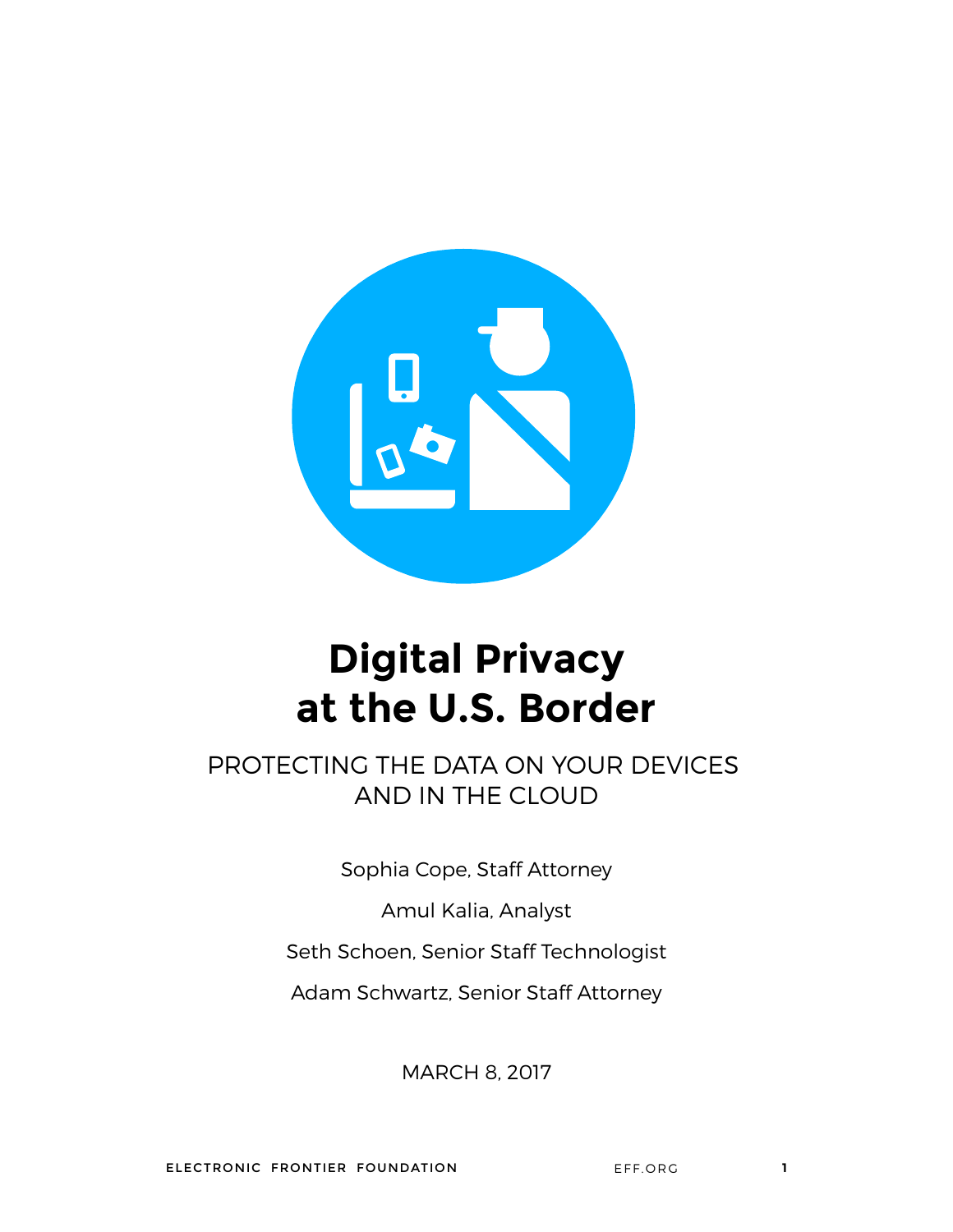## **Table of Contents**

| Should You Attempt to Persuade the Agents to Withdraw Their Order?21              |  |
|-----------------------------------------------------------------------------------|--|
|                                                                                   |  |
|                                                                                   |  |
|                                                                                   |  |
|                                                                                   |  |
| PART 2: CONSTITUTIONAL RIGHTS, GOVERNMENT POLICIES, AND                           |  |
|                                                                                   |  |
|                                                                                   |  |
|                                                                                   |  |
|                                                                                   |  |
|                                                                                   |  |
|                                                                                   |  |
|                                                                                   |  |
|                                                                                   |  |
| The First Amendment at the Border: Freedom to Privately Speak, Associate, Acquire |  |
| The Fifth Amendment at the Border: Freedom From Self-Incrimination30              |  |
|                                                                                   |  |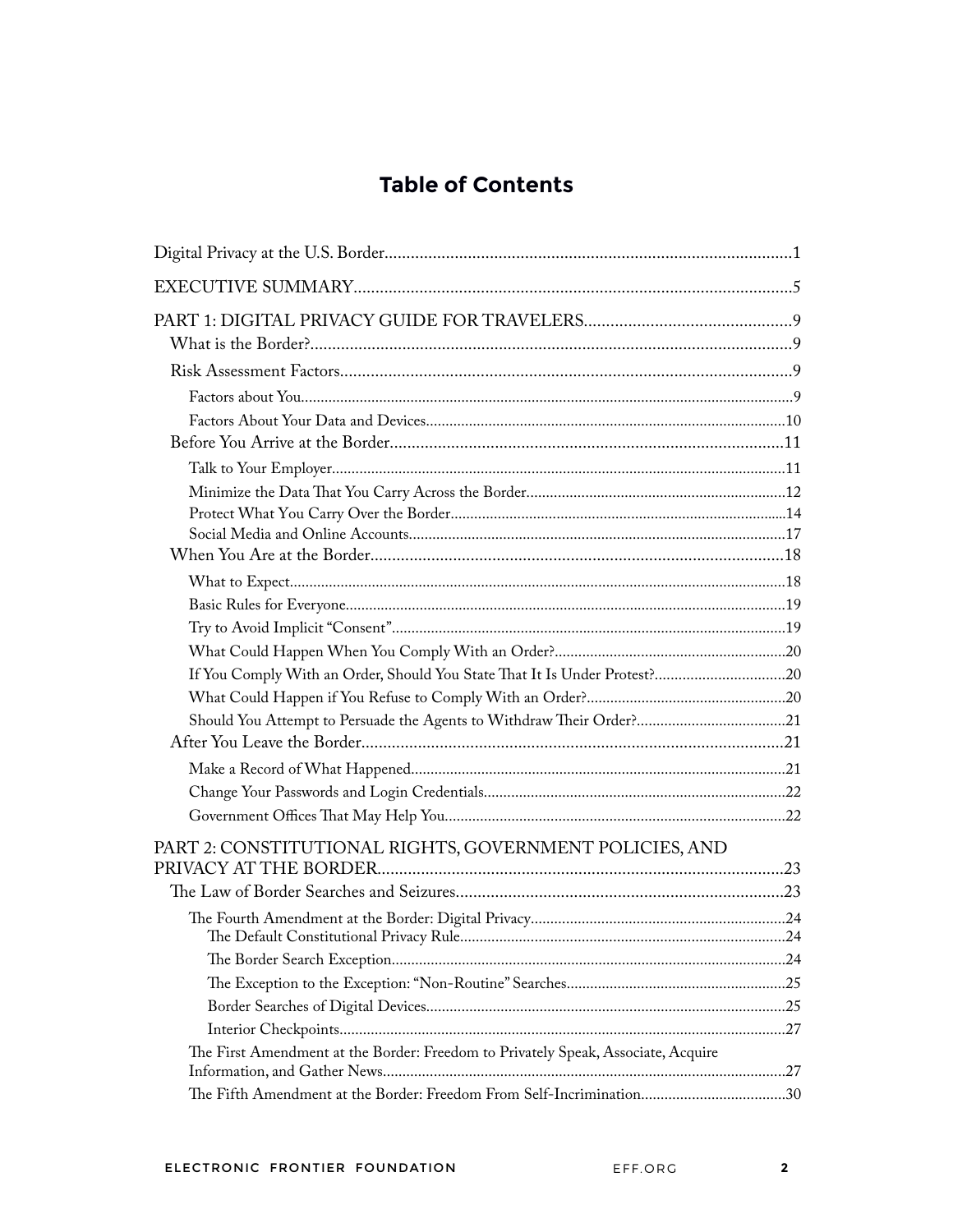| The First, Fifth, and Fourteenth Amendment Intersection at the Border: Freedom From |  |
|-------------------------------------------------------------------------------------|--|
|                                                                                     |  |
|                                                                                     |  |
|                                                                                     |  |
|                                                                                     |  |
|                                                                                     |  |
|                                                                                     |  |
|                                                                                     |  |
| Searching Social Media and Other Cloud Content Without Using Travelers' Devices37   |  |
|                                                                                     |  |
|                                                                                     |  |
|                                                                                     |  |
|                                                                                     |  |
|                                                                                     |  |
|                                                                                     |  |
|                                                                                     |  |
|                                                                                     |  |
|                                                                                     |  |
|                                                                                     |  |
|                                                                                     |  |
|                                                                                     |  |
|                                                                                     |  |
|                                                                                     |  |
|                                                                                     |  |
|                                                                                     |  |
|                                                                                     |  |
|                                                                                     |  |
|                                                                                     |  |
|                                                                                     |  |
|                                                                                     |  |
|                                                                                     |  |
|                                                                                     |  |
|                                                                                     |  |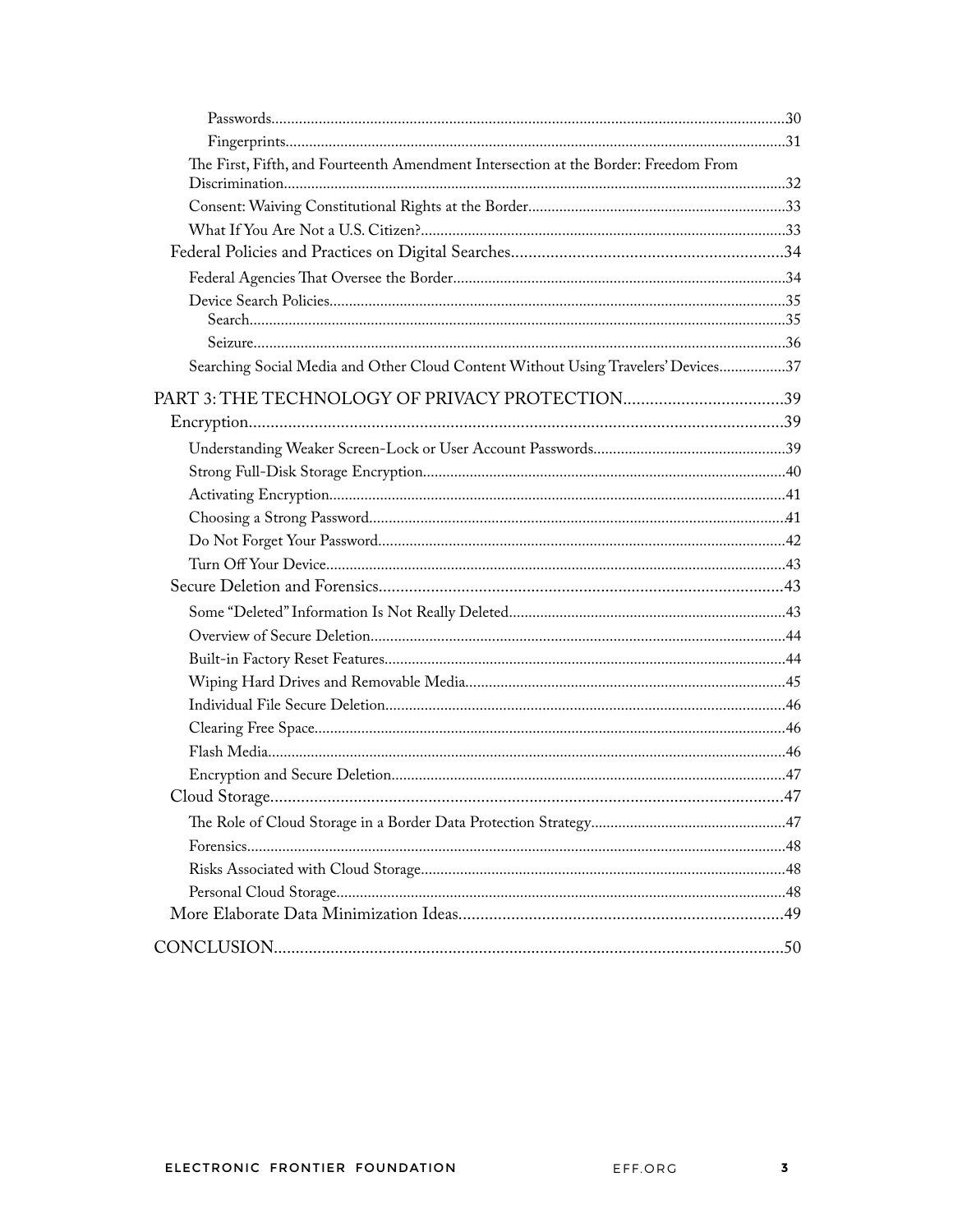**Authors:** Sophia Cope, Amul Kalia, Seth Schoen, Adam Schwartz

**With assistance from:** Hugh D'Andrade, Gennie Gebhart, Cooper Quintin, Rainey Reitman, Corynne McSherry

A publication of the Electronic Frontier Foundation 2017

Digital Privacy at the U.S. Border: Protecting the Data On Your Devices and In the Cloud

is released under a Creative Commons Attribution 4.0 International License (CC BY 4.0).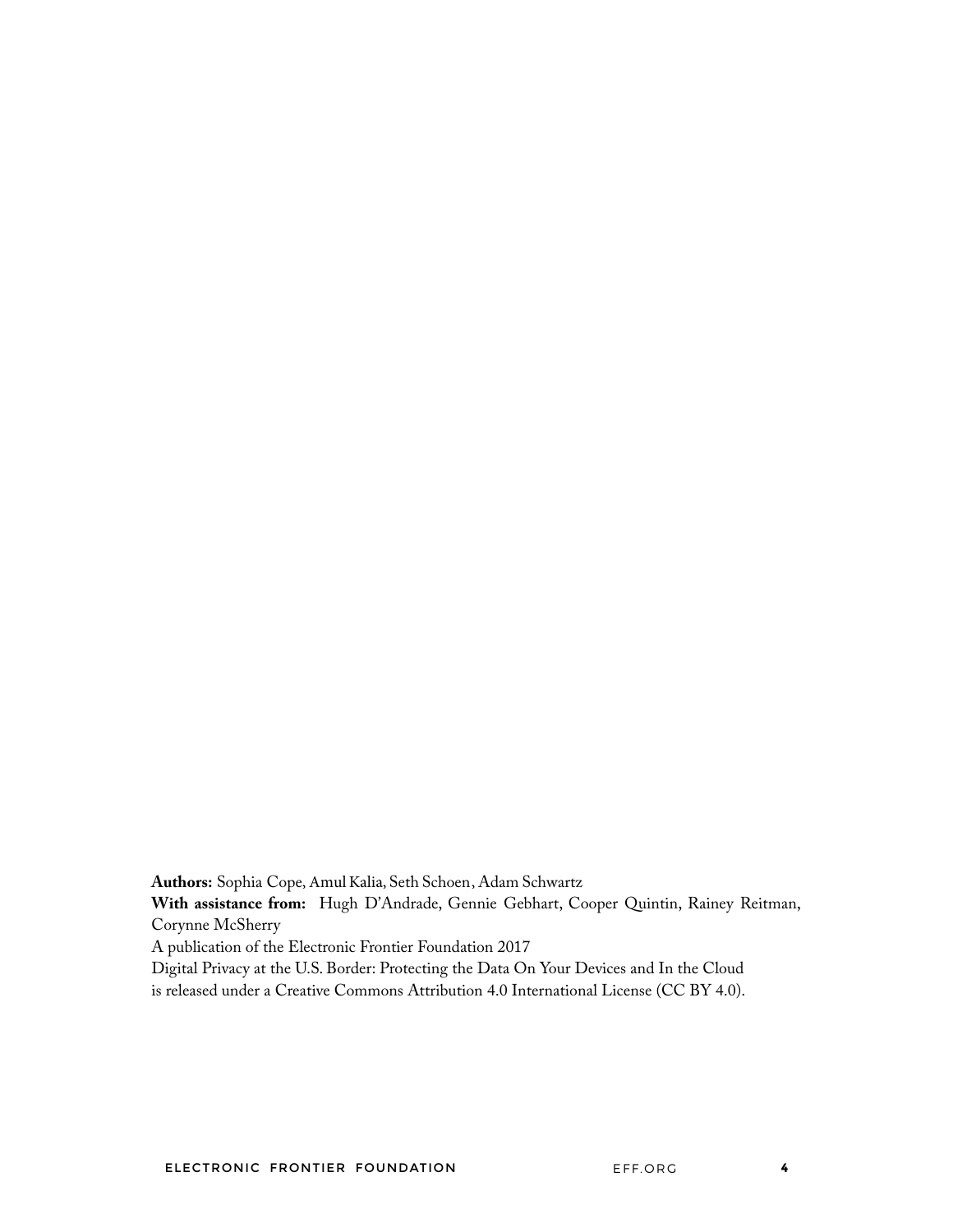# **EXECUTIVE SUMMARY**

The U.S. government reported a five-fold increase in the number of electronic media searches at the border in a single year, from 4,764 in 2015 to 23,877 in 2016.<sup>1</sup> Every one of those searches was a potential privacy violation. Our lives are minutely documented on the phones and laptops we carry, and in the cloud. Our devices carry records of private conversations, family photos, medical documents, banking information, information about what websites we visit, and much more. Moreover, people in many professions, such as lawyers and journalists, have a heightened need to keep their electronic information confdential. How can travelers keep their digital data safe?

The U.S. Constitution generally places strong limits on the government's ability to pry into this information. At the U.S. border, however, those limits are not as strong, both legally and practically. As a matter of the law, some legal protections are weaker – a fact EFF is working to change. As a matter of practice, border agents may take a broad view of what they are permitted to do. Border agents may attempt to scrutinize the content stored on your phones, laptops, and other portable electronic devices. They may try to use your devices as portals to access your cloud content, including electronic communications, social media postings, and ecommerce activity. Moreover, agents may seek to examine your public social media postings by obtaining your social media identifers or handles. As of this writing, the federal government is considering requiring disclosure from certain foreign visitors of social media login credentials, allowing access to private postings and "friend" lists.

<sup>1</sup> Gillian Flaccus, *Electronic media searches at border crossings raise worry,* Associated Press (Feb. 18, 2017), http://bigstory.ap.org/article/6851e00bafad45ee9c312a3ea2e4fb2c/electronic-mediasearches-border-crossings-raise-worry.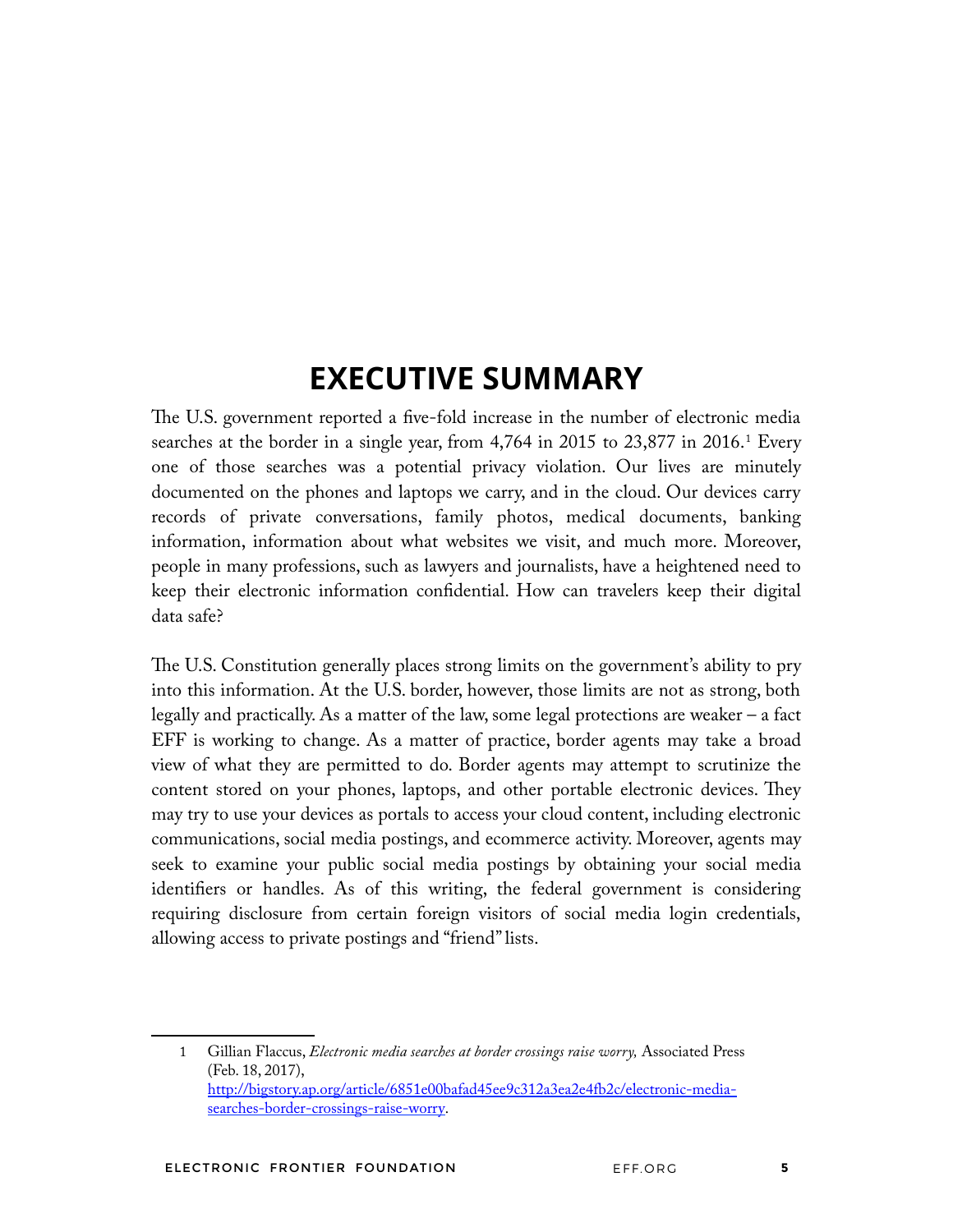This guide (updating a previous guide from 2011<sup>2</sup>) helps travelers understand their individual risks when crossing the U.S. border, provides an overview of the law around border search, and offers a brief technical overview to securing digital data.

**As an initial matter, readers should note that** *one size does not ft all.* We are deeply concerned by invasive and even abusive practices of some border agents, and we are well aware of the serious consequences some travelers may face if they run afoul of a border agent. Many groups, including EFF, are working to establish clear legal protections to help alleviate that fear. In the meantime, however, we know that some travelers will want to take a highly conservative approach, while others will be less concerned. This guide is intended to help you make informed choices according to your situation and risk-tolerance.

**Part 1** identifes the **risk assessment factors** that all travelers should consider (such as immigration status, travel history, and the data stored on the device) and the **potential actions** that travelers can take to secure their digital privacy at the U.S. border. Those actions include:

- *Before your trip.* Travelers should decide whether they can reduce the amount of digital information that they carry across the border. For example, they may leave certain devices at home, use temporary devices, delete content from their devices, or shift content to the cloud. Travelers should protect the information they do carry over the border. Most importantly, they should use full-disk encryption and backup their data somewhere else. Also, shortly before arriving at the border, travelers should power off their devices, which will resist a variety of high-tech attacks against encryption. Travelers should not rely solely on fngerprint locks, which are less secure than passwords.
- At the U.S. border. Agents may ask travelers to unlock their devices, provide their device passwords, or disclose their social media information. This presents a no-win dilemma. If a traveler complies, then the agents can scrutinize and copy their sensitive digital information. If a traveler declines, then the agents can seize their devices, subject the traveler to additional questioning and detention, and otherwise escalate the encounter.

Border agents cannot deny a U.S. citizen admission to the country. However, if a foreign visitor declines, an agent may deny them entry. If a lawful permanent

<sup>2</sup> *Defending privacy at the U.S. border: A guide for travelers carrying digital devices* (Dec. 2011), https://www.eff.org/fles/eff-border-search\_2.pdf.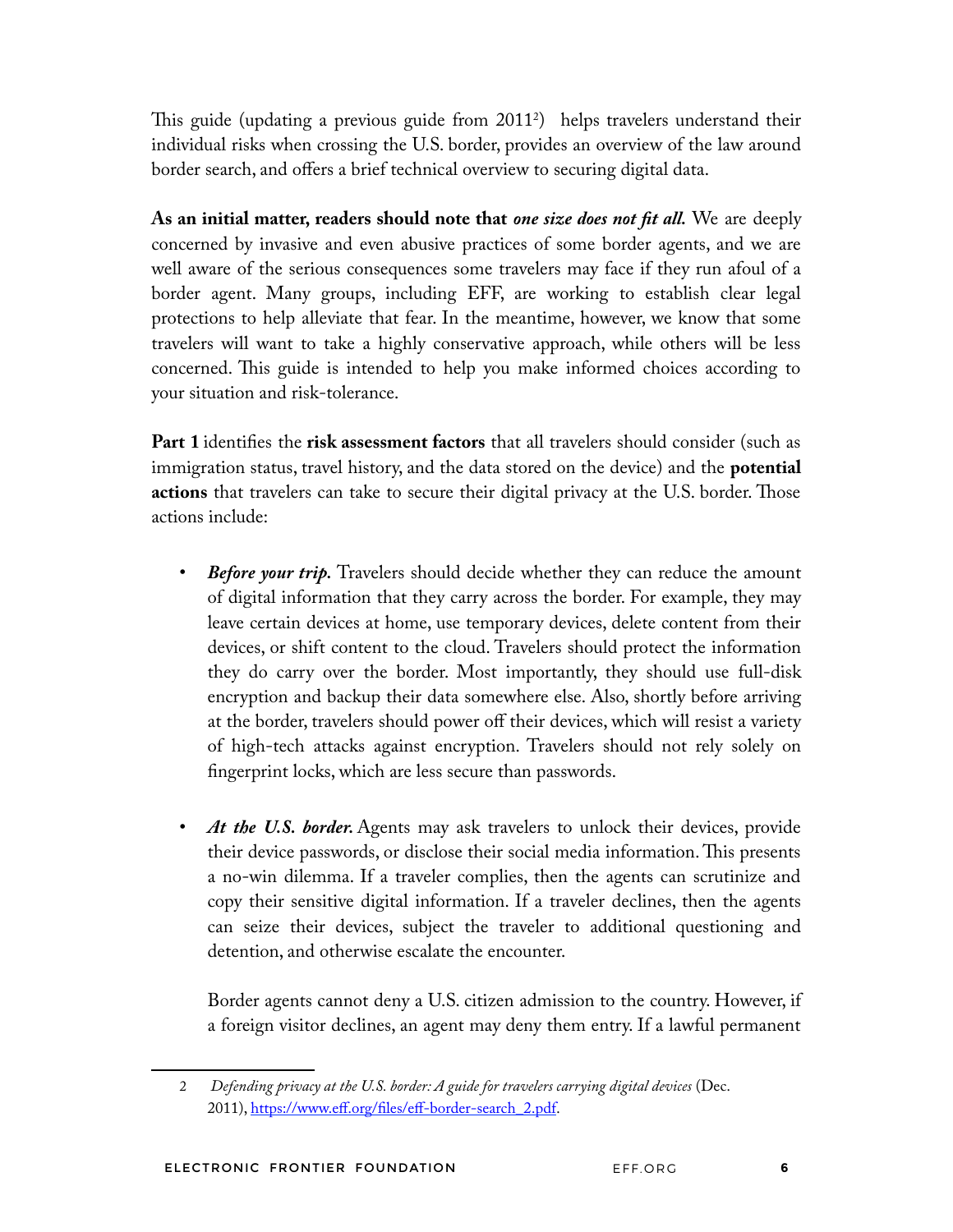resident declines, agents may raise complicated questions about their continued status as a resident.

Your response to this dilemma may vary according to your risk assessment. However, all travelers should stay calm and respectful, should not lie to border agents or physically obstruct them, and should plan for this dilemma ahead of time. Try to document or politely ask for the names, badge numbers, and agencies of the government officers you interact with.

After your trip. If you feel that U.S. border agents violated your rights by searching or seizing your digital devices or online accounts, please contact EFF at borders@eff.org. Also, write down everything that happened as soon as possible.

**Part 2** provides a primer on the law and policies related to border search of digital devices to help you understand the broader legal context. In particular, we address:

- *Your rights at the border.* Compared to people and police in the interior of the country, border agents have more power and people crossing the border have less privacy. But the border is not a Constitution-free zone. The powers of border agents are tempered by the First Amendment (freedom of speech, association, press, and religion), the Fourth Amendment (freedom from unreasonable searches and seizures), the Fifth Amendment (freedom from compelled self-incrimination), and the Fourteenth Amendment (freedom from discrimination).
- *Government policies and practices at the border.* For many years, the federal government has asserted broad powers at the border to search and seize travelers' digital information. Tese intrusions are growing in frequency and intensity.

Finally, **Part 3** is a primer on the technology of privacy protection. To secure our digital lives, we often must rely on (and understand) encryption, passwords, effective deletion, and cloud storage. In Part 1, we highlight some of the ways you can use these tools and services to protect your privacy. Part 3 offers a deeper dive.

**Want to learn more about surveillance self-defense?** Since you are reading this guide, you may be interested in digital security in general, and not just while you are crossing international borders. If so, check out EFF's Surveillance Self-Defense guide.<sup>3</sup>

<sup>3</sup> *Surveillance Self-Defense*, EFF, https://ssd.eff.org/.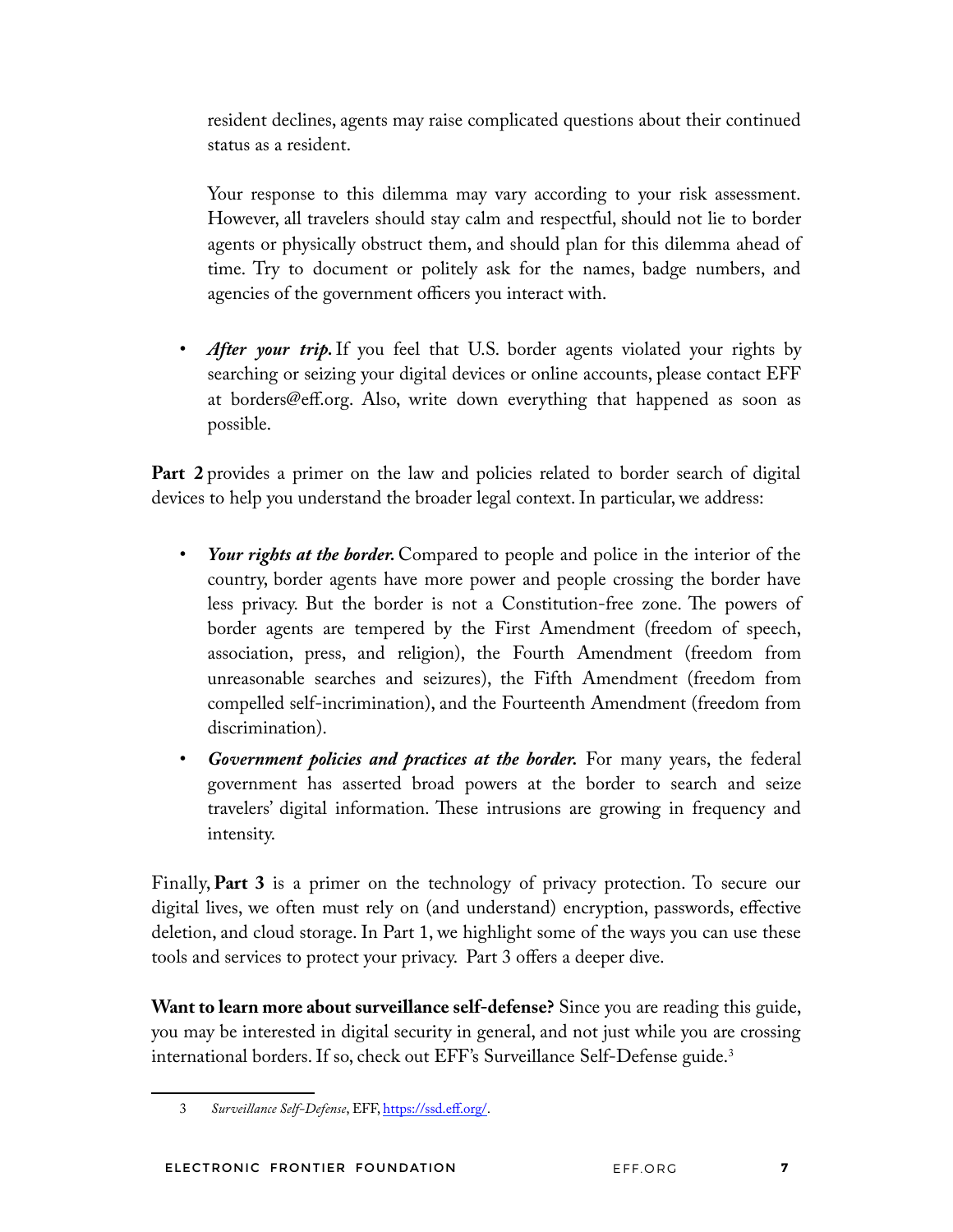**Want to help EFF protect everyone's digital privacy at the border?** Contact your U.S. senators and representatives, and ask them to support legislation requiring government officials to get a warrant from a judge based on probable cause of criminal activity before searching digital devices at the border. Also, please join EFF!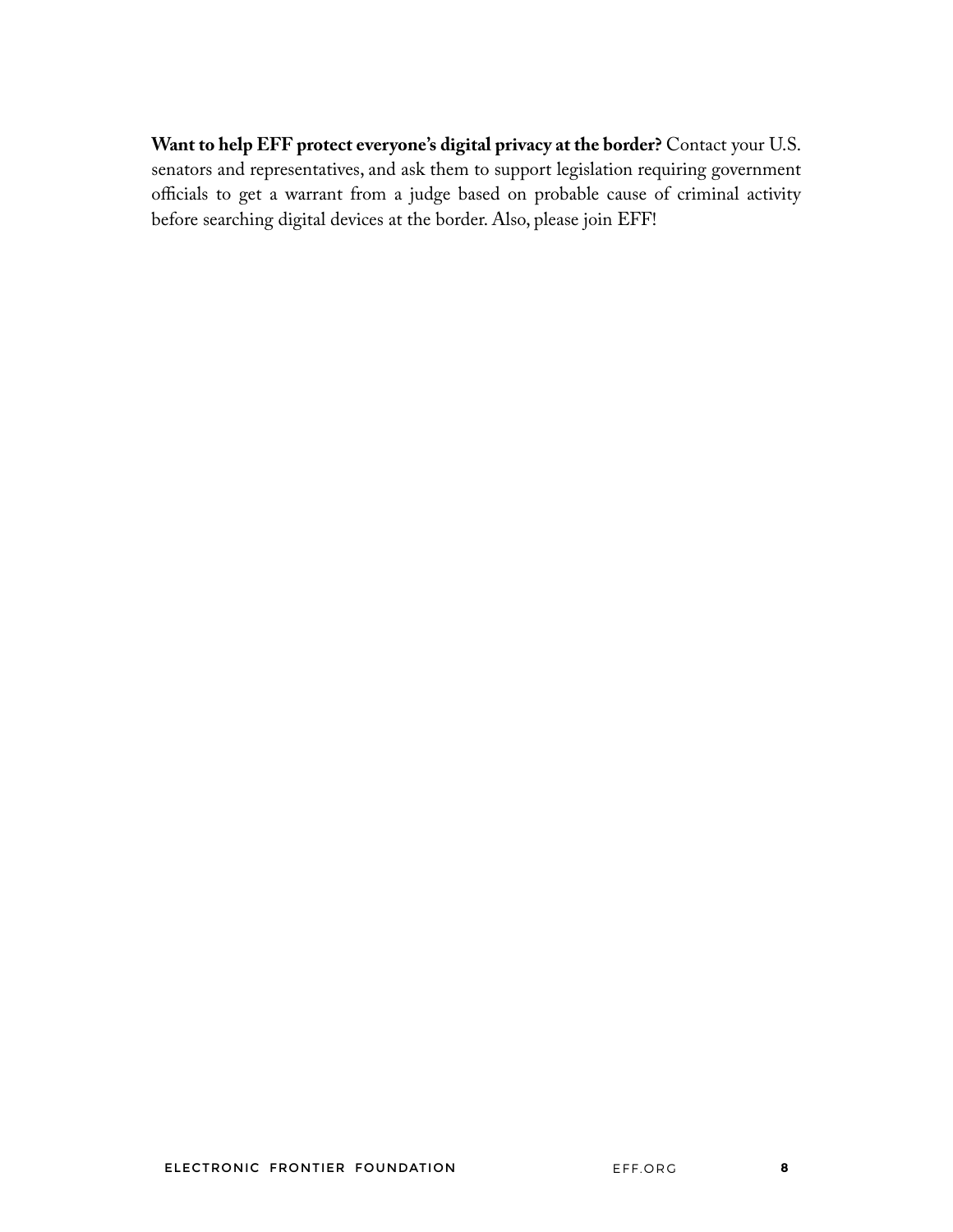# **PART 1: DIGITAL PRIVACY GUIDE FOR TRAVELERS**

In this section we highlight issues you should consider before you arrive at the border, and lay out options for protecting your privacy in light of your own risk assessment.

## **What is the Border?**

According to the U.S. government, "the border" includes the land borders with Canada and Mexico, airports for international flights, and seaports for international cruises.<sup>4</sup> Travelers crossing the border will be inspected by U.S. Customs & Border Protection (CBP) officials, which may include an interview and examination of personal belongings. At 15 airports and one seaport (in Canada, the Caribbean, Ireland, and the United Arab Emirates), travelers will be inspected by CBP prior to departing the foreign country, rather than upon arrival in the United States.<sup>5</sup>

## **Risk Assessment Factors**

A variety of factors can infuence the precautions that travelers take at the U.S. border to protect their privacy. Here are a few things to consider.

## **Factors about You**

#### 1. **Citizenship, Residence, and Immigration Status**

If you are a foreign visitor, you may be more easily denied entry into the country. If you are a lawful permanent resident, entry raises complicated questions about the government's ability to challenge your continued status as a resident. Thus, if you are not a U.S. citizen, refusing to comply with a border agent's demand that you unlock your device, provide your device password, or disclose your social media information may raise special concerns. That, in turn, may call for protective measures, or consultation with a lawyer, before you begin your trip.

<sup>4</sup> U.S. Customs and Border Protection, *At Ports of Entry*, https://www.cbp.gov/bordersecurity/ports-entry.

<sup>5</sup> U.S. Customs and Border Protection, *Preclearance Locations*, https://www.cbp.gov/bordersecurity/ports-entry/operations/preclearance.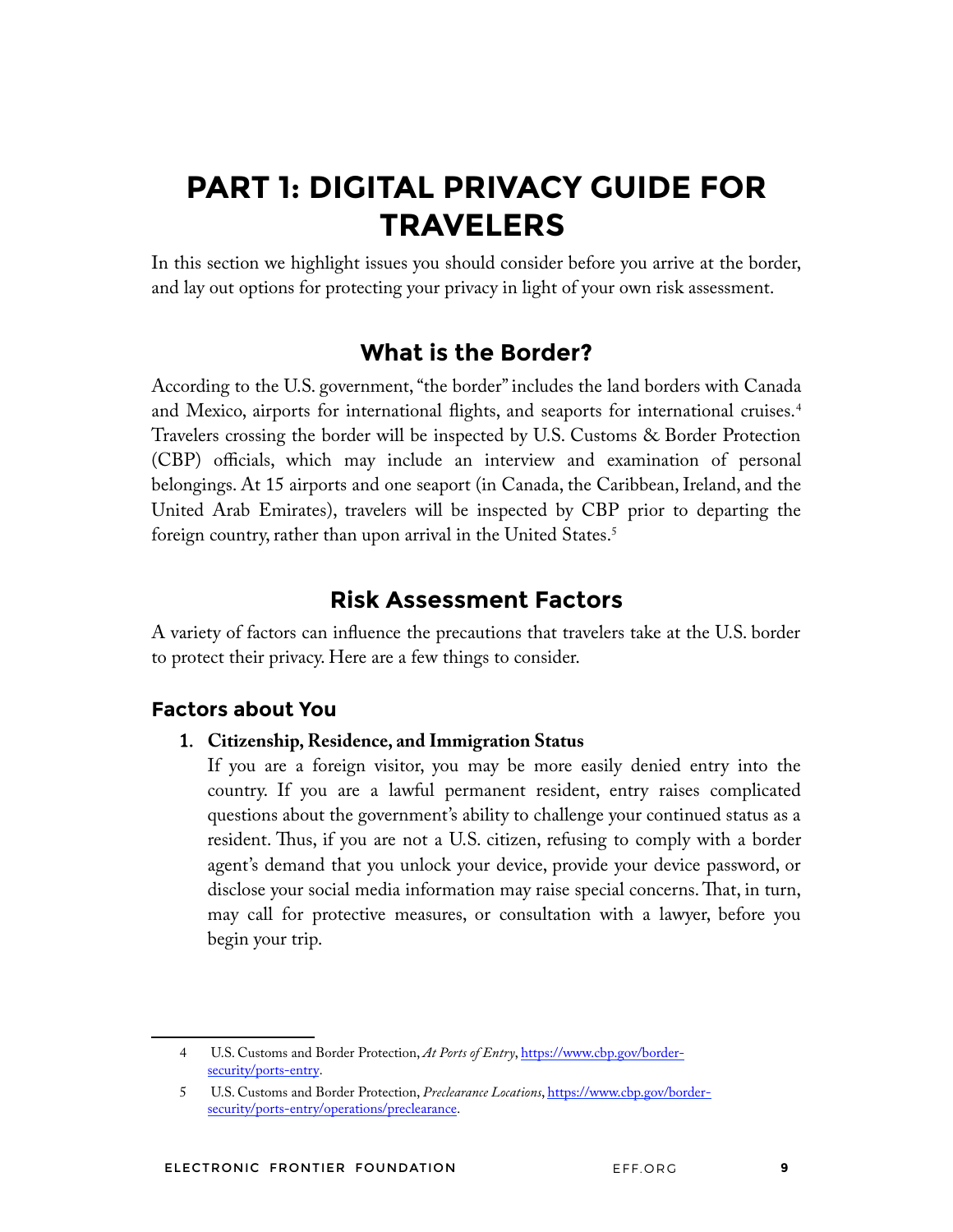#### 2. **Travel History**

If you have traveled to certain countries, such as those regarded by the U.S. government as connected to terrorism, drug trafficking, or sex tourism, it may draw additional scrutiny from border agents. Your frequency of international travel and the length of your trips may also inspire additional screening.

#### 3. **Law Enforcement History**

If you are subject to an ongoing or past investigation, have a prior conviction, or otherwise are under suspicion for any reason, you may be screened or questioned more intensively.

#### **4. Tolerance for Hassle From Border Agents**

How willing are you to risk a potential confrontation with border agents or delays in your travel plans? Your answer may affect your decision on whether to comply with an agent's demand that you unlock your device, provide your device password, or disclose your social media information.

#### 5. **Interest in Advocating for Your Privacy**

If you are philosophically opposed to intrusive border searches, you may feel that the importance of asserting your rights may outweigh the risk of having your devices seized, being extensively questioned, missing a fight, or otherwise being detained. If so, you should still educate yourself so you can be an effective advocate.

## **Factors About Your Data and Devices**

#### **1. Sensitivity of the Data**

All people need to consider the risk that the government may access their sensitive information. If you are a journalist, attorney, doctor, or other professional, you may have a special responsibility to safeguard your data.

#### **2. Seizure of the Device**

Refusing to grant access to your phone may result in the government choosing to seize it. Can you tolerate the fnancial costs and inconvenience of losing a device to the government for an indefnite period of time?

#### 3. **Lost Access to Information on the Device**

Have you made a backup of the data on the device? If not and it is seized, you will not have access to that information for the duration of the seizure.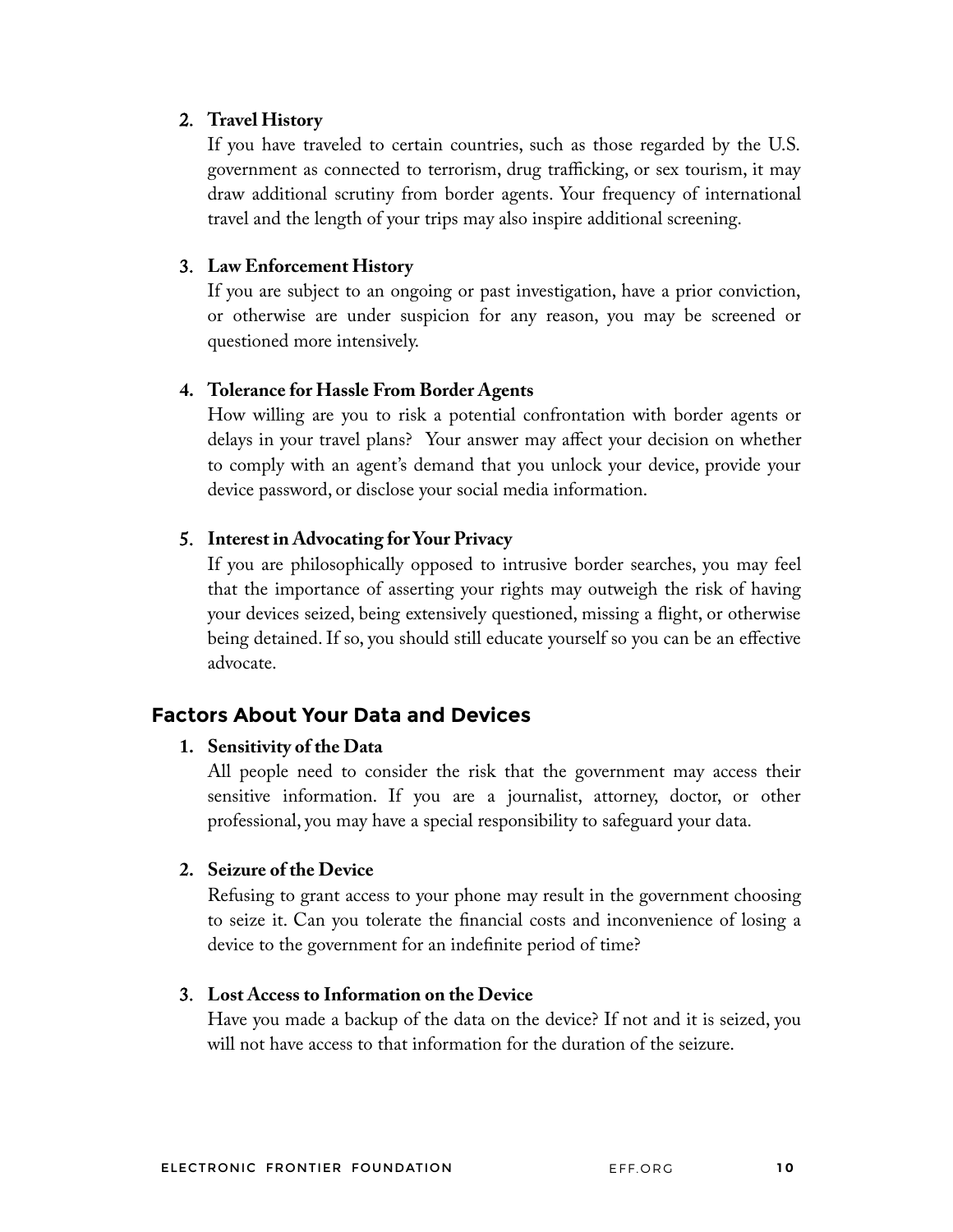#### **4. Importance of Access to Data While Traveling**

Do you need all your personal data while traveling? If not, consider leaving your device—or certain devices—at home. Alternatively, consider removing data from your device, or storing it in the cloud so you can access it once you reach your destination. If you do need data on your device while traveling, take precautions to protect your data.

#### 5. **Quality of Internet Access During Trip**

Will you have access to fast and reliable Internet access while traveling? If so, you may be able to limit the amount of data you carry over the border by using a cloud service provider.

#### 6. **Who Owns Your Device**

Do you own your device? If not, consult with the person who does (such as your employer).

Keep these factors in mind as you consider the options discussed in the following section.

## **Before You Arrive at the Border**

The right time to start protecting your digital privacy is before your trip, when you are at home or work and have more time and greater access to information and people who can help you get set up properly.

Please be aware, however, that taking some precautions may attract unwanted attention and scrutiny, even if the precautions otherwise succeed in protecting your information. For example, if detected by a border agent, the fact that you wiped your hard drive may prompt the agent to ask why you did so. Even traveling without devices or data that most travelers typically have could attract suspicion and questions.

One more caveat: in what follows we touch on the technology of privacy protection at a high level. If you would like further information on this topic (such as the challenge of secure deletion), please see Part 3.

#### **Talk to Your Employer**

For work-owned devices and those that contain work-related information, talk to your employer about data security before traveling. Some employers have policies and procedures that can help protect both travelers and sensitive data, including from threats beyond searches at the border. CBP agents may be more sympathetic to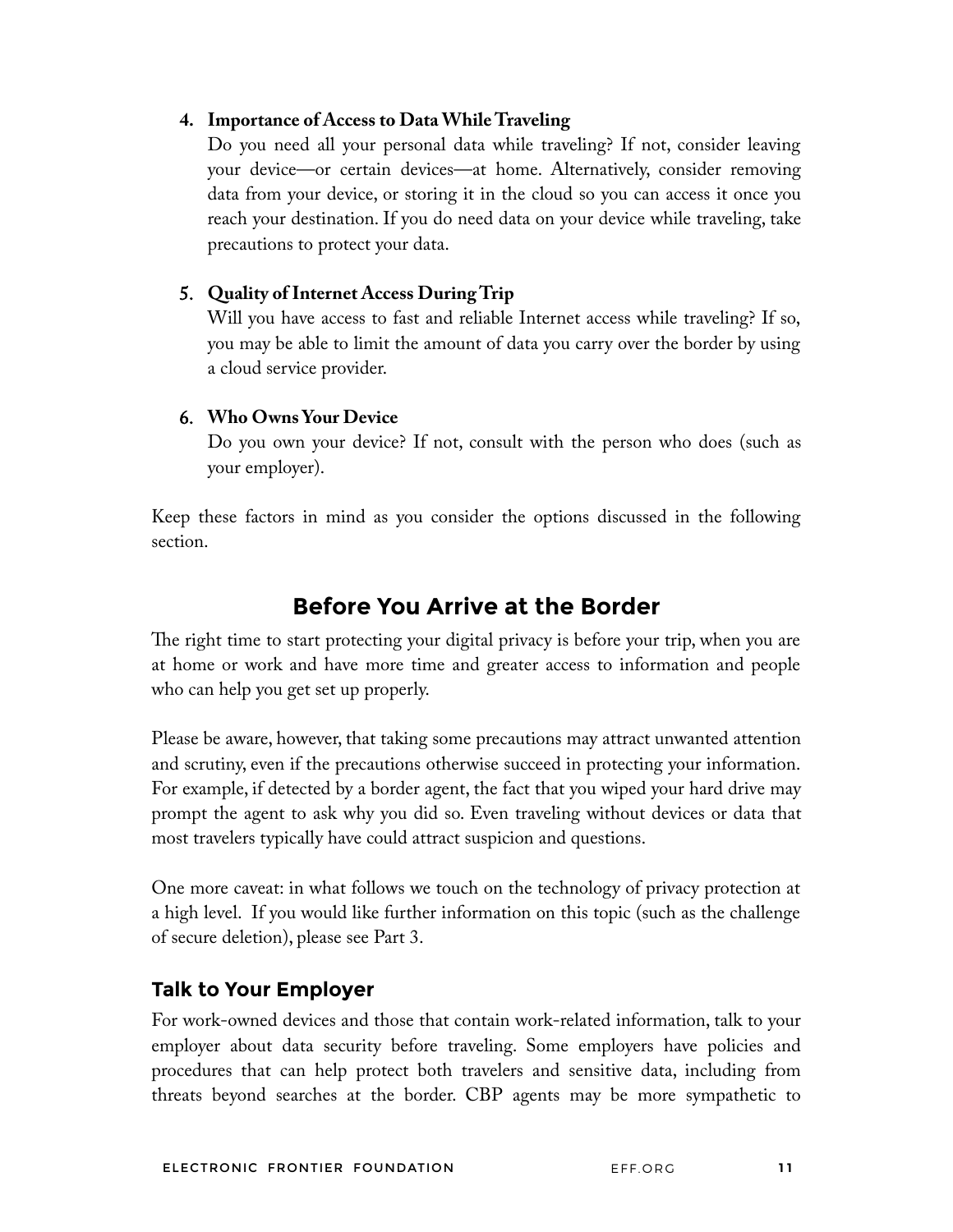travelers who truthfully state that the traveler does not have access to data or was prohibited by their employer from granting anyone access to it.

## **Minimize the Data That You Carry Across the Border**

The simplest and most reliable precaution against border searches is to reduce the amount of information that you carry across the border.

#### 1. **Leave Your Devices at Home or Work**

If you can leave electronic devices at home or work (or, in some cases, send them separately through the mail), $^6$  border agents cannot examine them as part of your entry into the country.

#### **2. Use a Temporary Device**

If you can obtain a device just for travel, you can avoid loading information on it that you do not need for your trip. Many businesses have adopted some form of this approach, both because of border search risks and because of theft and hacking risks that may be heightened during travel. Individuals can do the same.

Mobile phones that use the GSM standard (ubiquitous in most countries) let you switch a SIM card from one phone to another, so you can choose to keep your phone number while using a temporary travel phone.

Depending on your priorities, a Chromebook can make a particularly good travel laptop when traveling somewhere with decent Internet access. Several models are available for under \$200 as of this writing; they focus on storing most information online and using Google's cloud services. Chromebooks minimize the data stored on the device itself and are particularly easy to clear or reset.

#### **3. Shift Content From Devices to Cloud Services**

If you move information from your device to cloud services, you can minimize what you will actually have in your possession as you cross the border.

This can be a good approach, but we offer three cautions.

<sup>6</sup> Objects sent through the mail are also subject to customs inspection, and it is possible, though unlikely, that customs inspectors will try to copy or search items that you ship. So, sending devices in the mail may protect you from some questions about those devices at the border, but will not always protect your devices from being searched.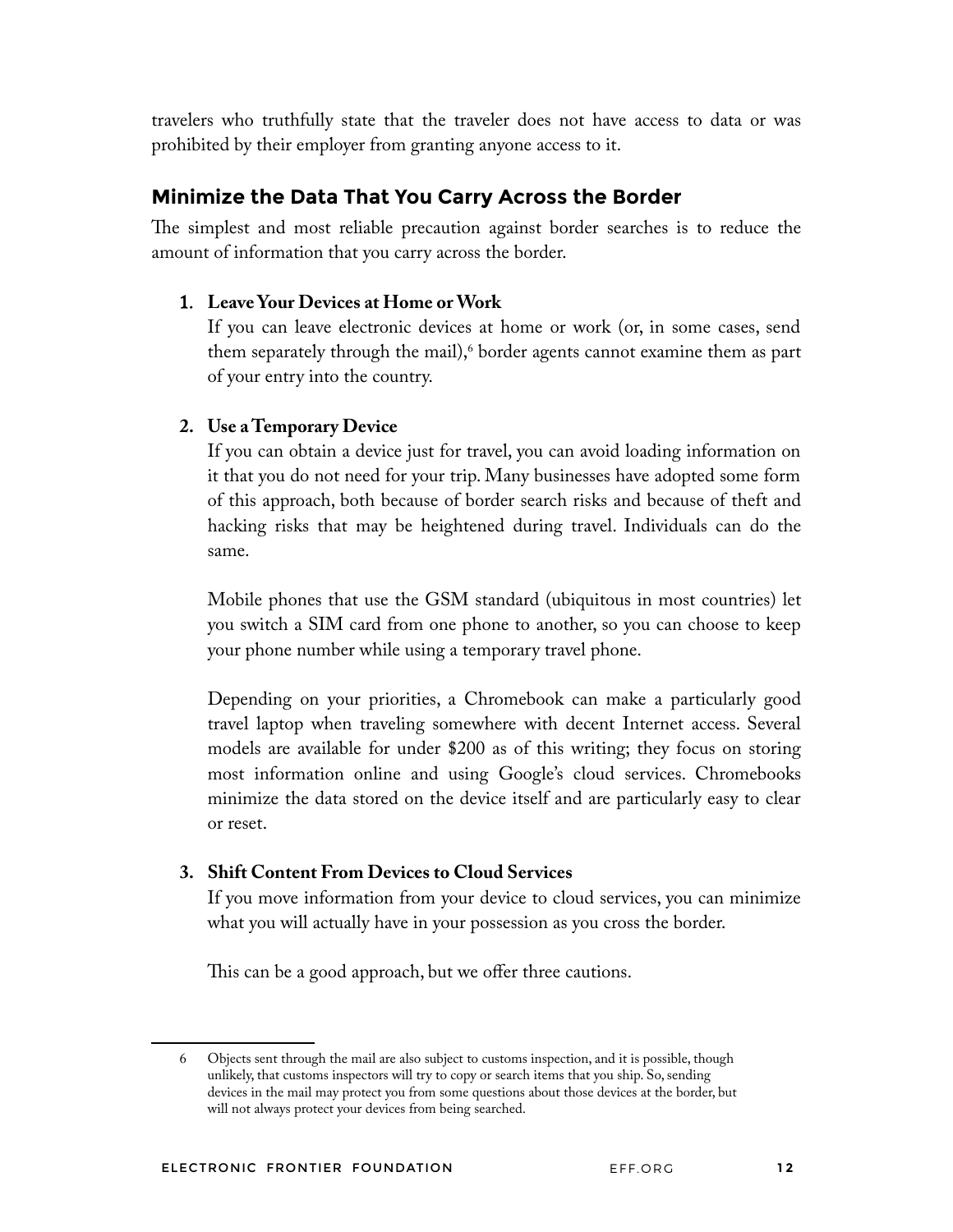First, storing data in the cloud carries its own risks. For example, border agents and other government officials may try to search your cloud data without your knowledge by dealing directly with the service provider. The good news: such demands are typically subject to greater legal safeguards than a border search.7

Second, border agents may ask you specifcally about online accounts. If proposals being foated as of this writing are adopted, they may even ask some travelers for usernames and passwords in order to access the data themselves. Depending on your risk factors, the consequences of saying no can be signifcant.

Third, it can be difficult to thoroughly delete data from your devices. Even when you think you have "moved" data to the cloud, some of it could still actually be present on your devices. If agents seize your device and subject it to a forensic examination,<sup>8</sup> they may recover significant amounts of incompletely deleted data.

#### 4. **Delete Information From Your Devices**

If you know you will not need certain information during a trip, you can delete it before crossing the border. If you want to remove *all* of your data, you can use third-party software or, sometimes, built-in options to "wipe" or "factory reset" a device to a blank or pristine state where no user data is readily accessible. However, border agents may fnd it suspicious if they realize that you have deleted some or all of your data before crossing the border.

In addition, it can be difficult to delete information securely in a way that leaves no traces. **Please see Part 3 for more information on securely wiping your device.**

#### **5. Use Private Browsing Mode**

Most browsers offer a private browsing mode. In this mode, the web browser avoids saving browsing history to the hard drive at all. Files are also not saved to the disk cache and so the forensic footprint of things you do online is reduced.9

<sup>7</sup> Electronic Communications Privacy Act, 18 U.S.C. § 2703; *U.S. v. Warshak*, 631 F.3d 266 (6th Cir. 2010) (probable cause warrant needed to obtain emails from online service provider).

<sup>8</sup> Forensic exams use special tools to search devices. In some but not all forensic exams, the tools access or locate information that is not normally visible or quickly apparent, such as deleted fles or metadata.

<sup>9</sup> Not all implementations of private browsing mode can hide 100% of web activity from forensic examination, because of issues like swap space, where information in the computer's memory may be saved to disk automatically.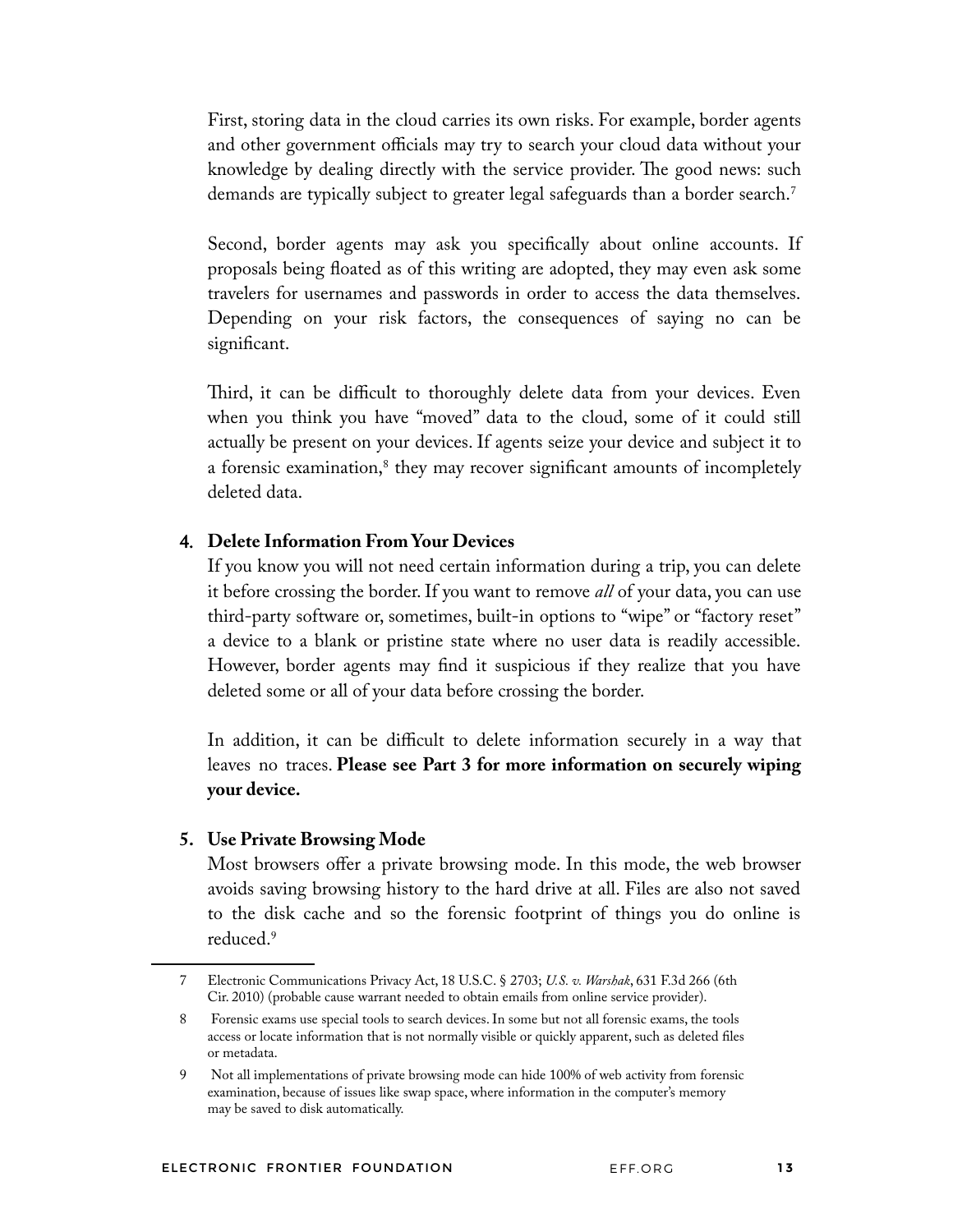Private browsing mode is not a way of clearing your browsing history afterthe-fact. And clearing your browsing history may still leave the information vulnerable to forensic recovery by CBP officials. Rather, to get this beneft, you have to regularly use private browsing mode whenever you browse the web.

#### 6. **Digital Cameras**

Border agents may demand to look through the photos or videos on your cameras or phones. Most cameras do not come with encryption, so there are no convenient technical means that would prevent this kind of inspection.

If you do not want border agents to see your photos or videos, the simplest approach is to delete them or move them to a secured laptop or cloud storage. You should be aware that forensic examination can typically recover deleted photos, unless the storage media has been securely wiped.

#### **Protect What You Carry Over the Border**

Whether or not you plan to cooperate with border agents' demands, you should take two basic precautions: make **backups** and use **encryption**. Backups prevent your data from being lost if your device is seized, stolen, or broken—risks that are signifcantly heightened during international travel. Encryption prevents others from accessing your data in certain scenarios. Even if you are prepared to unlock your devices or provide the passwords, using encryption still prevents your devices from being searched or examined without your knowledge.

#### 1. **Backup Your Data**

Travelers should always have backups of their data. Your need to access the backup during your trip may vary, so depending on your situation, you may want to leave a backup at home or at work as a fallback option, or you may want an online backup that can be accessed during your travel. Backups are especially important for password managers as they grant you access to your online accounts.

You can make backups of a phone or tablet onto a computer (often over a USB, Thunderbolt, or Firewire cable). You can make backups of a computer onto an external hard drive, or sometimes other media like DVD-R or a home or office fle server.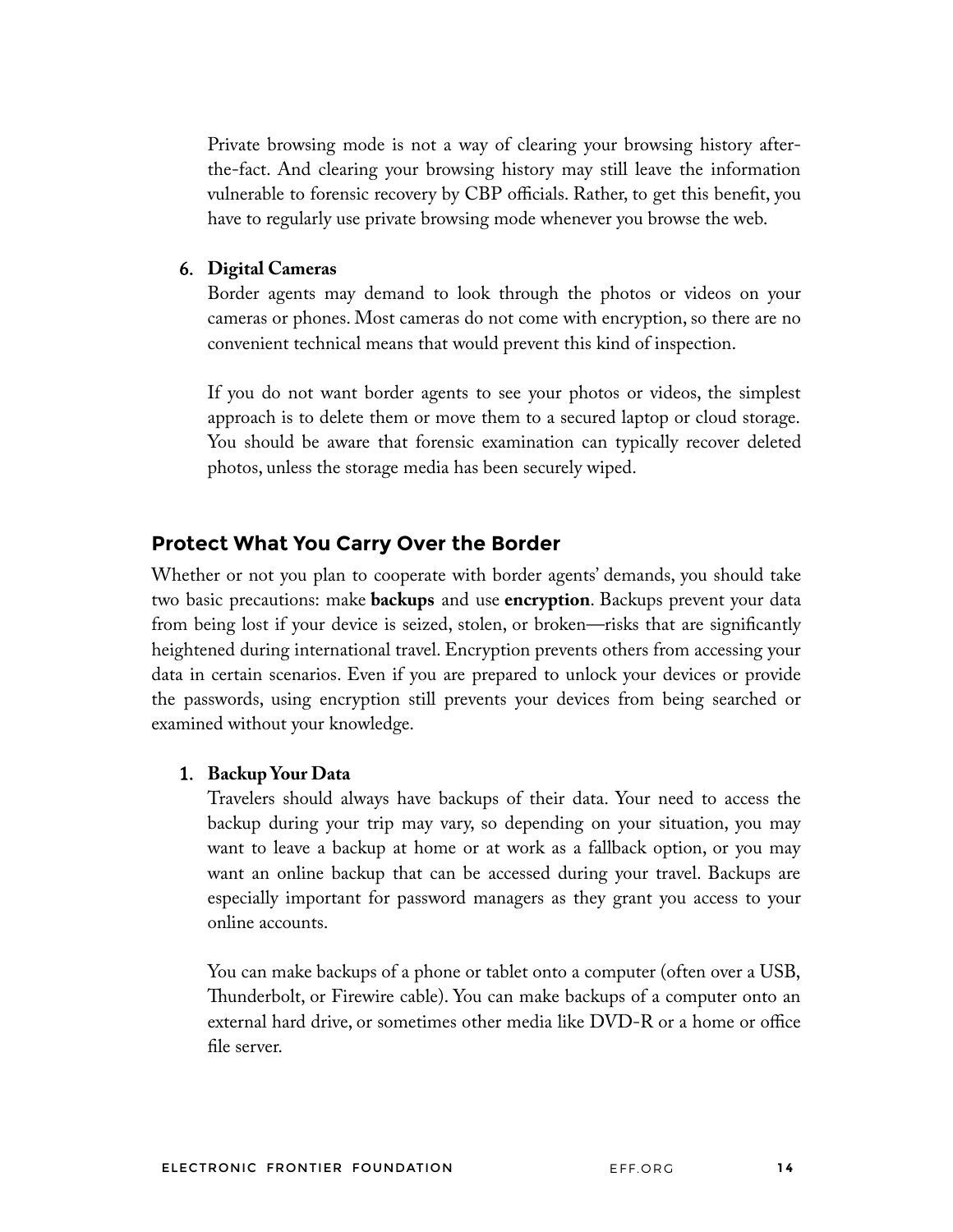In places with fast Internet access, online backups have become the most popular option for backing up all kinds of devices. They are discussed in Part 3.

#### 2. **Encrypt Your Data**

Encryption is an important technology to protect all kinds of data from unauthorized access in all kinds of circumstances. We focus here on encryption of stored data on devices (rather than end-to-end encryption of communications). More details are included in Part 3, including encryption tools that may be available for your device.

People often decide to "set a password" on their device in order to protect their data. This intuition is right, but the details matter significantly. Not all ways of "setting a password" provide the same kind of protection, and many do not involve any encryption at all. For strong data protection, you need to ensure that your password will actually encrypt the hard drive content, rather than only controlling access to the device.

A **screen-lock password** o r **user account password** is enforced by the operating system code and only controls access to the device. The operating system is confgured to ask for the password and will not allow access unless the right one is provided. But the data is still simply present on the hard drive in unencrypted form. Forensic tools can easily bypass such passwords and access the unencrypted hard drive content. CBP, ICE, and other federal law enforcement agencies have staff with training and access to these tools.

By contrast, a password used for **storage encryption** uses mathematical techniques to scramble the data on the hard drive so it is unintelligible without the right cryptographic key. Tis mathematical protection works independently of the operating system software. A different device or software program cannot just decide to allow access, because *no device or software program* can make any sense of the data without the right key.

Fortunately, modern phone, tablet, and computer systems usually come with comparatively easy-to-use **"full-disk" storage encryption** features that can encrypt the full contents of the device with a password that will be required when the device is frst powered on. **Using these tools is the most fundamental security precaution for travelers who have sensitive information on their devices and are concerned about losing control of them —not just at a border crossing, but at any point during a trip.**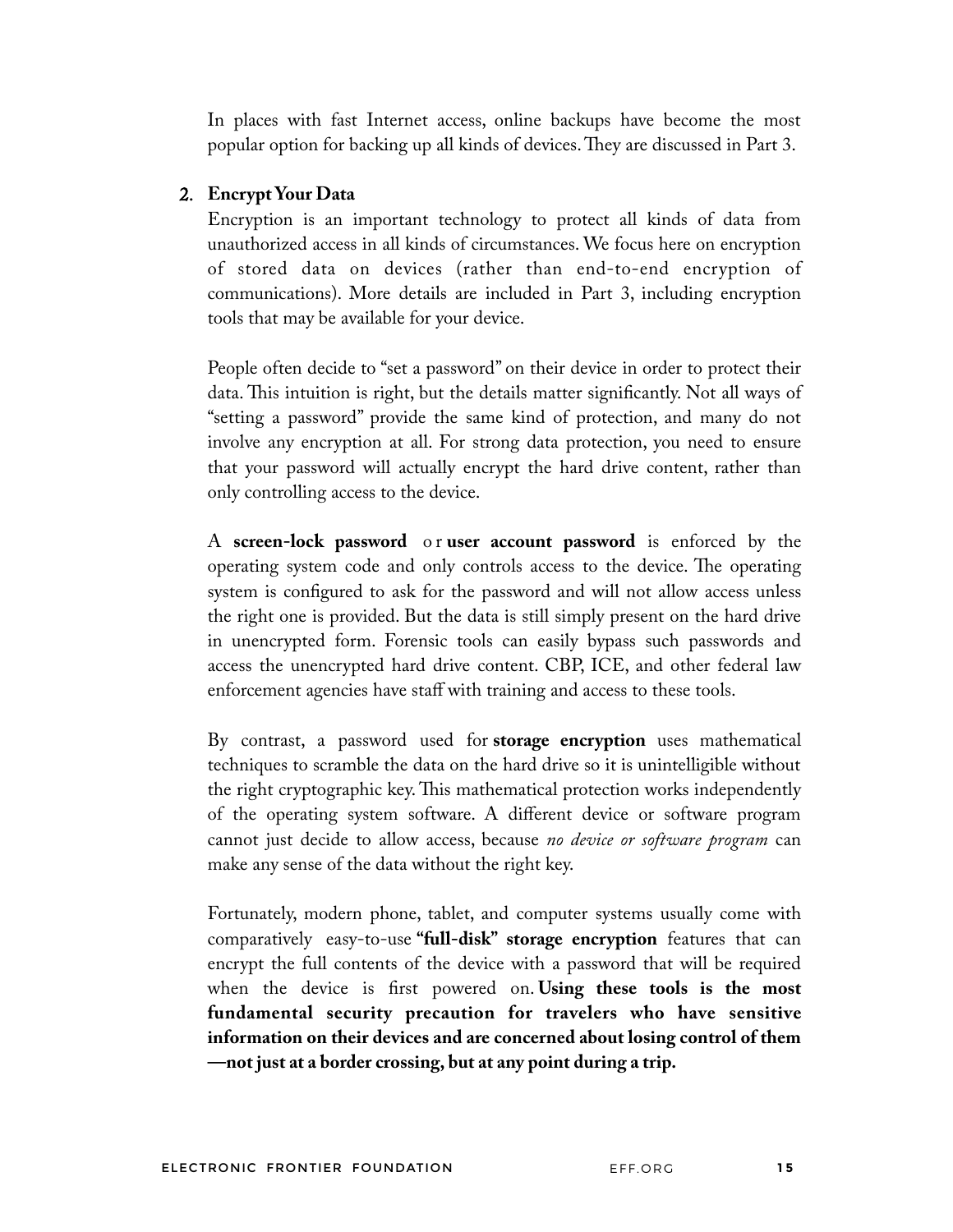#### 3. **Use Strong Passwords**

Strong passwords are critical for encryption. A border agent once accessed a traveler's digital devices by correctly guessing that the traveler used her birthday as her. 10 Even a random password that's too short or predictable could be easy for someone to crack by machine, allowing them to decrypt data on a seized device. So you should create a password that is long and unpredictable—but also memorable. One approach is a phrase made of several words randomly selected by a computer or by rolling dice. More information about strong passwords is in Part 3.

#### 4. **Power Off Your Devices**

We recommend that you power off all of your devices before you arrive at a border checkpoint. This will resist a variety of high-tech attacks against encryption that only work when a device is already powered on. For some mobile devices, powering off also resets the device to a higher-security state that requires a password to unlock, which may not be true in day-to-day use.

#### 5. **Do Not Rely Solely on Biometric Keys**

Many phones and tablets, and some laptops, can be locked with a biometric feature like a fngerprint. While this can be a convenient security precaution, it may not offer the same security and legal benefts as a password that you memorize. Before arriving at the border, make sure that your device requires a password to decrypt, and that your device has been powered off.

#### 6. **Traveling Without Knowledge of Your Passwords**

You can arrange *not to know* information necessary to decrypt your device, including your password. If so, you cannot be compelled to divulge that information. This would provide the highest possible level of protection for devices that you carry across the border. Also, it may provide a disincentive to agents to try to force you to reveal what you do not know. However, it may also cause agents to escalate if they fnd it suspicious that you are carrying a device you cannot "unlock."

If you take this approach, you have a few options. For example, you could generate a new random password that is too long for you to remember, change your password to the new one, and then give this password to someone else, send it via a different channel, or store it online where you can only retrieve it once you have Internet access. A variation on this idea is to tell it to a lawyer, so that nobody can retrieve it without getting your lawyer involved.

<sup>10</sup> *United States v. Lopez*, 2016 WL 7370030 (S.D. Cal. 2016).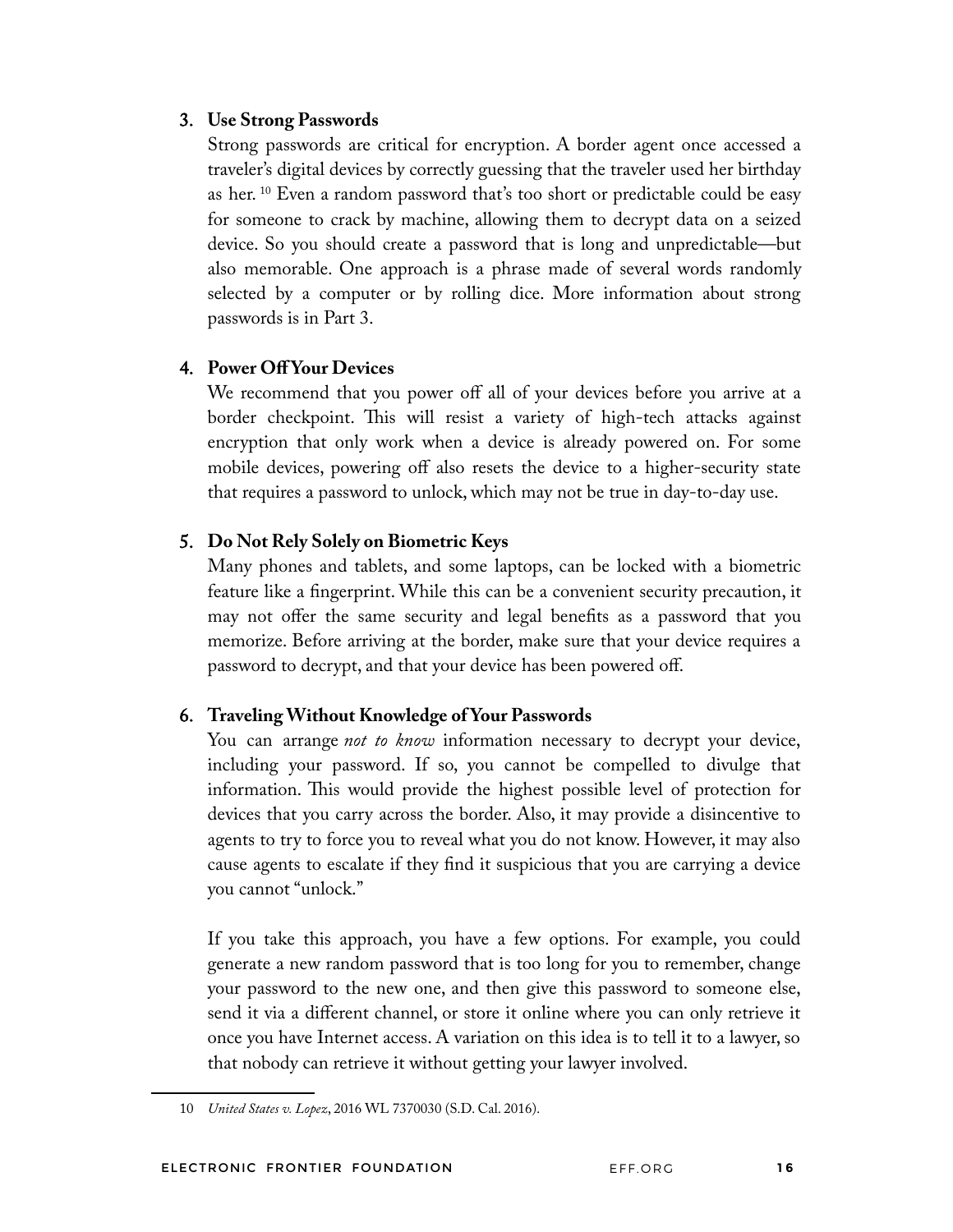These approaches are probably most useful to people whose highest priority is protecting their information: while you cannot be forced to unlock a device, border agents may still seize the device or escalate the situation. Again, not knowing your password is very unusual and agents may fnd it suspicious or difficult to believe. If you choose this approach, you may wish to have some information to substantiate the fact that you really don't know your password, and recognize that this may still not satisfy the agents.

#### 7. **Do Not Try to Hide Data on Your Devices**

Some people have proposed technical means of hiding data on a device so that it is not apparent to a border agent. For example, a "hidden volume" feature may make different data appear depending on which password is entered. Other possible techniques may make searches harder or less fruitful, make data available under some conditions but not others, make data self-delete, or make it less apparent where data is kept, who can access it, or what its nature is.

We appreciate and respect technologists' efforts to fnd ways to help travelers protect their data. However, w**e recommend against using methods that may be, or even appear to be, calculated to deceive or mislead border agents about** what data is present on a device. There is a significant risk that border agents could view deliberately hiding data from them as illegal. Lying to border agents can be a serious crime, and the agents may take a very broad view of what constitutes lying.11 We urge travelers to take that risk very seriously.

#### **Social Media and Online Accounts**

If you are reluctant to have the government review what you post on social media, you can change your social media privacy settings (at least temporarily) to make your posts not viewable by the general public.

On your devices, you should consider logging out of browsers and apps that give you access to online content, and removing saved login credentials. This will prevent border agents, without your knowledge, from using your devices to access your private online

<sup>11</sup> 18 U.S.C. § 1001(a)(2) (it is a crime to "knowingly and willfully... make[] any materially false, fctitious, or fraudulent statement or representation" in "any matter" within government jurisdiction). See also 18 U.S.C. § 1001(a)(1) (same for a person who knowingly "falsifies, conceals, or covers up by any trick, scheme, or device a material fact"); 18 U.S.C. § 1001(a)(3) (same for a person who knowingly "makes or uses any false writing or document knowing the same to contain any materially false, fictitious, or fraudulent statement or entry"); 18 U.S.C. § 1519 (same for whoever knowingly "alters, destroys, mutilates, conceals, covers up, falsifes, or makes a false entry in any record, document, or tangible object with the intent to impede, obstruct, or infuence the investigation").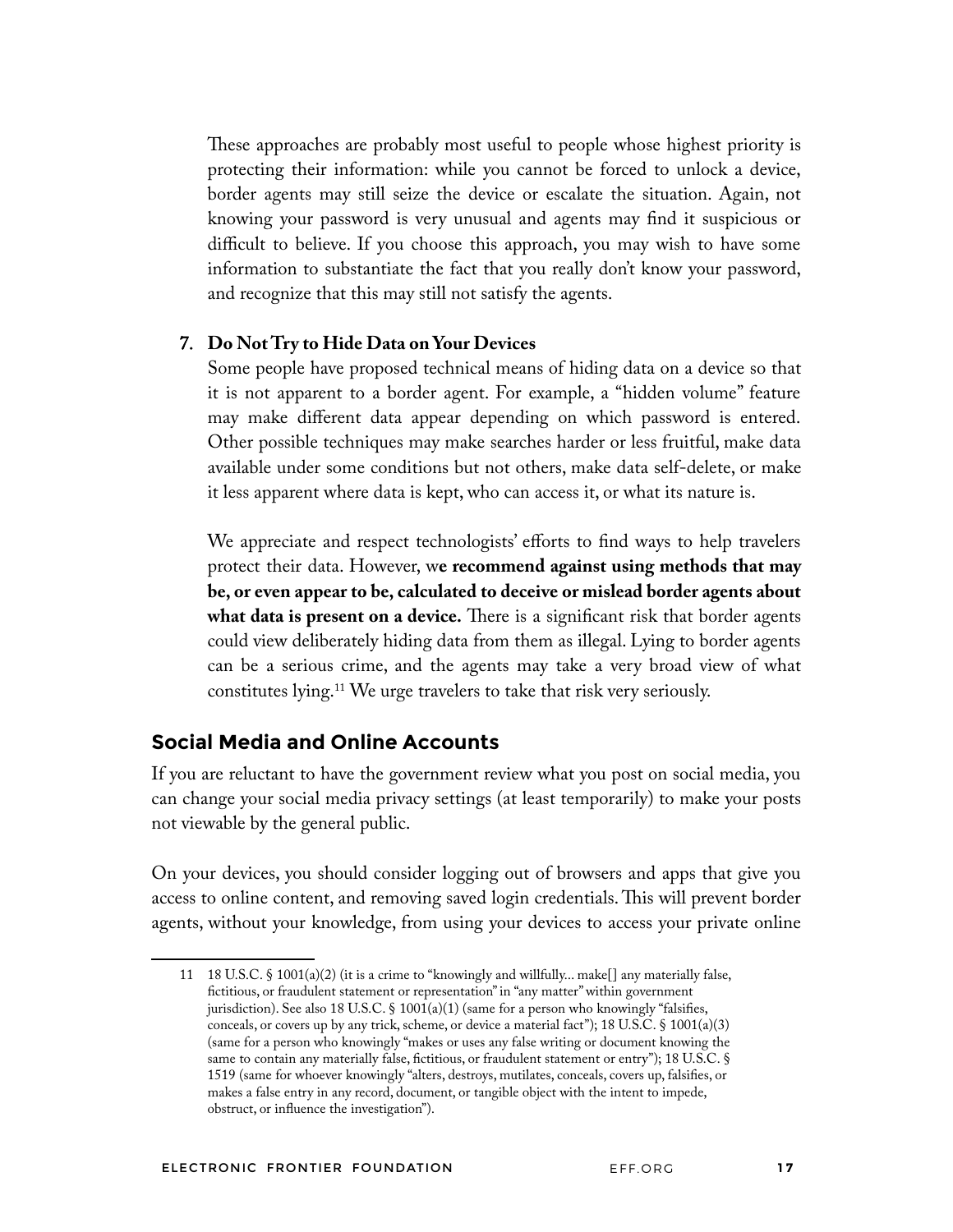information. You could also temporarily uninstall mobile apps, and clear browser history, so that it is not immediately apparent which online services you use.<sup>12</sup>

Note that while certain messaging apps provide end-to-end encryption, if a border agent has access to your app, they will be able to see your messages in plain text *within the app itself.*

# **When You Are at the Border**

The hardest part of protecting your privacy at the border is deciding how to respond if a border agent demands that you help them invade your digital privacy.

If you are a U.S. citizen, border agents cannot stop you from entering the country, even if you refuse to unlock your device, provide your device password, or disclose your social media information. However, agents may escalate the encounter if you refuse. For example, agents may seize your devices, ask you intrusive questions, search your bags more intensively, or increase by many hours the length of detention. If you are a lawful permanent resident, agents may raise complicated questions about your continued status as a resident. If you are a foreign visitor, agents may deny you entry.

Unjustifed escalation may violate the law and, as discussed in the next section, you may have some recourse after you exit. However, some travelers may want to avoid any risk of escalation if they can.

## **What to Expect**

When you arrive at the border, agents may seek access to your device by demanding that you type in your password, tell them your password, or (if you use a fngerprint key) press your finger to the sensor. This will give the agents access to information you store on your device. It will also give them access to information you store in the cloud, including private communications, if that information is accessible through your device via apps or a browser. Border agents may also ask you to disclose your social media identifers, which would allow them to scrutinize your public social media content, even if they do not have access to your devices. If proposals being foated as of this writing are adopted, border agents may ask for your social media login credentials (usernames and passwords), which would allow them to scrutinize your private social media content.

<sup>12</sup> Agents could still ask about your online accounts even when what you use is not apparent from your devices. Also, a forensic examination of a seized device will usually reveal online activity even if you have deleted apps or cleared history.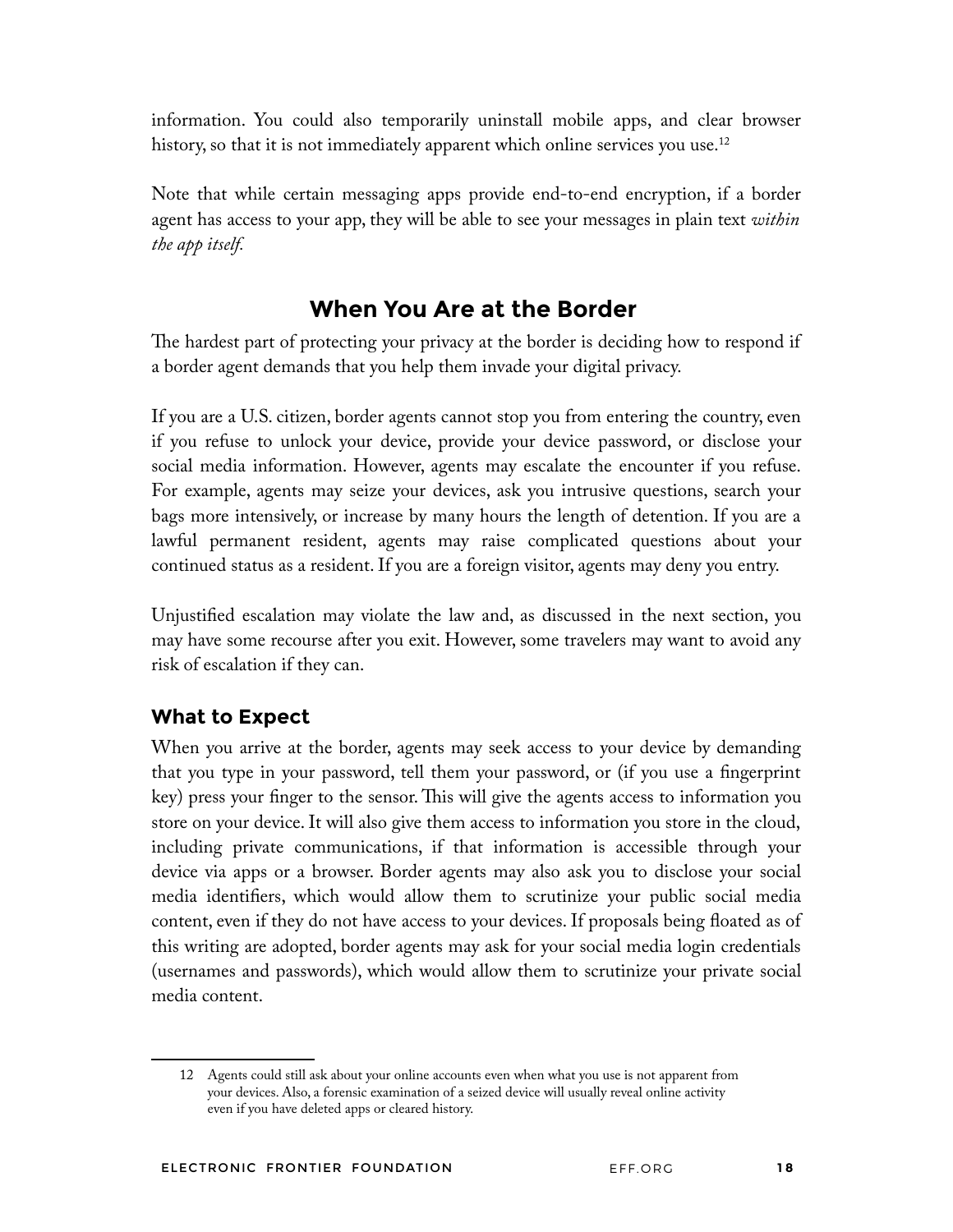### **Basic Rules for Everyone**

**First, decide how you will respond to border agents' demands before you arrive at the border.** Make this decision holistically, in light of your unique risk assessment factors, along with all of the other before-you-arrive decisions discussed above.

**Second, stay calm and respectful.** Staying calm will help you make better decisions. Also, if you get emotional or disrespectful, some agents may escalate the encounter. CBP, in turn, pledges to treat travelers with "courtesy, dignity and respect."13

**Tird, do not lie to a border agent.** It is a crime to make a false statement to a law enforcement official who is asking you questions as part of their job.<sup>14</sup>

Fourth, do not physically interfere with a border agent. This includes complying with demands to open your luggage or hand over your digital devices. Border agents may legally inspect the physical aspects of a device—for example, the battery compartment or inside a case—to ensure that it does not contain contraband such as drugs or explosives.15 If you do physically interfere, border agents may respond with physical force.

**Fifth, if you have any problems, try to document the names, badge numbers, and agencies of the officers you interact with at the border.** If you decide later to fle a complaint about the way the officers treated you, it will be easier to do so if you know who they were. Also, if officers seize your digital devices, politely demand a property receipt (Customs Form 6051D).

## **Try to Avoid Implicit "Consent"**

Law enforcement officials often try to persuade civilians to consent to searches. Once the civilian consents, it can be harder to challenge the search in court.

Sometimes law enforcement officials achieve so-called "consent" by being vague about whether they are asking or ordering a civilian to do something. You can try to dispel this ambiguity by inquiring whether border agents are asking you or ordering you to unlock your device, provide your device password, or disclose your social media information. If an agent says it is a request only, you might politely but frmly decline to comply with the request.

<sup>13</sup> U.S. Customs and Border Protection, Securing America's Borders: The CBP Screening Process, https://www.cbp.gov/sites/default/fles/documents/securing-americas-borders\_0.pdf.

<sup>14 18</sup> U.S.C. § 1001(a); 18 U.S.C. § 1519.

<sup>15</sup> *See Riley v. California*, 134 S. Ct. 2473, 2485 (2014).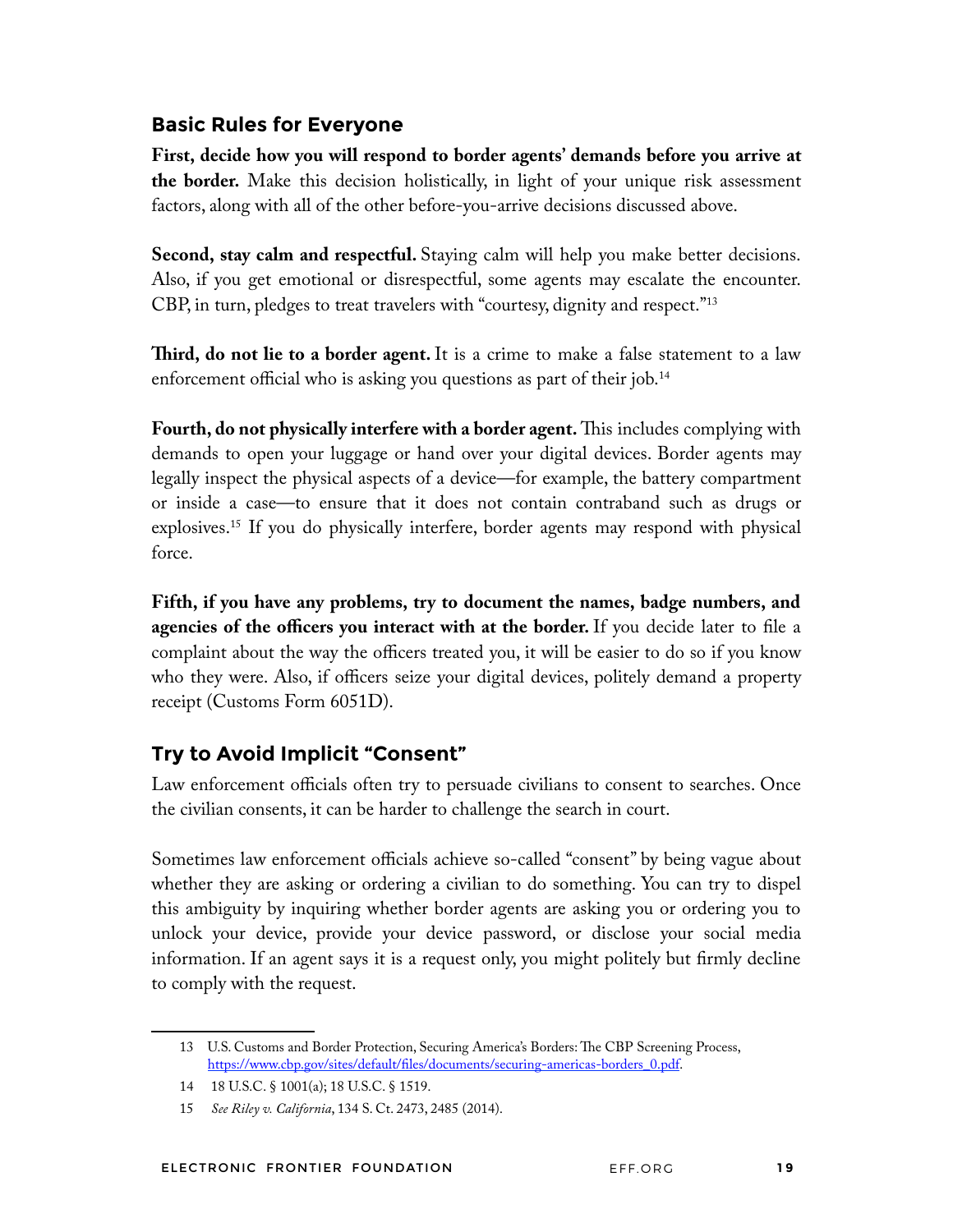## **What Could Happen When You Comply With an Order?**

If you do comply with an order to unlock your device, provide your device password, or disclose your social media information, several things may occur.

- Border agents may scrutinize all of the content stored in your device, manually or with powerful forensic software.
- Border agents may scrutinize all of the cloud content accessible through your device, including private content and communications.
- Border agents may copy and store all of this content for their later use.<sup>16</sup>
- If you later bring a legal challenge to the search of your device, the government may defend its actions by saying you consented to the search.

## **If You Comply With an Order, Should You State That It Is Under Protest?**

If you elect to comply with a border agent's order to unlock your device, provide your password, or disclose your social media information, you can inform the agent that you are complying under protest and that you do not consent. If you later assert a legal challenge, this may help you defeat the government's claim that you consented to the search.

## **What Could Happen if You Refuse to Comply With an Order?**

If you refuse to comply with an order to unlock your device, provide your password, or disclose your social media information, several things may occur.

- The border agent may escalate the encounter.
- Border agents may seize your devices. Then CBP and ICE agents may attempt to access your digital data without your assistance. Even if they cannot decrypt your devices, they may be able to copy the encrypted contents of your devices. If they later obtain your passwords, or fnd vulnerabilities in the encryption, they may be able to decrypt their copies. The government's scrutiny of your devices may take months. During this time, you may need to purchase replacement devices, and you will not have access to the information on the devices.
- You may be fagged for heightened screening whenever you cross the U.S. border in the future.

<sup>16</sup> There have been reports that CBP agents are storing device passwords for use the next time a traveler crosses the border. See, e.g., Kaveh Waddell, *How long can border agents keep your email*  password? The Atlantic (Feb. 27, 2017), https://www.theatlantic.com/technology/archive/2017/02/border-agents-personalinformation/517962/.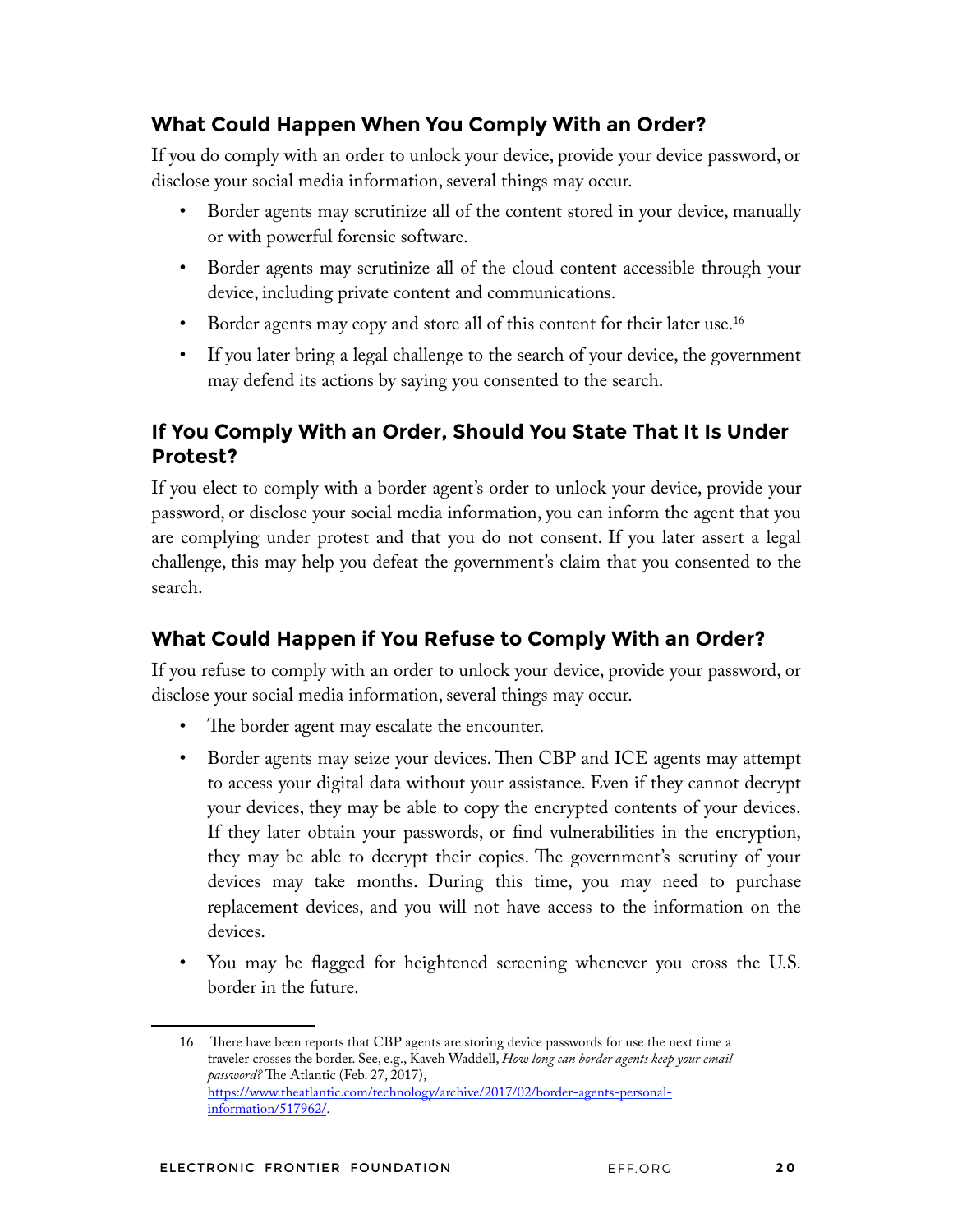• The border agent may let you pass through without further interference.

## **Should You Attempt to Persuade the Agents to Withdraw Their Order?**

 Some travelers may attempt to avoid this no-win dilemma by trying to persuade the border agent to withdraw their demand to unlock a device, provide a device password, or disclose social media information. For example, the traveler may object that the information is especially sensitive, such as attorney-client correspondence or journalistic sources. Likewise, the traveler may object that the devices belong to their employer, and that the agent should speak to their employer's lawyers if they want to search the devices.

This tactic may work for some travelers. But it carries risks. For example, it may induce a conversation with the agent about the contents of your device, which carries the risk that you will make statements against your interests.

# **After You Leave the Border**

If you believe that border agents violated your digital rights at the border, please contact EFF at borders@eff.org.

## **Make a Record of What Happened**

If you are unhappy with how border agents treated you, then you should write down everything you remember about the event as soon as you can. This may help you later if you choose to challenge the agents' actions. You should also try to identify witnesses.

You may also want to ask the government for its written records about you and your encounter at the border. Anyone can do this with the Freedom of Information Act.<sup>17</sup> U.S. citizens and legal permanent residents also can do this with the Privacy Act.18

The CBP and ICE websites for records requests are:

- https://www.cbp.gov/site-policy-notices/foia
- https://www.ice.gov/foia/request

<sup>17 5</sup> U.S.C. § 552. There are several online tools to help write FOIA requests. See, e.g., *Reporters Committee for Freedom of the Press*, iFOIA.org; Muckrock, File a Request, https://www.muckrock.com/foi/create/.

<sup>18 5</sup> U.S.C. § 552a.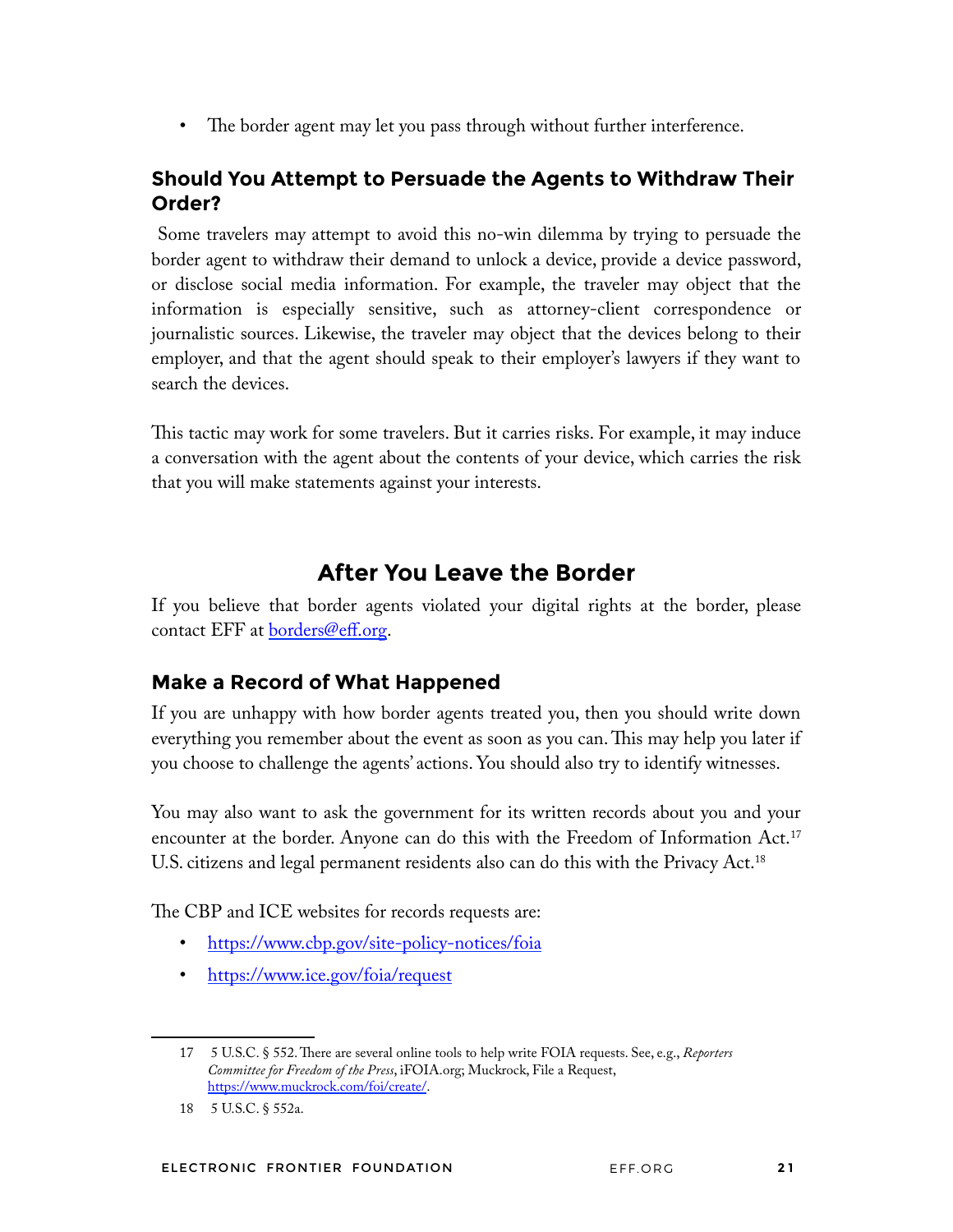## **Change Your Passwords and Login Credentials**

If you gave your device passwords or account login credentials to a border agent, then the government has continuing power over your digital information. For example, there are reports that CBP agents store device passwords for use the next time a traveler crosses the border.<sup>19</sup> If you aren't comfortable with that continuing power, you should change your passwords and credentials.

## **Government Offices That May Help You**

You may wish to fle a complaint with, or seek help from, the government. However, you would beneft from speaking with a lawyer before doing so, especially if it is possible that you will fle a lawsuit about your experience at the border.

- You can file a complaint with CBP: https://help.cbp.gov/app/forms/complaint
- You can file a complaint with DHS's Office of Civil Rights and Civil Liberties: https://www.dhs.gov/fle-civil-rights-complaint
- If border agents have repeatedly referred you to secondary screening over the course of several international trips, and you think you may be on a government watchlist or misidentifed as someone else who is listed, you can seek help from **DHS's Traveler Redress Inquiry Program (TRIP):** https://www.dhs.gov/dhs-trip

<sup>19</sup> See, e.g., Kaveh Waddell, *How long can border agents keep your email password?* The Atlantic (Feb. 27, 2017), https://www.theatlantic.com/technology/archive/2017/02/border-agentspersonal-information/517962/.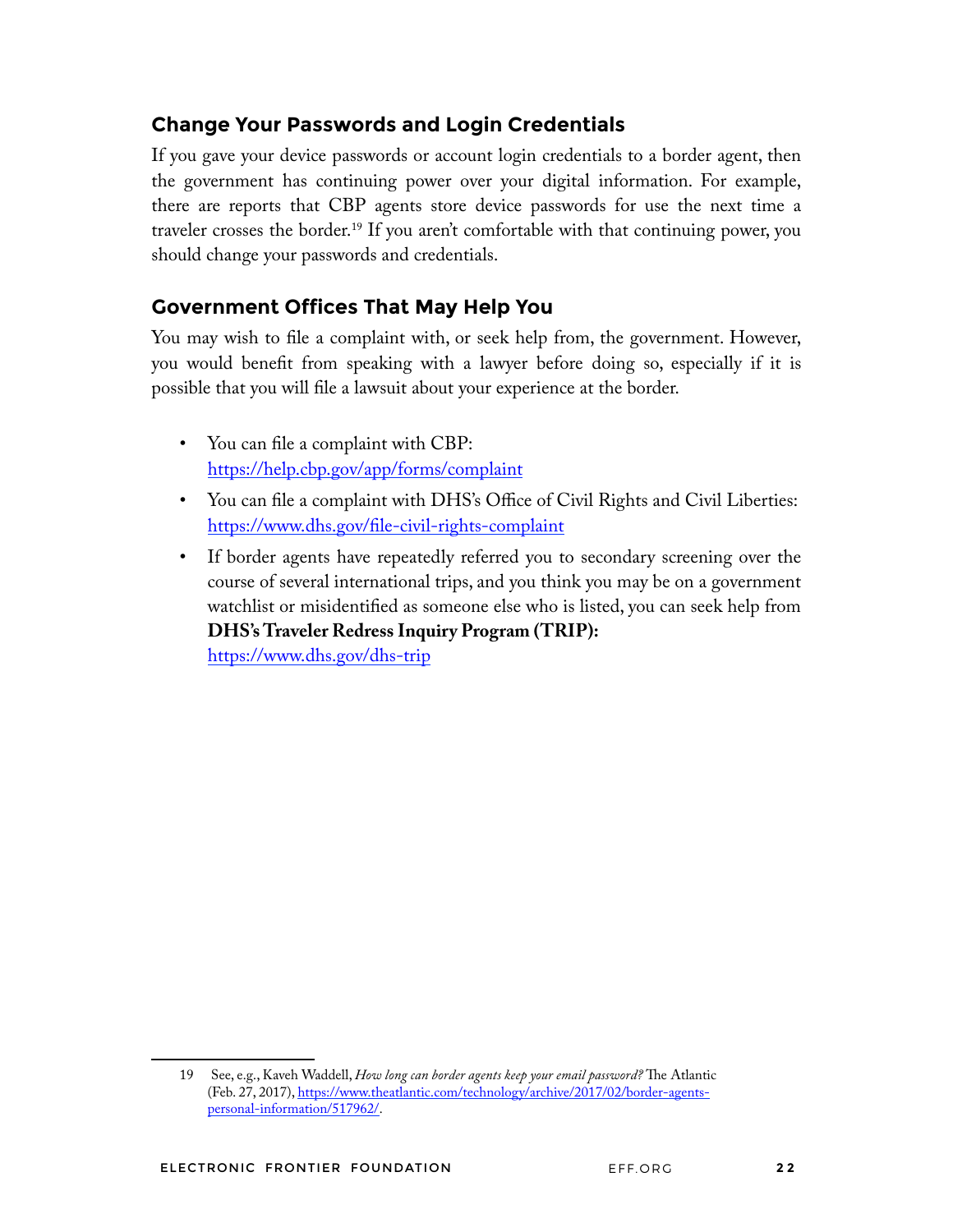# **PART 2: CONSTITUTIONAL RIGHTS, GOVERNMENT POLICIES, AND PRIVACY AT THE BORDER**

In this section we address the legal framework that allows, and limits, border searches and seizures. The law in this area is evolving and adapting, imperfectly, to technological changes, creating uncertainty for travelers and government agents alike. EFF is fghting in the courts and in legislatures to resolve that uncertainty and ensure that travelers can count on strong protections for their digital rights at the border.<sup>20</sup>

This primer provides general information only. When in doubt, you should consult with a lawyer.

## **The Law of Border Searches and Seizures**

As a general principle, government agents at the U.S. border enjoy more power than police officers working in the American interior. Most of the time, border agents exercise these powers on travelers arriving in the United States, but they sometimes apply them to travelers *leaving* the United States as well.

However, the U.S. border is not a Constitution-free zone. The powers of border agents are tempered by our Fourth Amendment right to digital privacy, our First Amendment rights to speak and associate privately and to gather the news, our Fifth Amendment right to freedom from self-incrimination, and our Fourteenth Amendment right to freedom from discrimination.

<sup>20</sup> *United States v. Arnold*, No. 06-50581 (9th Cir.), *amicus* brief of EFF ( June 10, 2008), https://www.eff.org/document/amicus-brief-united-states-v-arnold; *United States v. Cotterman*, No. 09-10139 (9th Cir.), *amicus* brief of EFF (Sept. 19, 2011), https://www.eff.org/fles/fledcottermanamicusbrief\_0.pdf; *United States v. Saboonchi*, No. 15- 4111 (4th Cir.), *amicus* brief of EFF (Sept. 10, 2015), https://www.eff.org/document/effsaboonchi-amicus-brief.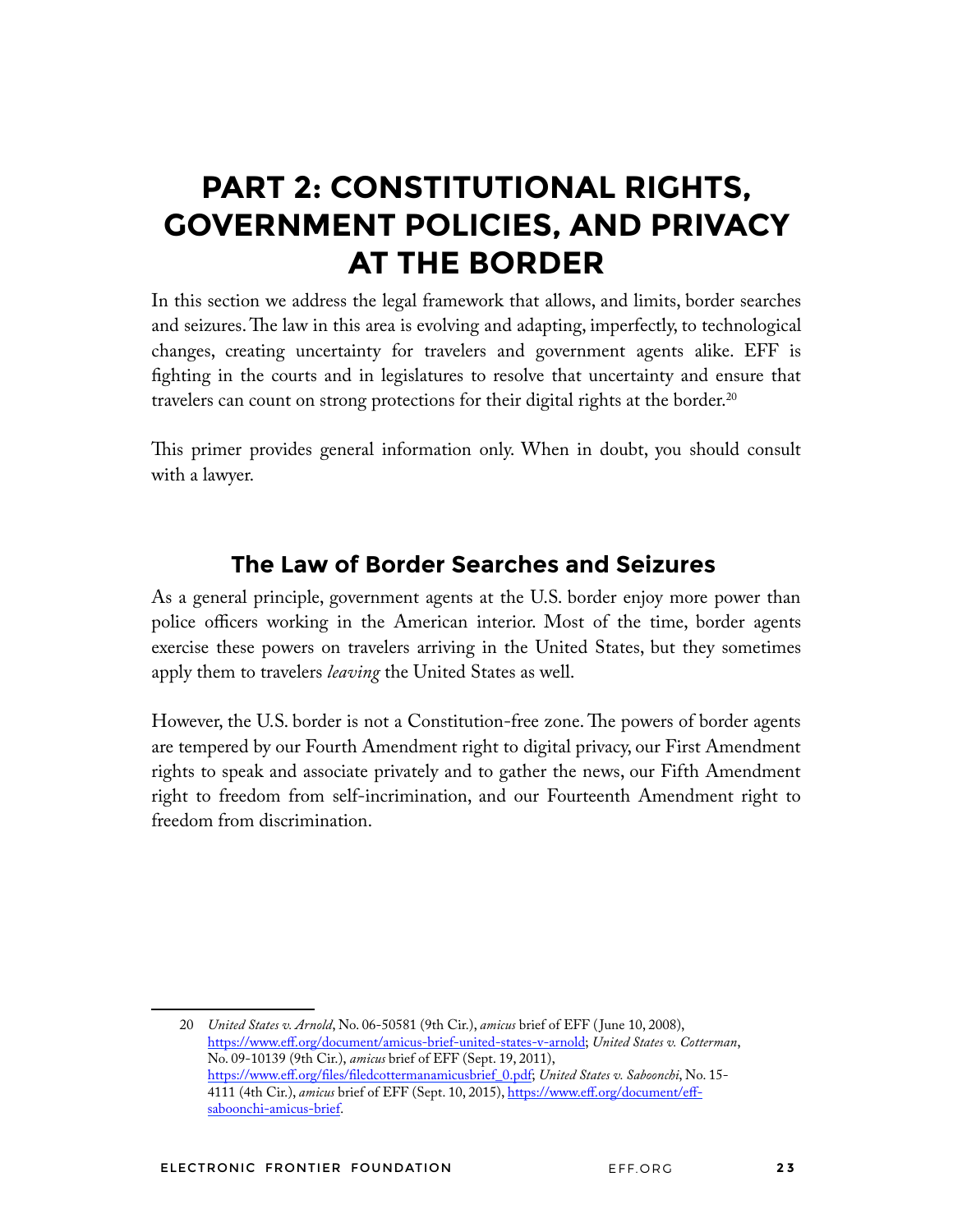#### **The Fourth Amendment at the Border: Digital Privacy**

#### **The Default Constitutional Privacy Rule**

The Fourth Amendment to the U.S. Constitution is the primary protector of individual privacy against government intrusion. The Fourth Amendment prohibits "unreasonable" searches and seizures by the government.<sup>21</sup> The default rule to ensure that a search or seizure is reasonable is that law enforcement officials must frst obtain a "probable cause" warrant.<sup>22</sup> This means that the officer must present preliminary evidence to a judge that shows that the thing to be searched or seized likely contains evidence of illegal activity.

#### **The Border Search Exception**

The Supreme Court has interpreted the Fourth Amendment to include a "border" search exception" to the standard warrant and probable cause requirements. The Court has held that the government has an interest in protecting the "integrity of the border"<sup>23</sup> by enforcing the immigration and customs laws.<sup>24</sup> For "routine" searches, such as those of luggage and other common possessions presented at the border, the Supreme Court concluded that this specifc governmental interest outweighs an individual's privacy interests. The Court presumes that warrantless and suspicionless border searches are critical to:

- 1. Ensuring that travelers entering the U.S. have proper authorization and documentation;
- 2. Enforcing the laws regulating the importation of goods into the U.S., including duty requirements;

<sup>21</sup> *Brigham City v. Stuart*, 547 U.S. 398, 403 (2006) ("the ultimate touchstone of the Fourth Amendment is 'reasonableness").

<sup>22</sup> *Katz v. U.S.*, 389 U.S. 347, 357 (1967) (warrantless searches "are per se unreasonable").

<sup>23</sup> *U.S. v. Montoya de Hernandez*, 473 U.S. 531, 538 (1985).

<sup>24</sup> *See, e.g., Boyd v. United States,* 116 U.S. 616, 623 (1886) (power to identify "goods liable to duties and concealed to avoid the payment thereof," but not for "seizure of a man's private books and papers for the purpose of obtaining information therein contained, or of using them as evidence against him"); *Carroll v. U.S.*, 267 U.S. 132, 154 (1925) (power to require a traveler "to identify himself as entitled to come in, and his belongings as effects which may be lawfully brought in"); *Almeida-Sanchez v. U.S.*, 413 U.S. 266, 272 (1973) (power to exclude aliens); *U.S. v. Ramsey*, 431 U.S. 606, 620 (1977) (power "to control, subject to substantive limitations imposed by the Constitution, who and what may enter the country"); *U.S. v. Montoya de Hernandez*, 473 U.S. 531, 537, 544 (1985) (power "to regulate the collection of duties and to prevent the introduction of contraband" or "anything harmful" such as "communicable diseases, narcotics, or explosives").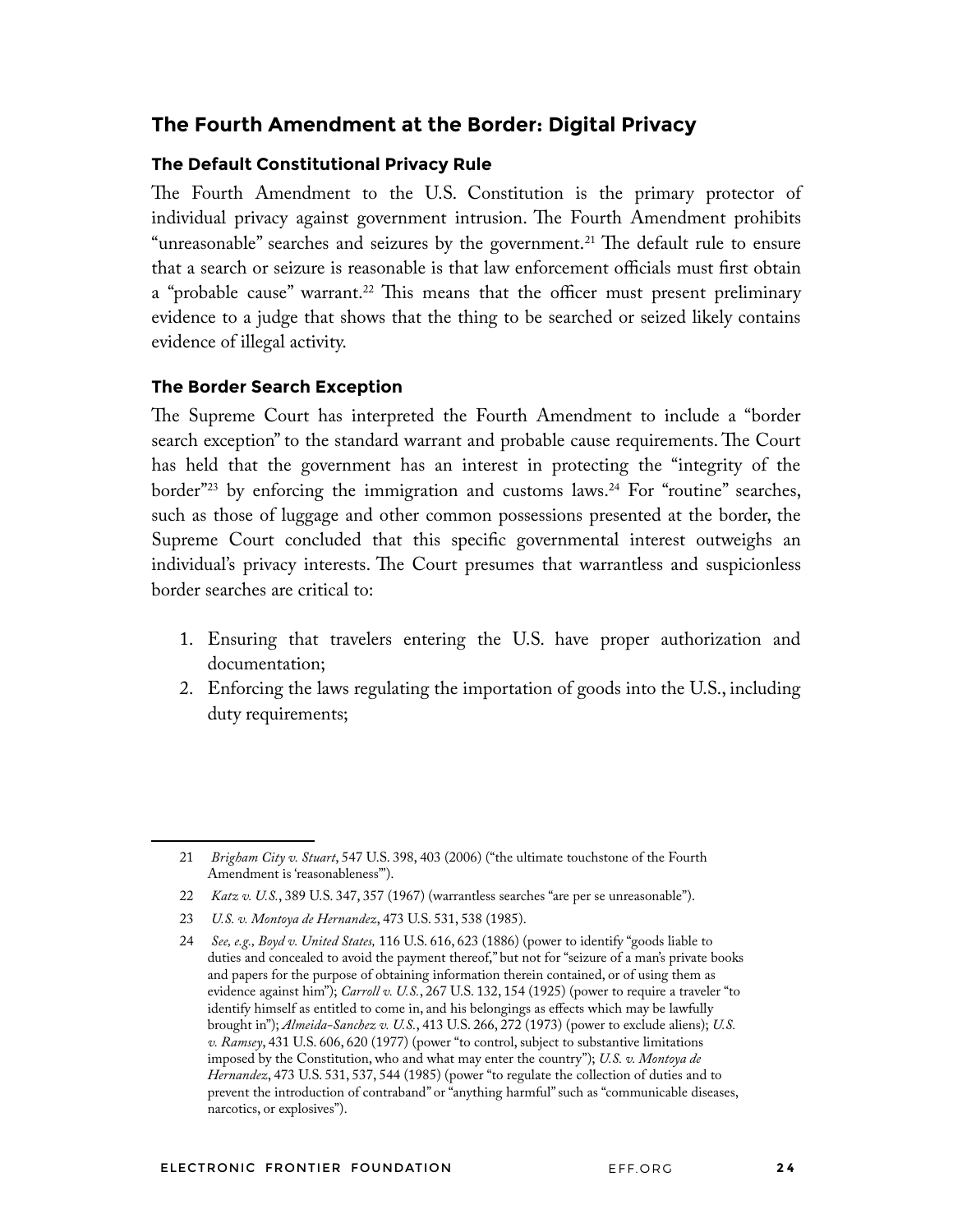3. Preventing the entry of harmful people (e.g., terrorists) and harmful items (i.e., contraband) such as weapons, drugs, and infested agricultural products.25

In sum, the border search exception provides that **"routine" searches at the border do not require a warrant or any individualized suspicion that the thing to be searched contains evidence of illegal activity.26**

#### **The Exception to the Exception: "Non-Routine" Searches**

The Supreme Court has also recognized that not all border searches are "routine." Some of them are "highly intrusive" and impact the "dignity and privacy interests" of individuals,<sup>27</sup> or are carried out in a "particularly offensive manner."<sup>28</sup> At minimum, such non-routine border searches require that border agents have some level of *individualized suspicion* about the traveler.

"Individualized suspicion" is a legal term that means that the border agent has a factual reason to believe a specifc person is involved in criminal activity.

Thus, for example, the Supreme Court held that disassembling a gas tank is "routine" and so a warrantless and suspicionless search is permitted.<sup>29</sup> However, detaining a traveler until they have defecated to see if they are smuggling drugs in their digestive tract is a "non-routine" search that requires "reasonable suspicion" that the traveler is a drug mule.<sup>30</sup> Likewise, lower courts have held that body cavity searches and strip searches are "non-routine" and also require reasonable suspicion.<sup>31</sup>

#### **Border Searches of Digital Devices**

Given that digital devices like smartphones and laptops contain highly personal information and provide access to more highly personal information stored in the cloud, are border searches of digital devices "routine?" There is some legal uncertainty at the moment, but we believe the fnal answer is **no**.

- 26 *U.S. v. Montoya de Hernandez,* 473 U.S. 531, 537 (1985).
- 27 *U.S. v. Flores-Montano*, 541 U.S. 149, 152 (2004).
- 28 *U.S. v. Ramsey*, 431 U.S. 606, 618 n.13 (1977).
- 29 *U.S. v. Flores-Montano,* 541 U.S. 149, 155 (2004).
- 30 *U.S. v. Montoya de Hernandez,* 473 U.S. 531, 541 (1985).
- 31 *U.S. v. Ogberaha*, 771 F.2d 655 (2d Cir. 1985) (body cavity search); *U.S. v. Gonzalez-Rincon*, 36 F.3d 859 (9th Cir. 1994) (strip search).

<sup>25</sup> *See, e.g.*, Chad Haddal, *Border Security: Key Agencies and Teir Missions* 2 (2010), https://www.fas.org/sgp/crs/homesec/RS21899.pdf ("CBP's mission is to prevent terrorists and terrorist weapons from entering the country, provide security at U.S. borders and ports of entry, apprehend illegal immigrants, stem the fow of illegal drugs, and protect American agricultural and economic interests from harmful pests and diseases").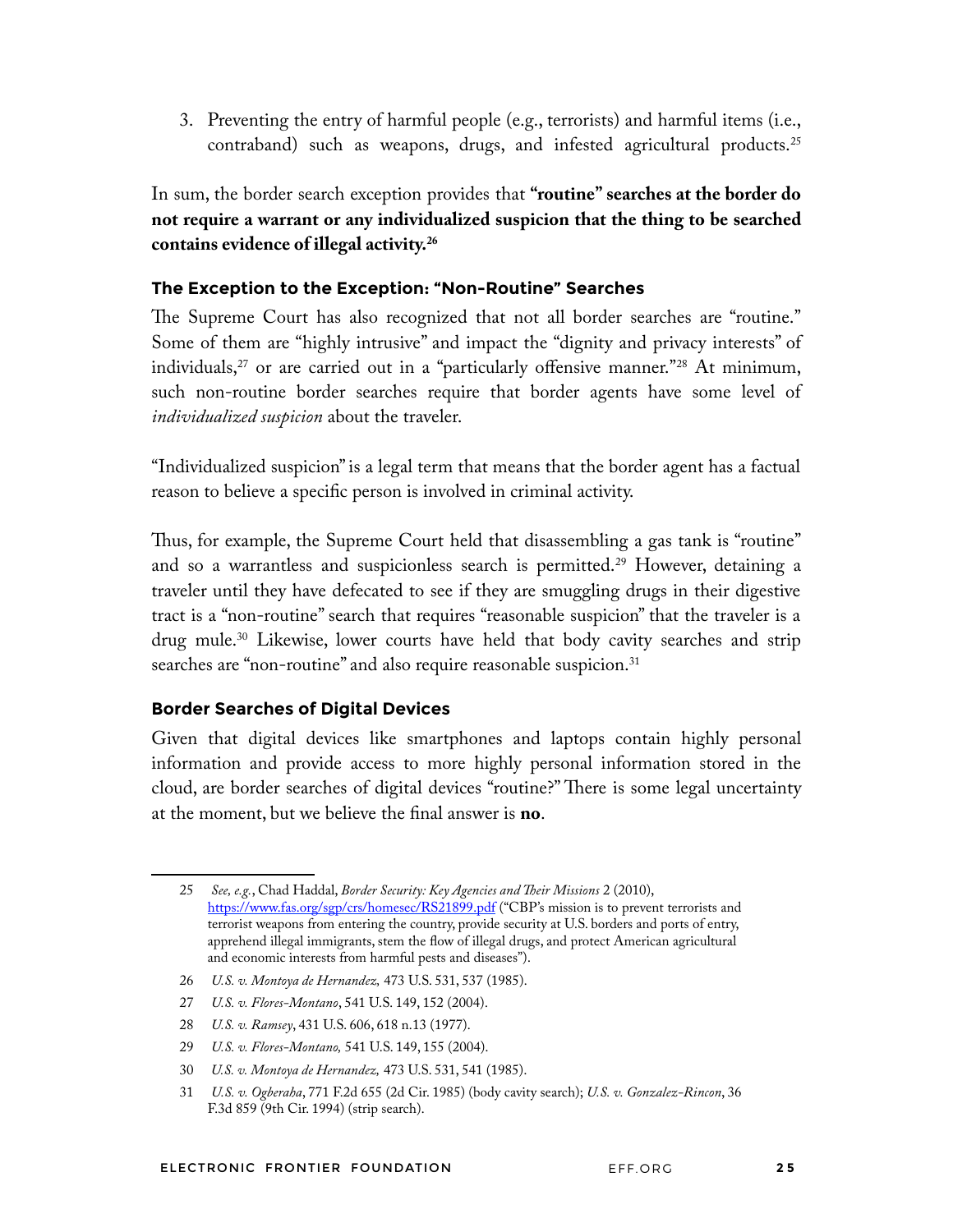In *U.S. v. Cotterman* (2013), the U.S. Court of Appeals for the Ninth Circuit held that border agents need reasonable suspicion of illegal activity (at least within the authority of border agents to investigate) before they could conduct a *forensic* search, aided by sophisticated software, of the defendant's laptop. Unfortunately, the court also held that a *manual* search of a digital device is "routine" and so a warrantless and suspicionless search is "reasonable" under the Fourth Amendment.<sup>32</sup>

One year later, however, in *Riley v. California* (2014), the Supreme Court held that the police had to obtain a probable cause warrant to search the cell phone of an individual under arrest. The police had argued that the warrantless and suspicionless cell phone search was permissible as a "search incident to arrest," the same way it would be possible for the police to search the pockets or wallet of an arrestee for drugs or weapons. In short, the police invoked an exception to the Fourth Amendment similar to the border search exception. Rejecting that argument, the Court held that "a warrant is generally required before such a search, even when a cell phone is seized incident to arrest."33

No appellate court has yet applied the *Riley* decision in the border context, but the Supreme Court itself has recognized that the search-incident-to-arrest exception invoked by the government in *Riley* is similar to the border search exception.<sup>34</sup> Thus, **we believe that all border searches of digital devices should require a probable cause warrant.**

In both the *Cotterman* and *Riley* cases, courts stressed the signifcant privacy interests in all the data modern digital devices contain—call logs, emails, text messages, voicemails, browsing history, calendar entries, contact lists, shopping lists, personal notes, photos and videos, geolocation logs, and other personal fles. Digital devices typically cover many years of information and include the most intimidate details of a person's life. The Supreme Court in *Riley* rejected the notion that cell phones are the same as physical items: "That is like saying a ride on horseback is materially indistinguishable from a fight to the moon" just because both are "ways of getting from point A to point  $B.^{"35}$ 

Both courts also raised special concerns about the government accessing cloud content via digital devices. The Ninth Circuit in *Cotterman* stated:

<sup>32</sup> *U.S. v. Cotterman*, 709 F.3d 952, 967 (9th Cir. 2013).

<sup>33</sup> *Riley v. California*, 134 S. Ct. 2473, 2493 (2014).

<sup>34</sup> Prior to *Riley,* the Supreme Court noted the similarity between the border search exception and the search-incident-to-arrest exception. *U.S. v. Ramsey*, 431 U.S. 606, 621 (1977).

<sup>35</sup> *Riley v. California*, 134 S. Ct. 2473, 2488 (2014).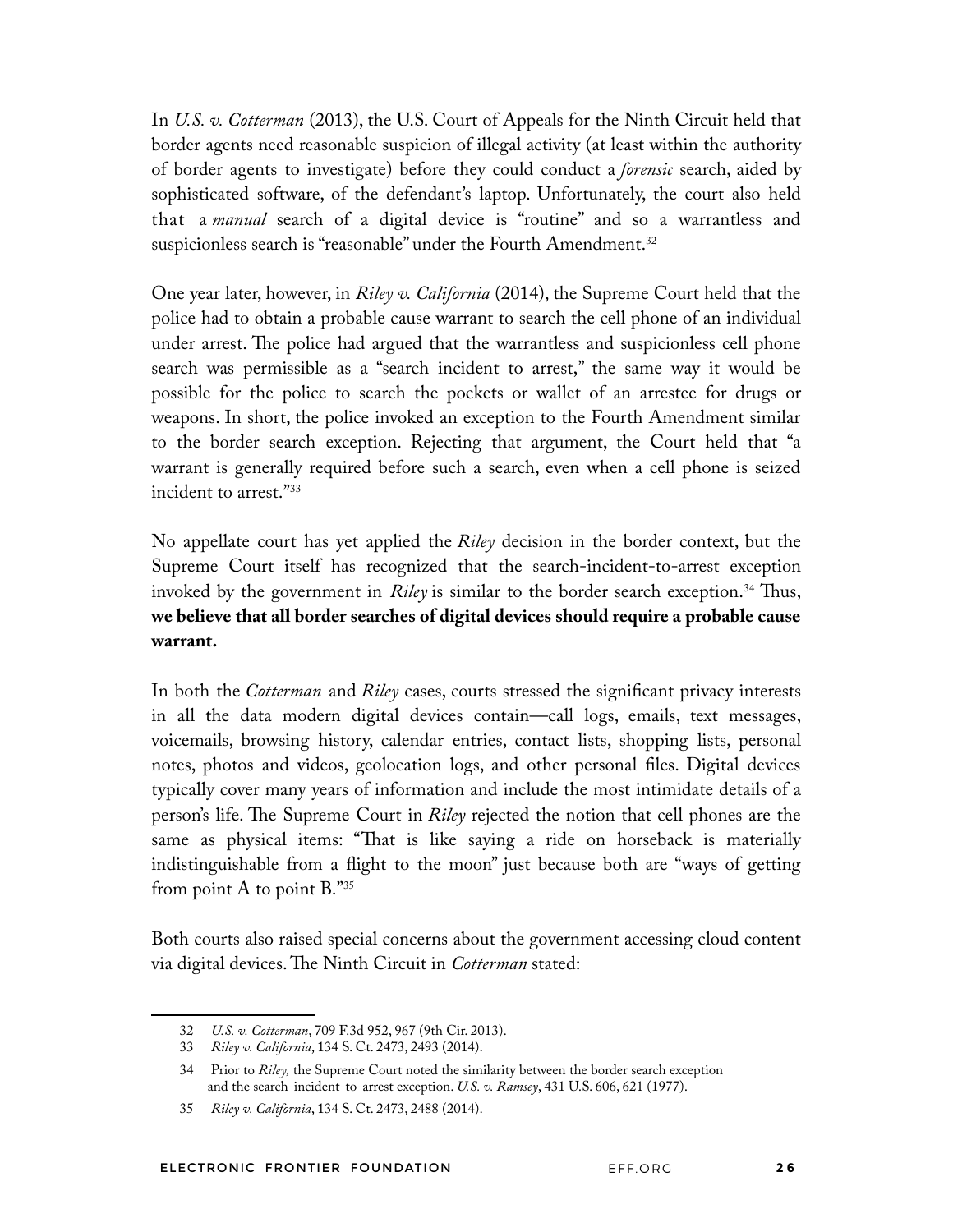With the ubiquity of cloud computing, the government's reach into private data becomes even more problematic. In the "cloud," a user's data, including the same kind of highly sensitive data one would have in "papers" at home, is held on remote servers rather than on the device itself. The digital device is a conduit to retrieving information from the cloud, akin to the key to a safe deposit box. Notably, although the virtual "safe deposit box" does not itself cross the border, it may appear as a seamless part of the digital device when presented at the border. 36

Similarly, the Supreme Court in *Riley* stated that using the search incident to arrest exception to justify searching fles stored in the cloud "would be like fnding a key in a suspect's pocket and arguing that it allowed law enforcement to unlock and search a house."37

Therefore, to the extent that border searches of digital devices access cloud data, the privacy interests are even more signifcant. Given these interests, the border search exception should not apply.<sup>38</sup>

#### **Interior Checkpoints**

Border agents may establish permanent checkpoints on roads that are miles away from the international border, where agents may stop motorists for brief questioning, even in the absence of any individualized suspicion.<sup>39</sup> However, border agents at these checkpoints cannot search a car without probable cause.40 Likewise, border agents at these checkpoints should not be able to search a digital device without probable cause.

## **The First Amendment at the Border: Freedom to Privately Speak, Associate, Acquire Information, and Gather News**

When border agents scrutinize the massive volume of sensitive information in our digital devices, they infringe on our First Amendment rights in at least four distinct

<sup>36</sup> *U.S. v. Cotterman,* 709 F.3d 952, 965 (9th Cir. 2013).

<sup>37</sup> *Riley v. California*, 134 S. Ct. 2473, 2491 (2014).

<sup>38</sup> Districts courts have also been considering *Cotterman* and *Riley*. *See, e.g., U.S. v. Saboonchi*, 48 F. Supp. 3d 815 (D. Md. 2014); *U.S. v. Martinez,* 2014 WL 3671271 (S.D. Cal. 2014); *United States v. Kim*, 103 F. Supp. 3d 32 (D.D.C. 2015); *U.S. v. Kolsuz*, 185 F. Supp. 3d 843 (E.D. Va. 2016); *U.S. v. Caballero*, 178 F. Supp. 3d 1008 (S.D. Cal. 2016).

<sup>39</sup> *United States v. Martinez-Fuert*e, 428 U.S. 543, 562 (1976). See generally ACLU, The Constitution in the 100-mile Border Zone, https://www.aclu.org/other/constitution-100-mileborder-zone.

<sup>40</sup> *United States v. Ortiz*, 422 U.S. 891 (1975). *See also Almeida-Sanchez v. United States*, 413 U.S. 266 (1973) (border agents conducting roving patrols near the border need probable cause to search a car).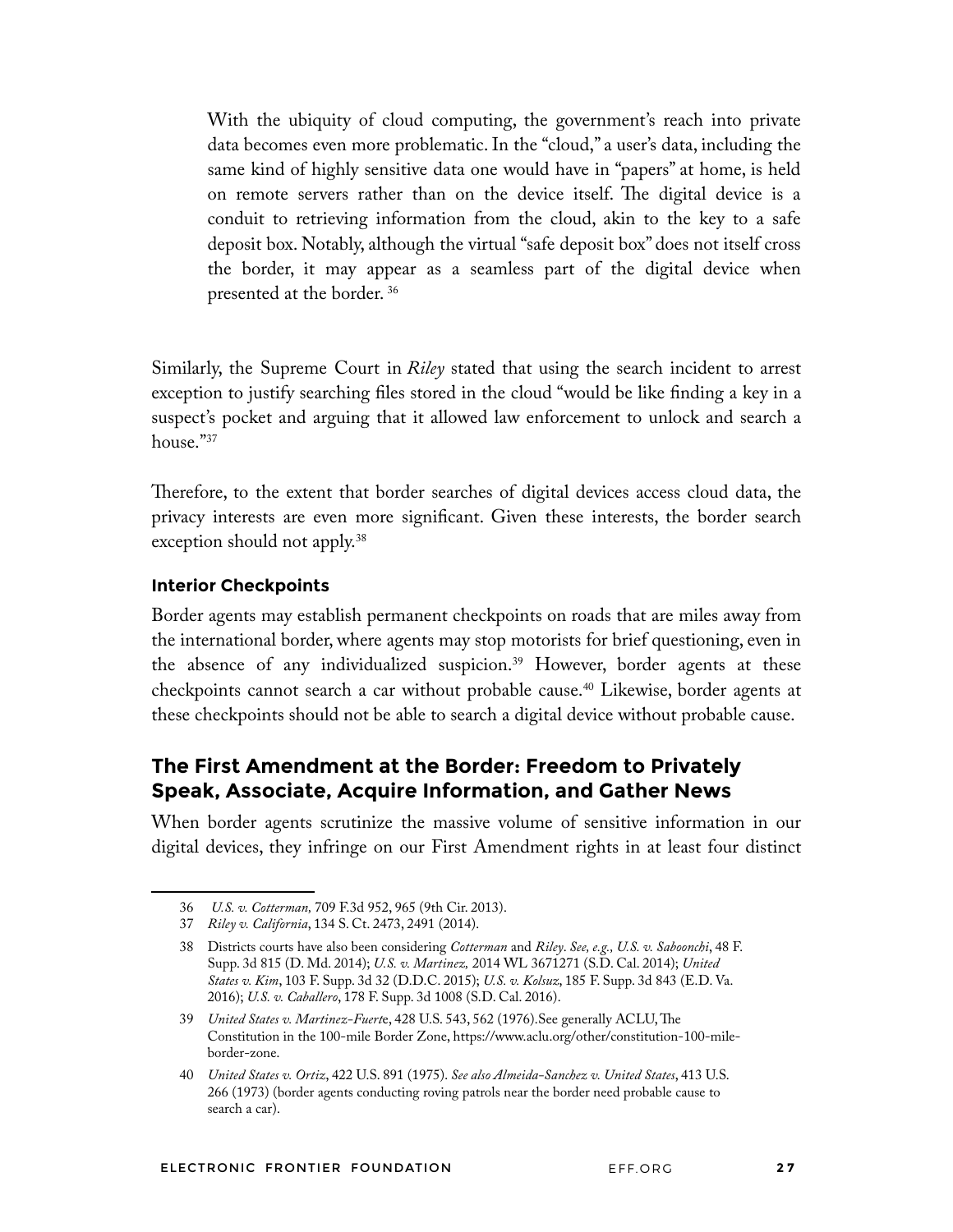ways.

First, border searches of digital devices may intrude on the First Amendment right to speak anonymously. Tis includes the right to use a pseudonymous social media handle.<sup>41</sup> Border agents will unmask anonymous speakers by linking the passportverifed identities of travelers to pseudonyms revealed through device searches or disclosure of social media handles.

Second, border searches of digital devices may disclose private membership in expressive associations, like being part of a political group or social club. The First Amendment protects the right to join together with other people to advance a shared message.<sup>42</sup> This includes the right to privately participate in an expressive association, for example, in an advocacy organization with a private membership list.<sup>43</sup>

Tird, border searches of digital devices may reveal the private decisions that travelers make to acquire expressive materials, such as books and movies. The First Amendment protects the right to receive information,<sup>44</sup> and to do so without telling the government what we are reading and watching.45

Fourth, border searches of digital devices may disclose confdential journalistic sources and work product. This burdens the First Amendment right to freedom of the press, specifcally the ability to maintain the integrity and independence of the newsgathering process. The Supreme Court has said that journalists are not "without

<sup>41</sup> *McIntyre v. Ohio Elections Comm'n,* 514 U.S. 334 (1995); *Doe v. 2TeMart.com Inc.*, 140 F. Supp. 2d 1088 (W.D. Wash. 2001).*See generally EFF, Anonymity,* https://www.eff.org/issues/anonymity.

<sup>42</sup> *NAACP v. Claiborne Hardware Co*., 458 U.S. 886, 907 (1982).

<sup>43</sup> *NAACP v. Alabama*, 357 U.S. 449 (1958).

<sup>44</sup> *See, e.g., Virginia Pharmacy Bd. v. Virginia Consumer Council*, 425 U.S. 748, 757 (1976) (protecting the right to advertise, based in part on the consumer's "reciprocal right to receive the advertising" in order to make informed decisions); *Stanley v. Georgia*, 394 U.S. 557, 564 (1969) (protecting the right to possess obscene materials at home, because "the right to receive information and ideas, regardless of their social worth . . . is fundamental to our free society"); *Lamont v. Postmaster Gen.*, 381 U.S. 301, 308 (1965) (Brennan, J., concurring) (protecting the "right to receive" foreign publications, because "[i]t would be a barren marketplace of ideas that had only sellers and no buyers"); *Martin v. City of Struthers,* 319 U.S. 141, 143 (1943) (protecting door-to-door leafeting, based in part on "the right of the individual householder to determine whether he is willing to receive her message"); *Conant v. Walters,* 309 F.3d 629, 643 (9th Cir. 2002) (protecting a patient's "right to receive" information from a physician about medical marijuana, because "the right to hear and the right to speak are fip sides of the same coin").

<sup>45</sup> *Amazon.com LLC v. Lay*, 758 F. Supp. 2d 1154 (W.D. Wash. 2010); *In re Grand Jury Investigation*, 706 F. Supp. 2d 11 (D.D.C. 2009); *In re Grand Jury Subpoena*, 246 F.R.D. 570 (W.D. Wis. 2007); *Tattered Cover, Inc. v. City of Tornton*, 44 P.3d 1044 (Colo. 2002) (en banc); *In re Grand Jury Subpoena to Kramerbooks*, 26 Media L. Rep. 1599 (D.D.C. 1998).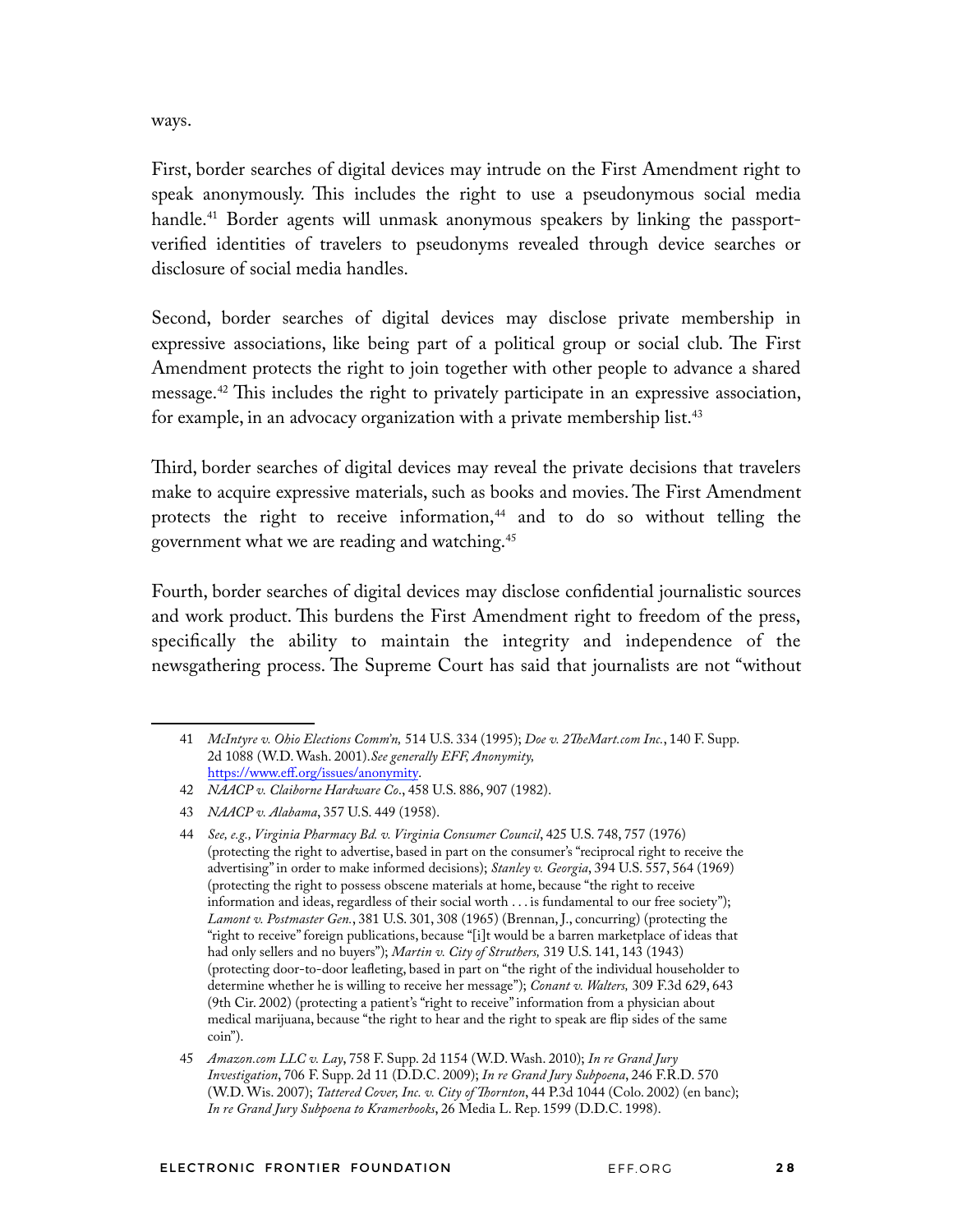constitutional rights with respect to the gathering of news or in safeguarding their sources."46

To protect these First Amendment interests, border agents should be required to get a warrant supported by probable cause before searching digital devices. Indeed, when police officers demand records from booksellers, for example, about the purchases of individual customers, courts have held that an ordinary probable cause warrant is not enough. Instead, the First Amendment requires police to additionally show a compelling need, the exhaustion of less restrictive investigative methods, and a substantial nexus between the information sought and the investigation.<sup>47</sup> Obviously, a device search is far more intrusive of First Amendment rights than disclosure of what books a person buys at a single bookseller.

The reason for this protection is simple: government snooping will chill and deter First Amendment activity. Rather than risk border agent examination, many people will refrain from anonymous speech, from private membership in political groups, or from downloading certain reading material. This is especially true for people who belong to unpopular groups, who espouse unpopular opinions, or who read unpopular books. Likewise, confdential sources who provide invaluable information to the public about government or corporate malfeasance may refrain from whistleblowing if they fear journalists cannot protect their identities during border crossings.

Unfortunately some courts have rejected First Amendment challenges to border searches of digital devices.<sup>48</sup> Given the increasing amount of sensitive information

<sup>46</sup> *Branzburg v. Hayes*, 408 U.S. 665, 709 (1972) (Powell, J., concurring). *See also, e.g., Zerilli v. Smith*, 656 F.2d 705 (D.C. Cir. 1981); *United Slates v. Cuthbertson*, 630 F.2d 139 (3d Cir. 1980). Protections for journalists' confdential sources and work product, often called a reporter's privilege, may also be found in federal common law and state laws, including statutes called "shield laws." *See, e.g., Te Reporter's Privilege Compendium: An Introduction,*  https://www.rcfp.org/browse-media-law-resources/guides/reporters-privilege/introduction.

<sup>47</sup> Some courts have required enhanced First Amendment standards for search warrants for expressive materials. *See, e.g., Tattered Cover, Inc. v. City of Tornton*, 44 P.3d 1044 (Colo. 2002); *Quantities of Copies of Books v. State of Kansas*, 378 U.S. 205 (1964). Regarding the expressive materials of journalists specifcally, it is clear that warrantless and suspicionless searches of digital devices at the border implicate free press rights. Should border agents ultimately be required to obtain a probable cause warrant, it is unclear whether the First Amendment would require the government to make an even higher showing before searching journalists' devices. *See Zurcher v. Stanford Daily*, 436 U.S. 547 (1978) (declining to require enhanced First Amendment standards for a newsroom search warrant, but requiring that Fourth Amendment standards be applied with "scrupulous exactitude"). However, the Privacy Protection Act, which was passed in response to *Zurcher,* prohibits the government from searching or seizing a journalist's materials without probable cause that the journalist has committed a crime. 42 U.S.C. § 2000aa. While the statute exempts border searches for the purpose of enforcing the customs laws, it does not exempt border searches for other purposes. 42 U.S.C. § 2000aa-5.

<sup>48</sup> *Abidor v. Napolitano*, 990 F. Supp. 2d 260, 278 (E.D.N.Y. 2013); *United States v. Arnold*, 533 F.3d 1003, 1010 (9th Cir. 2008); *United States v. Ickes*, 393 F.3d 501, 505–07 (4th Cir. 2005).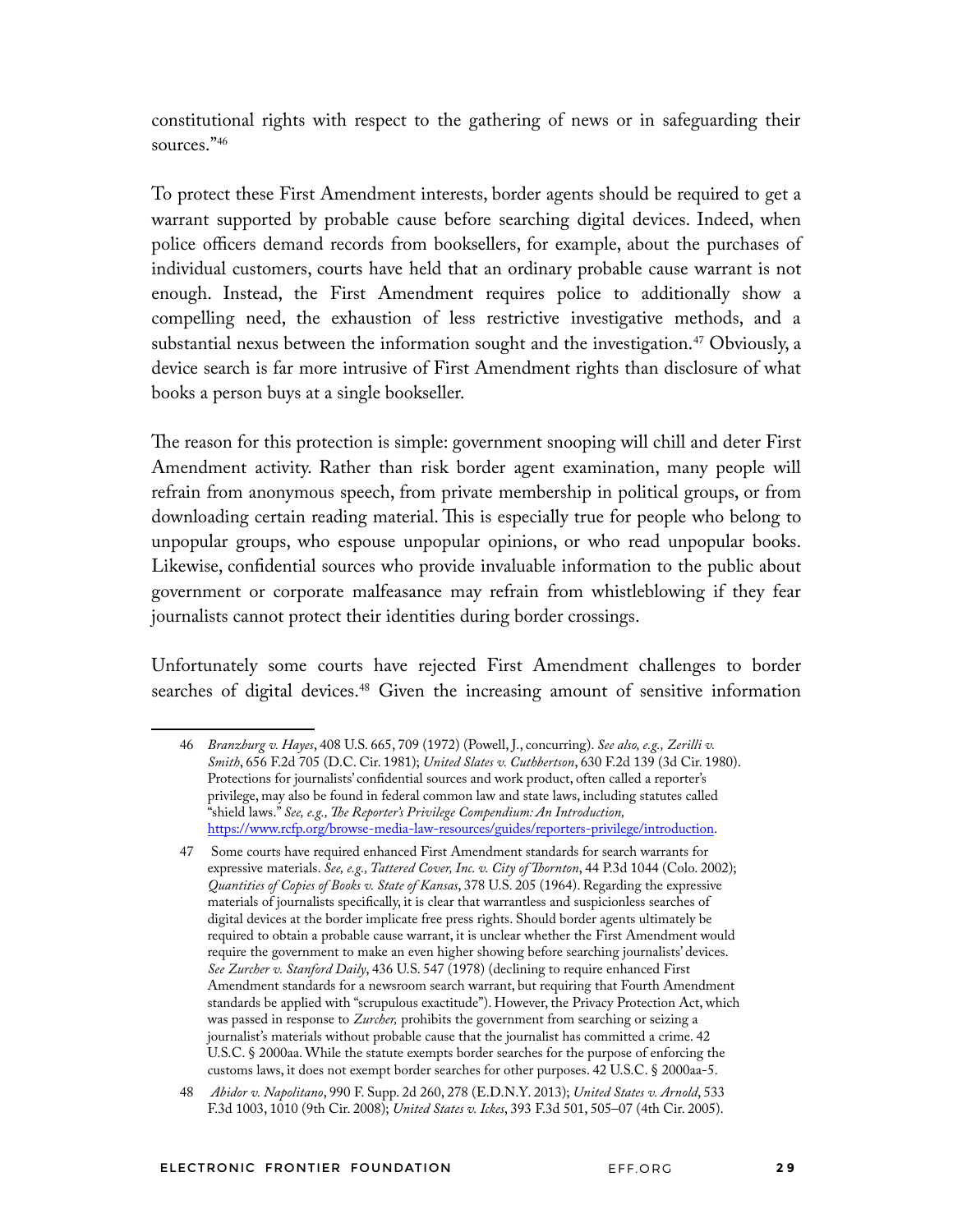easily accessible on and through our devices, and the increasing frequency and intensity of border searches of this information, we hope that other courts will rule differently in the future.

## **The Fifth Amendment at the Border: Freedom From Self-Incrimination**

The Fifth Amendment guarantees that "no person shall be... compelled... to be a witness against himself." Statements and actions that qualify as bearing "witness" are called "testimonial." A person's statement or action is testimonial if it would disclose "the contents of [their] own mind."49

The best way to preserve your Fifth Amendment rights, given your own risk tolerance, is to politely but frmly decline to comply with a border agent's demand to unlock your device, provide your password, or disclose your social media information. Only a judge, and not a border agent, can decide whether the Fifth Amendment protects this information.

#### **Passwords**

At least one court has held that the Fifth Amendment confers an absolute right to refuse to provide one's password to unlock or decrypt a digital device <sup>50</sup> We believe that outcome was correct, for three reasons.

First, the act of entering a password into a device, or telling a border agent the password so the agent can enter it, will always be testimonial, because it will always expose the contents of the traveler's own mind.<sup>51</sup>

Second, when the data on a device is encrypted, the process of decryption is also testimonial, because it comprises the translation of otherwise unintelligible evidence into a form that investigators can understand.

Third, a foundation of the Fifth Amendment is "respect for the inviolability of the human personality and the right of each individual to a private enclave where [they] may lead a private life,"52 and digital devices hold "the privacies of life."53

<sup>49</sup> *United States v. Hubbell*, 530 U.S. 27, 34–35 (2000).

<sup>50</sup> *United States v. Kirschner*, 823 F. Supp. 2d 665, 669 (E.D. Mich. 2010).

<sup>51</sup> *United States v. Kirschner*, 823 F. Supp. 2d 665, 669 (E.D. Mich. 2010) (quashing a subpoena for computer passwords, because it would have required the suspect "to divulge through his mental process his password").

<sup>52</sup> *Doe v. United States*, 487 U.S. 201, 212 (1988).

<sup>53</sup> *Riley v. California*, 134 S. Ct. 2473, 2494–95 (2014) (quoting Boyd v. United States, 116 U.S. 616, 630 (1886)).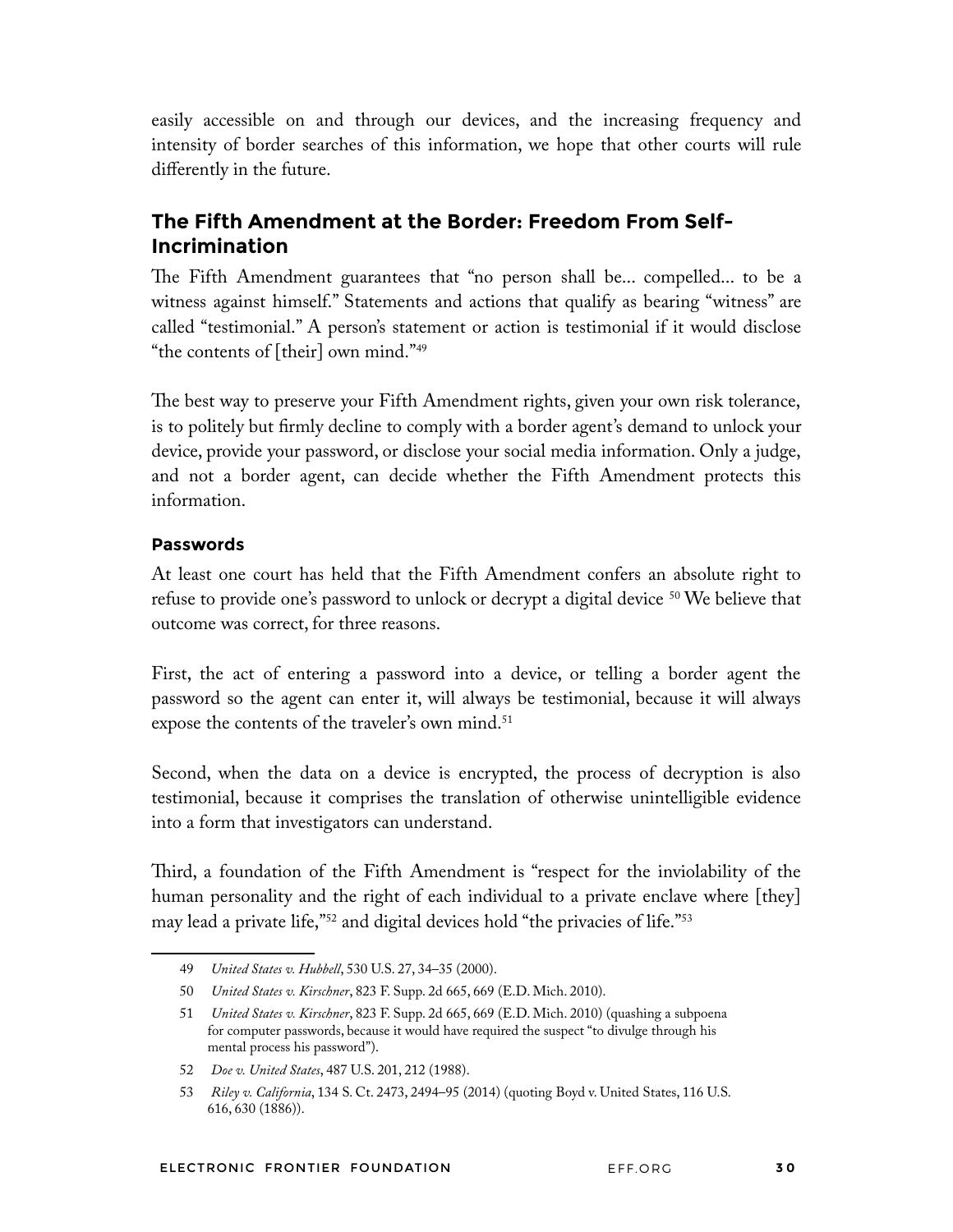However, many courts have instead adopted a lesser, but still strong, test. Under this test, the government may compel a suspect to unlock their device only if the government can prove with "reasonable particularity" that it is a "foregone conclusion" that a "certain file" is stored on the device.<sup>54</sup> Border agents usually will not know what is stored on the device, so they can't compel you to disclose your password.

Sadly, other courts have adopted a weak test, under which the government need only show that the suspect knows the password.<sup>55</sup> Border agents will usually find it easier to show that a traveler knew the password of the device they carried, compared to showing that a particular suspect fle was in that device.

#### **Fingerprints**

Properly construed, the Fifth Amendment *should* offer the same protections when people use fingerprints or other biometrics to secure their devices. The vast content of our devices ought to be part of the "private enclave" secured by the Fifth Amendment from self-incrimination.<sup>56</sup> Also, many consumers reasonably assume that their fngerprint lock is just as protective, legally and practically, as a password.

Unfortunately, some courts (though not all) have held that fngerprints, unlike passwords, are not part of the contents of our minds, and thus fall outside Fifth Amendment protection.<sup>57</sup> Moreover, police are developing technologies that can take a person's stored fngerprint from a government database and use it to unlock that person's phone.58 Or an overzealous border agent may use force to press a traveler's finger to their phone.<sup>59</sup>

<sup>54</sup> *In re Grand Jury Subpoena DucesTecum*, 670 F.3d 1335, 1344–47, 1349 n.28 (11th Cir. 2012). *See also SEC v. Huang*, 2015 WL 5611644, \*2-3 (E.D. Pa. 2015) (denying a motion to compel unlocking because the SEC could not establish with "reasonable particularity" that documents sought were present).*Cf. In re Boucher*, 2009 WL 424718, \*2-3 (upholding compelled unlocking where there the presence on the device of particular incriminating evidence was a foregone conclusion); *United States v. Fricosu*, 841 F. Supp. 2d 1232, 1235–37 (D. Colo. 2012) (same).

<sup>55</sup> *Commonwealth v. Gelfgatt*, 11 N.E.3d 605 (Mass. 2014); State v. Stahl, 206 So.3d 124 (Fla. Dist. Ct. App. 2016).*See also* Orin Kerr, *Te Fifth Amendment Limits on Forced Decryption and Applying the "Foregone Conclusion" Doctrine*, Wash. Post ( June 7, 2016), https://www.washingtonpost.com/news/volokh-conspiracy/wp/2016/06/07/the-ffthamendment-limits-on-forced-decryption-and-applying-the-foregone-conclusion-doctrine/.

<sup>56</sup> *Doe v. U.S.*, 487 U.S. 201, 212 (1988).

<sup>57</sup> *CompareState v. Diamond*, 2017 WL 163710 (Minn. Ct. App. 2017); *and Commonwealth v. Baust*, No. CR14-1439,2014 WL 10355635 (Va. Cir. Ct. 2014);*with In re Application for a Search Warrant,* No. 17-MC-00081 (N.D. Ill. Feb. 16, 2017).

<sup>58</sup> Tomas Fox-Brewster, *\$500 Fingerprint Clone Unlocked Murder Victim's Samsung S6*, Forbes ( July 28, 2016), http://www.forbes.com/sites/thomasbrewster/2016/07/28/fngerprint-clonehack-unlocks-murder-victim-samsung-s6-hacks-apple-iphone-galaxy-s7/.

<sup>59</sup> Thomas Fox-Brewster, *Feds Walk Into a Building*, Demand Everyone's Fingerprints to Open *Phones*, Forbes (Oct. 16, 2016) (reporting a warrant from a federal judge in California that authorized police officers to push suspects' fngers into suspect devices),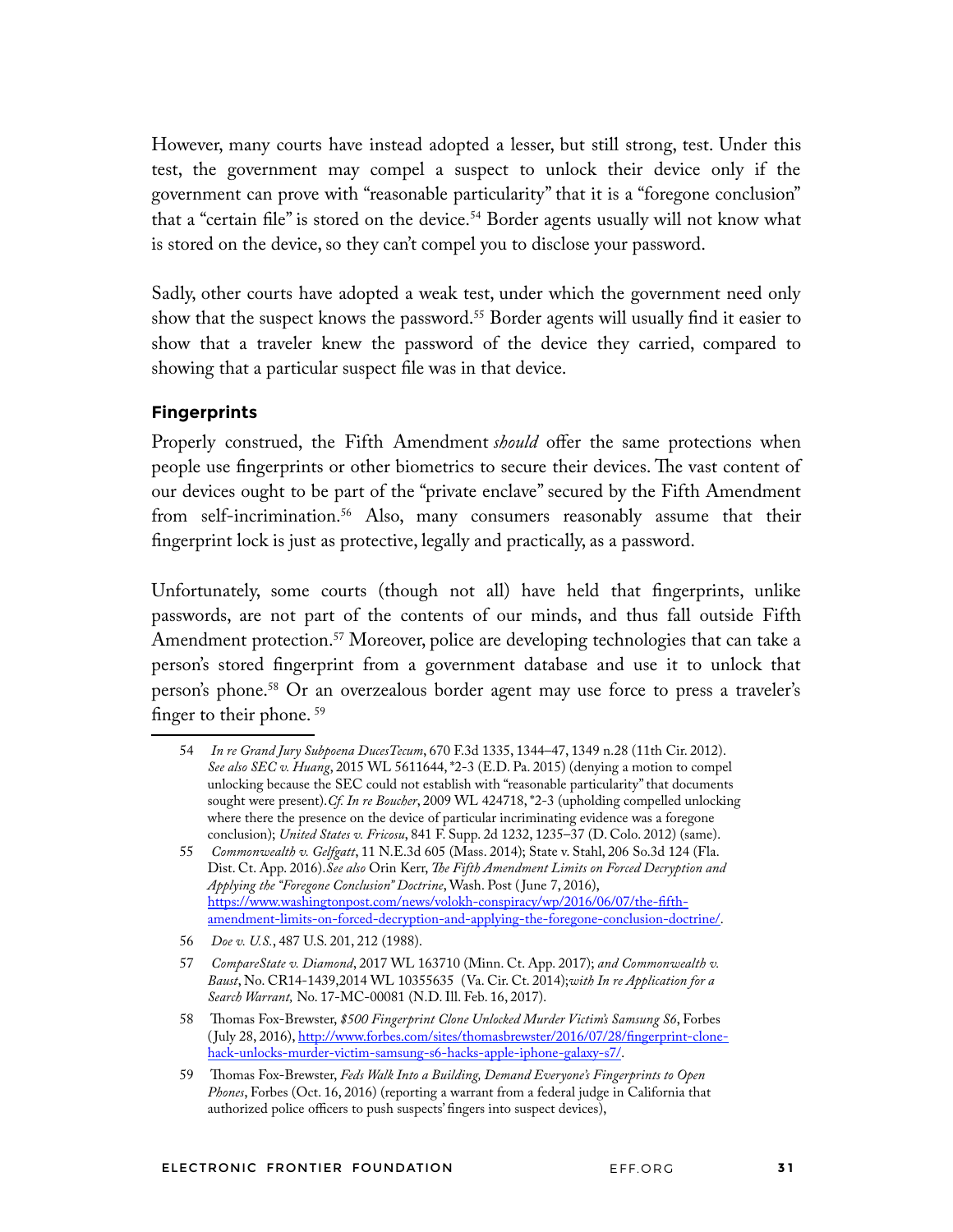Thus, fingerprints are less secure—both legally and technically—than passwords. You should consider using a password and not a fngerprint to lock or encrypt your digital devices.<sup>60</sup>

### **The First, Fifth, and Fourteenth Amendment Intersection at the Border: Freedom From Discrimination**

Border agents may not decide whether to search or seize a traveler's digital devices, based on the traveler's religion, ethnicity, or similar characteristics.

The Equal Protection Clause of the Fourteenth Amendment prohibits the government from discriminating on the basis of factors such as race, religion, national origin, gender, and sexual orientation.<sup>61</sup> The Equal Protection Clause applies to the federal government through the Due Process Clause of the Fifth Amendment. Likewise, the Free Exercise and Establishment Clauses of the First Amendment prohibit religious discrimination.<sup>62</sup> Accordingly, law enforcement officials cannot discriminate on the basis of religion or similar factors when deciding whom to subject to surveillance.<sup>63</sup> These protections apply at the border.<sup>64</sup>

- 60 EFF, Digital Tips for Protesters (Nov. 16, 2016), https://www.eff.org/deeplinks/2016/11/digital-security-tips-for-protesters.
- 61 *United States v. Armstrong*, 517 U.S. 456, 464 (1996) ("the decision whether to prosecute may not be based on an unjustifable standard such as race, religion, or other arbitrary classifcation"); *City of Cleburne v. Cleburne Living Ctr*., 473 U.S. 432, 440 (1985) (laws that classify "by race, alienage, or national origin" are "subjected to strict scrutiny, and will be sustained only if they are suitably tailored to serve a compelling state interest"); *Obergefell v. Hodges*, 135 S. Ct. 2584 (2015) (striking down limits on same-sex marriage); *United States v. Virginia*, 518 U.S. 515 (1996) (striking down exclusion of women from state-run military academy).
- 62 *Church of LukumiBabalu Aye, Inc. v. City of Hialeah*, 508 U.S. 520 (1992) (striking down, under the Free Exercise Clause, a law targeting a religious practice); *Kiryas Joel Sch. Dist. v. Grumet*, 512 U.S. 687 (1994) (striking down, under the Establishment Clause, a law drawing public school district lines to match the neighborhood boundaries of a religious community). *See also*  Larson v. Valente, 456 U.S. 228, 244 (1982) ("The clearest command of the Establishment Clause is that one religious denomination cannot be officially preferred over another").
- 63 *Hassan v. City of New York*, 804 F.3d 277 (3d Cir. 2016) (reversing dismissal of a lawsuit alleging that the NYPD violated the Equal Protection Clause, the Free Exercise Clause, and the Establishment Clause by targeting Muslims for surveillance).
- 64 While the U.S. Supreme Court did once suggest that border agents operating near the Mexican border could consider a traveler's ancestry (among other factors) to establish reasonable suspicion of an immigration violation sufficient to detain someone for questioning, *United States v. Brignoni-Ponce*, 422 U.S. 873, 886-87 (1975), that suggestion is no longer considered good law. Indeed, a U.S. appellate court held that this earlier ruling is not controlling in light of changes in constitutional law and population demographics. *United States v. Montero-Camargo,* 208 F.3d 1122, 1131-35 (9th Cir. 2000) (en banc). *See also* 8 U.S.C. §  $1152(a)(1)(A)$  (prohibiting discrimination in immigration decisions on the basis of race, sex, nationality, place of birth, or place of residence).

http://www.forbes.com/sites/thomasbrewster/2016/10/16/doj-demands-mass-fngerprintseizure-to-open-iphones/.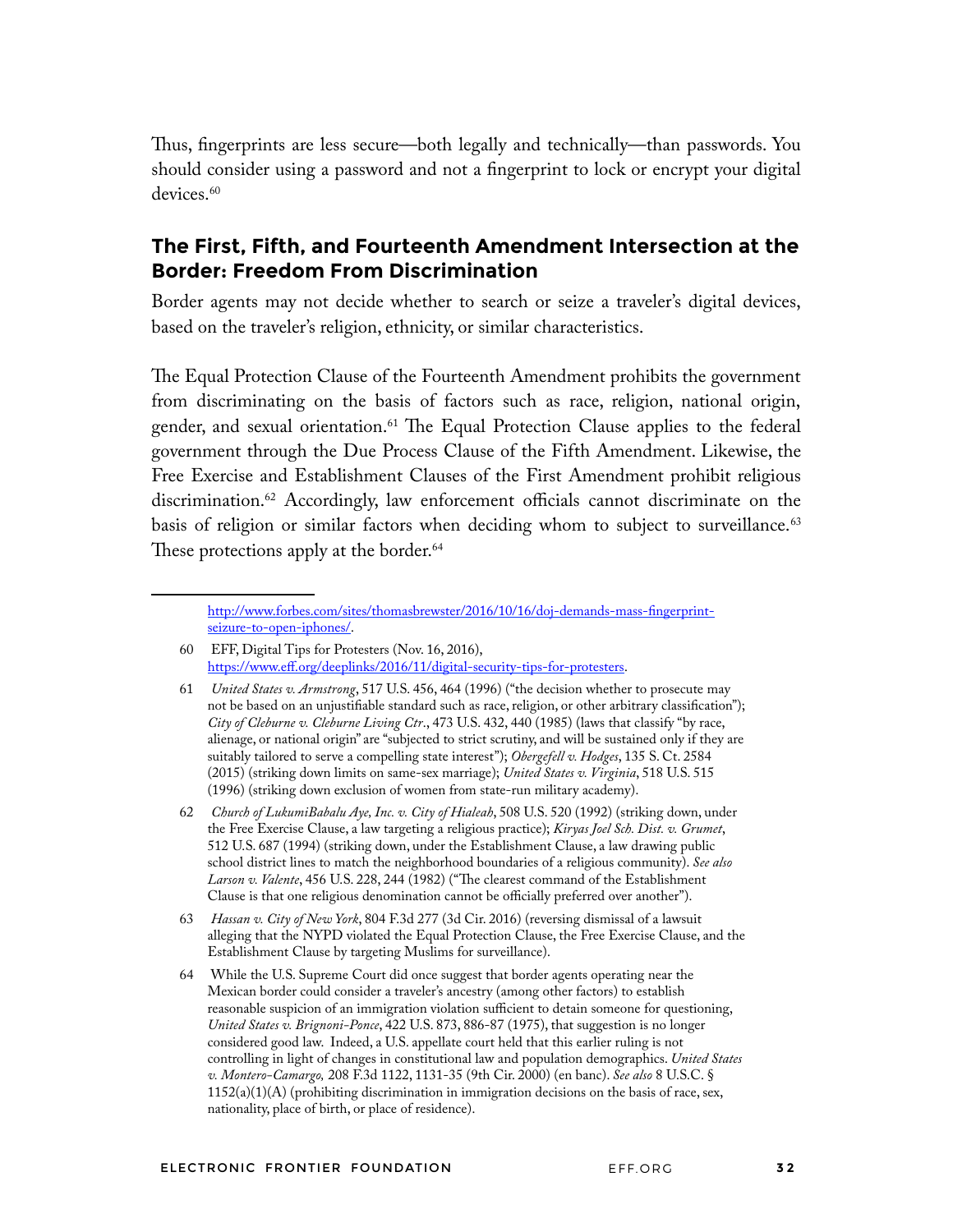## **Consent: Waiving Constitutional Rights at the Border**

The constitutional protections described above can be waived. For example, the Fourth Amendment allows law enforcement officials to search people or their property if those people voluntarily consent to the search.<sup>65</sup>

That said, whether consent is truly "voluntary" depends on the totality of the circumstances, such as the nature of the questioning and the youth of the person being questioned.<sup>66</sup> There is a strong argument that a traveler's compliance when border agents demand the unlocking of a device, the device password, or social media information, should never be treated as voluntary consent. Border screening is an inherently coercive environment, where agents exercise extraordinary powers, and travelers are often confused, tired after international travel, and/or rushing to make a connecting fight.

However, courts may rule otherwise. It is possible that if you unlock your device, and agents then search your device, a court will rule that you consented to the search. It will depend upon the totality of the unique circumstances surrounding your particular border crossing.

As noted in Part 1, the best way to avoid an inadvertent "consent" to search is to decline to unlock your device, provide the device password, or provide any social media information.

## **What If You Are Not a U.S. Citizen?**

EFF believes the U.S. government should respect the digital privacy of people from all nations. However, U.S. courts have held that foreign citizens arriving at the U.S. border enjoy fewer constitutional rights compared to U.S. citizens.

Foreign visitors have the fewest rights. For example, if a border agent refuses to allow them to enter the country, some may have no constitutional right to procedural due process (notice and a hearing) to challenge the exclusion.<sup>67</sup> Thus, if a foreign visitor refuses a border agent's demand to unlock their digital device, provide the device password, or provide social media information, and the agent responds by denying entry, the foreign visitor may have little legal recourse.

<sup>65</sup> S*chneckloth v. Bustamonte*, 412 U.S. 218 (1973).

<sup>66</sup> *Schneckloth v. Bustamonte*, 412 U.S. 218, 226 (1973).

<sup>67</sup> *Landon v. Plasencia*, 459 U.S. 21, 32–34 (1982) (citing Knauff v. Shaughnessy, 338 U.S. 537, 542 (1950)).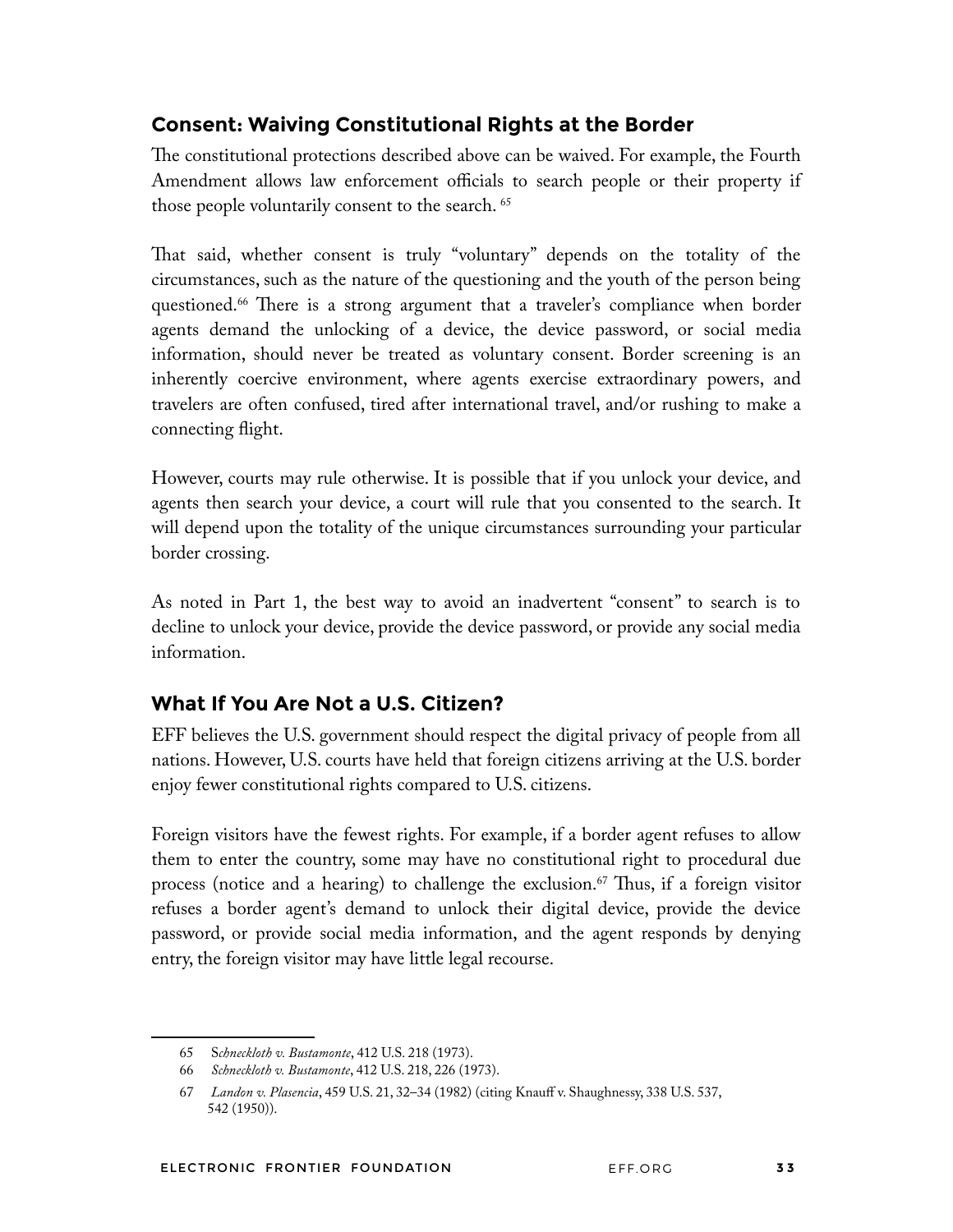Lawful permanent residents (LPRs or green card holders) enjoy more constitutional protection. For example, if LPRs are denied re-entry, they may have a constitutional right to procedural due process under the Fifth Amendment, depending on such factors as the duration of their trip.<sup>68</sup> However, the law regarding re-entry of LPRs is complicated, and it provides border agents discretion to consider many factors to challenge the continued status of residents.<sup>69</sup> If an LPR does not comply with an agent's demand to unlock a device, provide the device password, or provide social media information, that decision may negatively impact their re-entry processing.

Constitutional protections do apply if the U.S. government brings a criminal prosecution against a foreign citizen for smuggling contraband over the border.<sup>70</sup>

Foreign citizens should consult with a lawyer before they travel if they have questions about their legal rights at the U.S. border, including the ramifcations of declining an agent's demand to unlock a device, provide a password, or provide social media information.

Also, to make it easier to communicate with a lawyer during a potential border detention, foreign citizens should complete a **Form G-28** before they travel.71

# **Federal Policies and Practices on Digital Searches**

#### **Federal Agencies That Oversee the Border**

The U.S. Department of Homeland Security (DHS) is responsible for securing the nation from threats, including border security.72 Its units include U.S. Customs and Border Protection (CBP) and U.S. Immigration and Customs Enforcement (ICE).73

<sup>68</sup> *Landon v. Plasencia*, 459 U.S. 21, 32–34 (1982) (citing *KwongHai Chew v. Colding,* 344 U.S. 590 (1953)). *See also Washington v. Trump,* 2017 WL 526497, \*8 (9th Cir. Feb. 9, 2017) (procedural due process rights "apply to certain aliens attempting to reenter the United States after travelling abroad").

<sup>69 8</sup> U.S.C. § 1101(a)(13)(C) (whether an LPR is treated at the border as an alien seeking admission depends, for example, on whether they abandoned their LPR status, and the duration of their absence from the United States); CBP, *International Travel as a Permanent Resident* (stating that abandonment of LPR status depends upon such factors as the amount of time spent abroad, the LPR's intentions, family and community ties, and location of employment, tax payment, and mailing address), https://www.uscis.gov/green-card/after-green-cardgranted/international-travel-permanent-resident#travel.

<sup>70</sup> *United States v. Montoya de Hernande*z, 473 U.S. 531 (1985) (applying Fourth Amendment protections to a Columbian national detained at the border on suspicion of drug smuggling).

<sup>71</sup> U.S. Citizenship and Immigration Services, G-28: *Notice of entry of appearance as attorney or accredited representative*, https://www.uscis.gov/g-28.

<sup>72</sup> DHS, About DHS, https://www.dhs.gov/about-dhs.

<sup>73</sup> DHS, *Dep't Organizational Chart,* https://www.dhs.gov/sites/default/fles/publications/Department%20Org%20Chart\_1.pdf.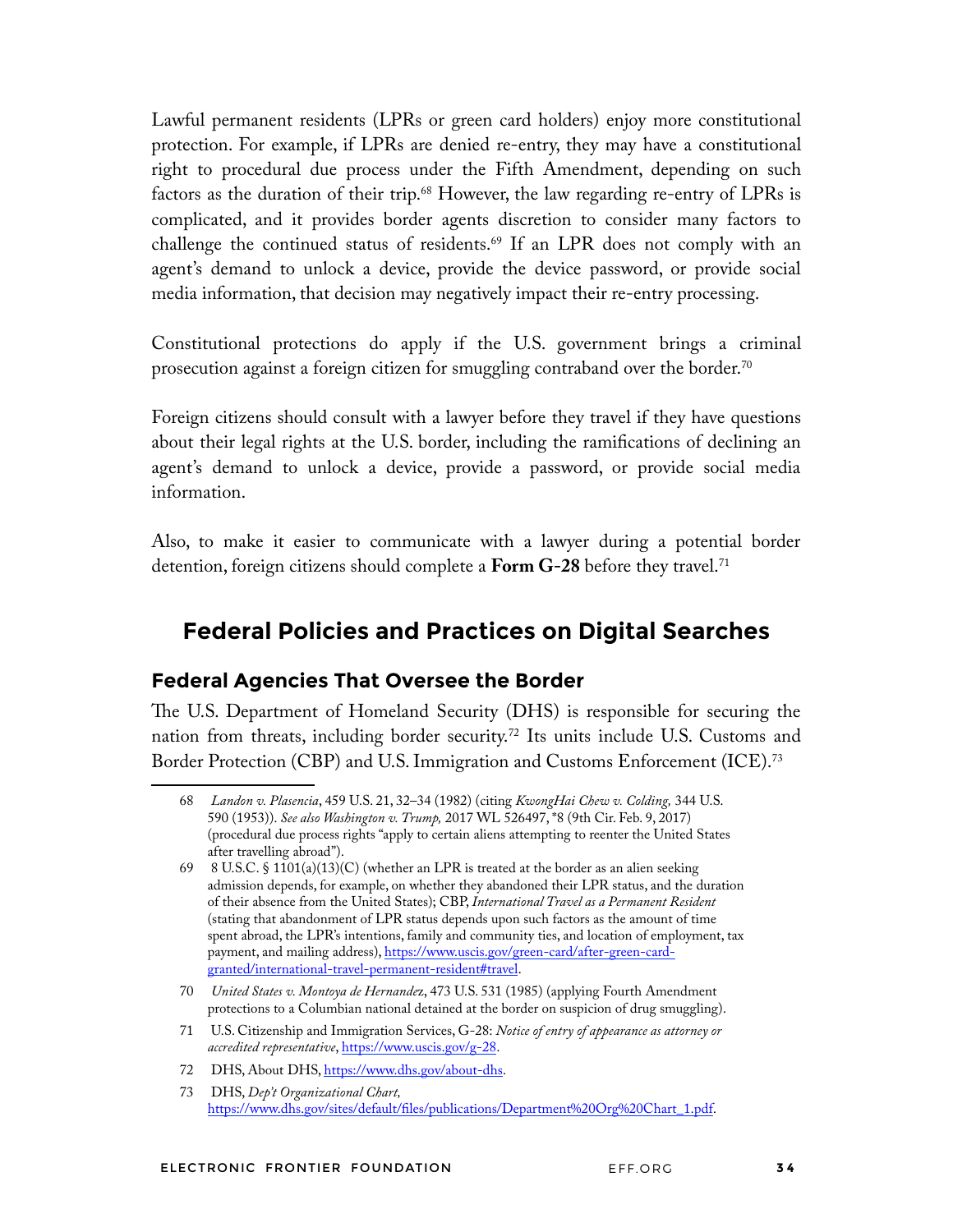CBP manages and controls the U.S. border, including customs, immigration, border security, and agricultural protection. On a typical day, it screens nearly one million visitors at the U.S. border.74

ICE investigates and enforces federal laws governing border control, customs, trade, and immigration.75 ICE agents do not routinely search or interview travelers at the U.S. border. However, when CBP officers seize an electronic device at the border, they sometimes turn it over to ICE for further investigation.<sup>76</sup> ICE's Homeland Security Investigations (HSI) unit operates forensic laboratories that can process digital evidence.77

#### **Device Search Policies**

In 2009, CBP issued its agents a written directive on "Border Searches of Electronic Devices Containing Information."78 It addresses search, seizure, and retention of digital information.

#### **Search**

- CBP claims authority to "examine electronic devices" and "review and analyze the information encountered"—"with or without individualized suspicion."79
- An officer may search an electronic device without supervisory approval if such approval is "not practicable," though notice to the supervisor is required afterwards.<sup>80</sup>
- When officers encounter information on an electronic device that may be protected by the attorney-client privilege, they must consult with the CBP legal office before searching it.<sup>81</sup> But this heightened review is no substitute for individualized suspicion, and cannot justify invasion of attorney-client confdentiality.
- When officers encounter "other possibly sensitive information, such as medical records and work-related information carried by journalists," they must follow

<sup>74</sup> CBP, *About CBP*, https://www.cbp.gov/about.

<sup>75</sup> ICE, *Who We Are,* https://www.ice.gov/about.

<sup>76</sup> ICE, Border Searches of Electronic Devices, Directive No. 7-6.1, para. 6.2 (Aug. 18, 2009), https://www.dhs.gov/xlibrary/assets/ice\_border\_search\_electronic\_devices.pdf.

<sup>77</sup> ICE, *Forensic Capabilities Strengthen ICE Investigations,* https://www.ice.gov/features/hsif.

<sup>78</sup> CBP, Border Search of Electronic Devices Containing Information, Directive No. 3340-049 (Aug. 20, 2009), https://www.dhs.gov/xlibrary/assets/cbp\_directive\_3340-049.pdf.

<sup>79</sup> *Id.* at para. 5.1.2.

<sup>80</sup> *Id*. at para. 5.1.3.

<sup>81</sup> I*d*. at para. 5.2.1.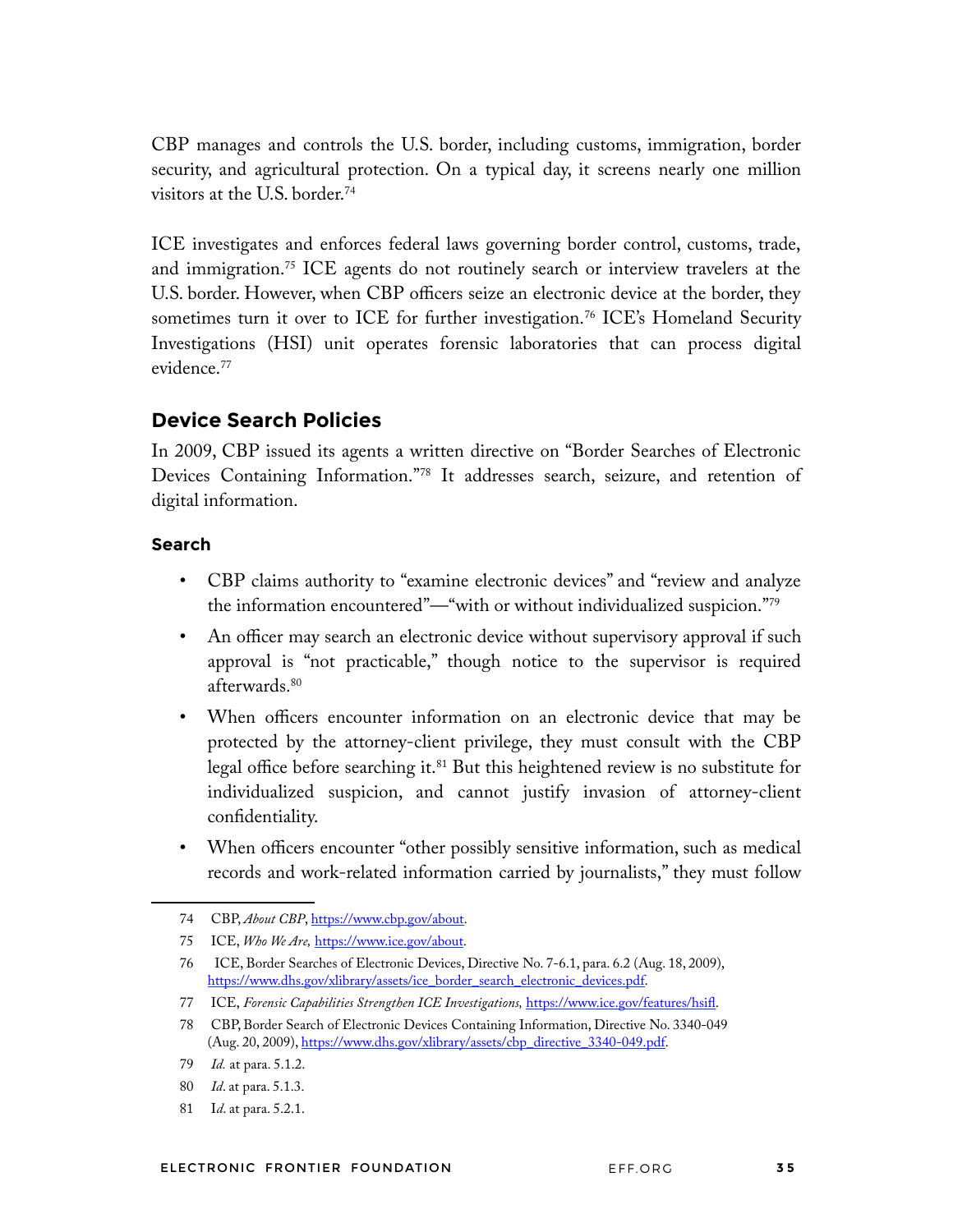"any applicable federal law and CBP policy."<sup>82</sup> It is unclear whether this provides any protection at all. It certainly is far less than individualized suspicion.

• If an officer searches an electronic device, they must complete an after-action report.<sup>83</sup>

#### **Seizure**

- Officers may detain electronic devices for *subsequent search* at an on-site or offsite location. If an officer does so, they must issue a custody receipt to the traveler (Form 6051D). The device detention should not exceed five days, though CBP managers may (and do) grant extensions of weeks or months.<sup>84</sup>
- Officers may *indefnitely* seize a device or retain copies of information on the device if, based on data uncovered during the initial search or other facts, there is probable cause to believe that the device contains evidence of a "crime that CBP is authorized to enforce."85
- If there is no probable cause, agents must return the device, and they must destroy any information copied, subject to the two broad and nebulous exceptions below.<sup>86</sup> This destruction must be documented.<sup>87</sup>
- CBP granted itself two substantial loopholes from this destruction rule. First, agents may retain information "relating to immigration, customs, or other enforcement matters" as allowed by various CBP record system rules.<sup>88</sup> Second, agents must "promptly share any terrorism information" with other federal agencies, which will manage and dispose of that information in accordance with their own rules.<sup>89</sup> It appears that the two exceptions swallow the rule.

The 2009 CBP policy empowers border agents to search devices, and authorized third parties to assist them, citing 19 U.S.C.  $\S$  507. $90$  But authorization to search devices does not mean travelers must disclose passwords. The cited statute, empowers border agents to "demand the assistance of any person" to conduct a border search, and allows

- 84 *Id*. at paras.5.3.1, 5.3.1.1, and 5.3.1.4.
- 85 *Id*. at para. 5.4.1.1.
- 86 *Id*. at paras.5.3.1.2 and 5.3.3.4.
- 87 *Id.* at para. 5.3.1.2.
- 88 *Id*. at para. 5.4.1.2.
- 89 *Id*. at para. 5.4.1.4.

<sup>82</sup> *Id*. at para. 5.2.2.

<sup>83</sup> I*d.* at para. 5.2.2.

<sup>90</sup> CBP, Border Search of Electronic Devices Containing Information Directive No. 3340-049, sec. 5.1.1 (Aug. 20, 2009), https://www.dhs.gov/xlibrary/assets/cbp\_directive\_3340-049.pdf.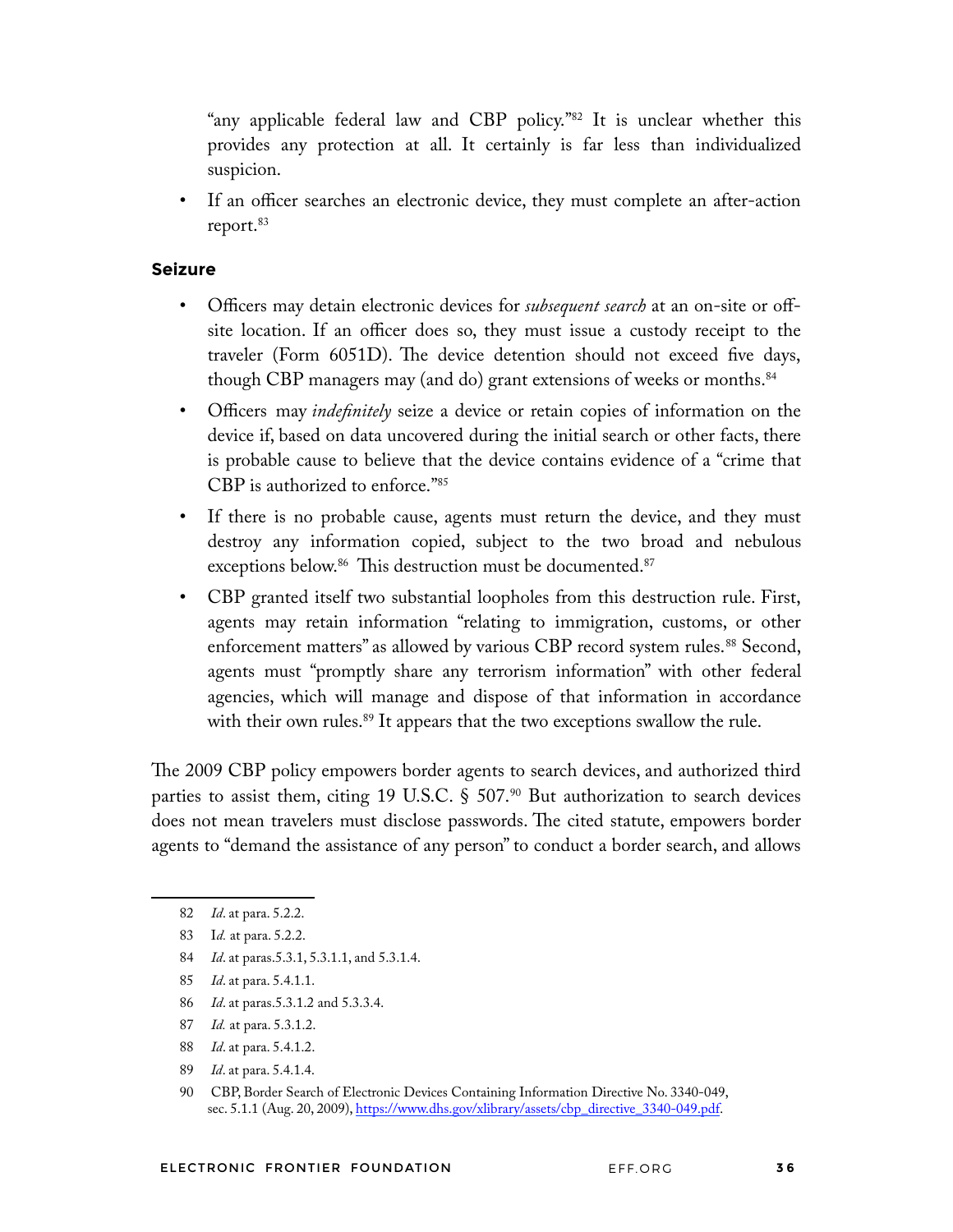a \$1,000 fne against a person who "without reasonable excuse" refuses such assistance.<sup>91</sup> But when Congress enacted this law in 1986, travelers were not carrying password-protected devices, so Congress could not have intended to address passwords. Even if it did, travelers have the ultimate "reasonable excuse": protection of their constitutional liberties. Most importantly, a statute cannot strip travelers of their constitutional liberties.

In 2009, ICE issued a similar policy.<sup>92</sup> It also authorizes searches and seizures "without individualized suspicion."93 It sets a 30-day deadline for searches, though ICE managers may grant extensions.<sup>94</sup>

## **Searching Social Media and Other Cloud Content Without Using Travelers' Devices**

Rather than use travelers' devices as portals to the cloud, border agents can demand that travelers disclose information about their online accounts: either their account identifers or handles (which is now happening), or their account login credentials, that is, their usernames and passwords (which is now being proposed). Border agents can then use their own computers to fnd publicly available cloud content such as social media posts when they know identifers/handles, and could access private posts and other private content by logging directly into online accounts.

In December 2016, the federal government took a big step in this direction. CBP now asks foreign citizens who enter the United States under the Visa Waiver Program (VWP) to voluntarily disclose their social media identifiers. The VWP enables citizens of dozens of participating countries to visit the U.S. for up to 90 days, without a visa, if they get approval from the Electronic System for Travel Authorization (ESTA).<sup>95</sup> Under the new CBP policy, ESTA presents VWP applicants with the following prompt: "Social media (optional) – Please enter information associated with your

<sup>91 19</sup> U.S.C. § 507(a)(2).

<sup>92</sup> ICE, Border Searches of Electronic Devices Directive No. 7-6.1 (Aug. 18, 2009), https://www.dhs.gov/xlibrary/assets/ice\_border\_search\_electronic\_devices.pdf.

<sup>93</sup> *Id.* at para. 6.1.

<sup>94</sup> *Id.* at para. 8.3.

<sup>95</sup> U.S. State Dept., *Visa Waiver Program*, https://travel.state.gov/content/visas/en/visit/visawaiver-program.html.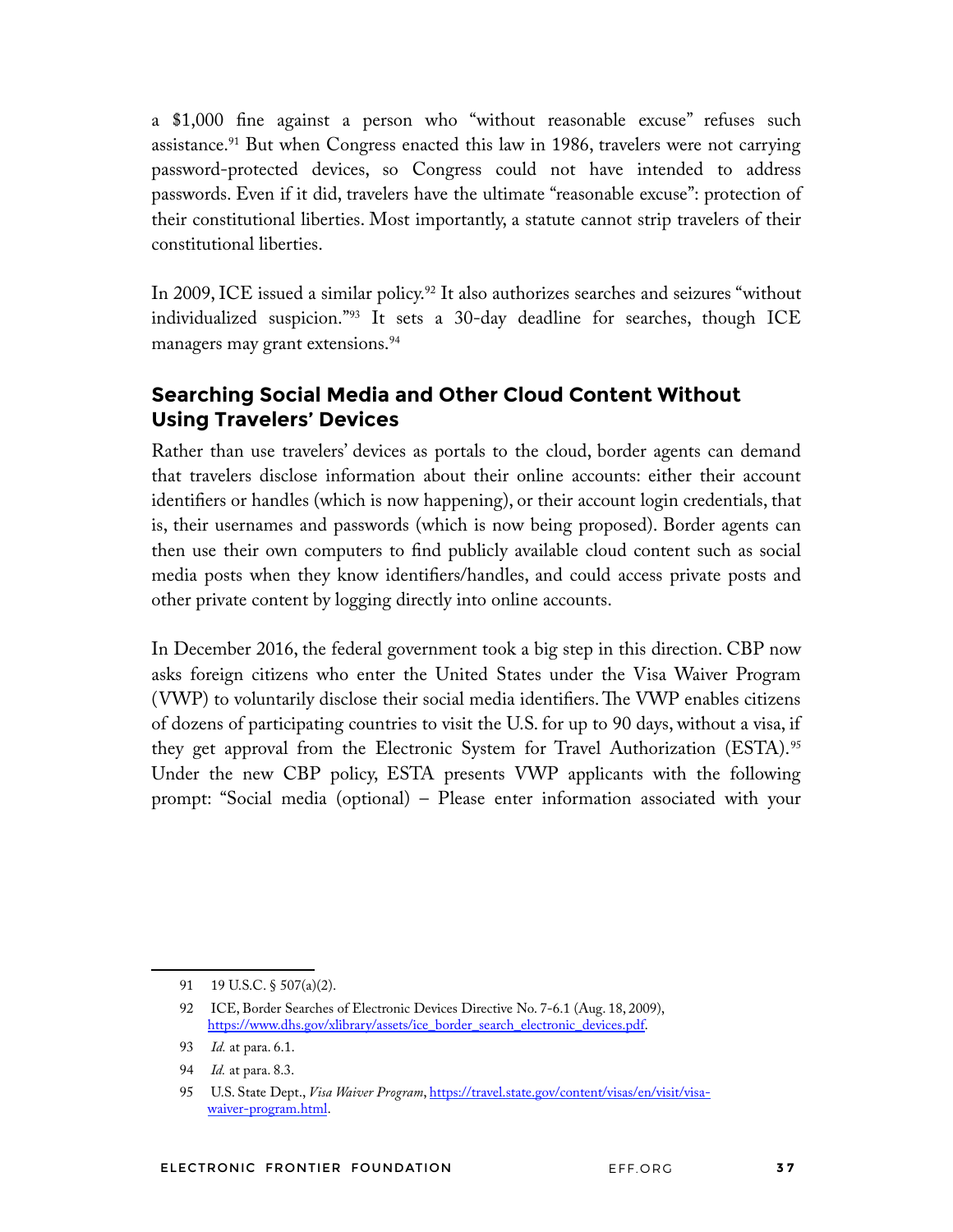online presence."96 Below this prompt are two fll-in boxes labeled "provider/platform" and "social media identifer."97

EFF and many other digital liberty organizations objected to this new policy.<sup>98</sup> Among other things, it invades the digital privacy of both foreigners and the U.S. citizens who communicate with them, and it may provoke other nations to impose the same burdens on U.S. citizens.

We also warned that this new policy is a major step towards mandatory disclosure (not just voluntary) of all private and public social media content (not just public) from all travelers (not just foreign citizens from VWP countries).

Our fears came true faster than we expected. In January 2017, the Council on American-Islamic Relations (CAIR) fled complaints with DHS alleging that border agents ordered U.S. citizens to disclose their social media information (as well as the passwords to their phones).99

As of this writing, government officials are also considering new policies that would further expand CBP scrutiny of travelers' cloud content, including *mandatory* disclosure of *private*, password-protected social media information.<sup>100</sup> These dangerous policies, if adopted, could easily be expanded to cover all travelers.

<sup>96</sup> CBP, *ESTA application*, https://esta.cbp.dhs.gov/esta/application.html?execution=e1s1 . *See also 60-Day Notice and Request for Comments; Revisions of an Existing Collection of Information,* 81 Fed. Reg. 40892 (proposed June 23, 2016), https://www.federalregister.gov/documents/2016/06/23/2016-14848/agency-informationcollection-activities-arrival-and-departure-record-forms-i-94-and-i-94w-and.

<sup>97</sup> As of this writing, the Trump Administration is proposing a similar policy for Chinese visitors to the U.S. *See* Josh Gerstein, *Trump Proposes Including Chinese Visitors in Social Media Checks*, Politico (Feb. 17, 2017), http://www.politico.com/blogs/under-the-radar/2017/02/trumpchinese-visitors-social-media-check-235146.

<sup>98</sup> *See, e.g.*, Letter from EFF to CBP (Aug. 22, 2016), https://www.eff.org/document/cbpcomments-fnal-aug-22-2016; Letter from Center for Democracy & Technology et al. (including EFF) to DHS (Aug. 22, 2016), https://cdt.org/insight/coalition-letter-opposingdhs-social-media-collection-proposal/; Letter from Brennan Center for Justice et al. (including EFF) to DHS (Oct. 3, 2016), https://www.brennancenter.org/analysis/civil-liberties-coalitionsubmits-comments-dhs-plan-collect-social-media-information; Letter from David Kaye, U.N. Special Rapporteur, to Pamela K. Hamamoto, Ambassador of the U.S. to the U.N. (Sept. 30, 2016), http://www.ohchr.org/Documents/Issues/Opinion/Legislation/USA\_9\_2016.pdf. *See generally* Regulations.gov, Public Comments the *CBP*'s Information Collection Req't Concerning the Arrival and Departure Record, https://www.regulations.gov/docketBrowser? rpp=25&so=DESC&sb=commentDueDate&po=0&D=USCBP-2007-0102.

<sup>99</sup> Press Release, CAIR Florida, *CAIR-FL fles 10 complaints with CBP After the Agency Targeted and Questioned American-Muslims About Religious and Political Views* ( Jan. 18, 2017), https://www.cairforida.org/newsroom/press-releases/720-cair-f-fles-10-complaints-withcbp-after-the-agency-targeted-and-questioned-american-muslims-about-religious-andpolitical-views.html. *See also* Sophia Cope, *Fear Materialized: Border Agents Demand Social Media Data From Americans* ( Jan. 25, 2017), https://www.eff.org/deeplinks/2017/01/fearmaterialized-border-agents-demand-social-media-data-americans.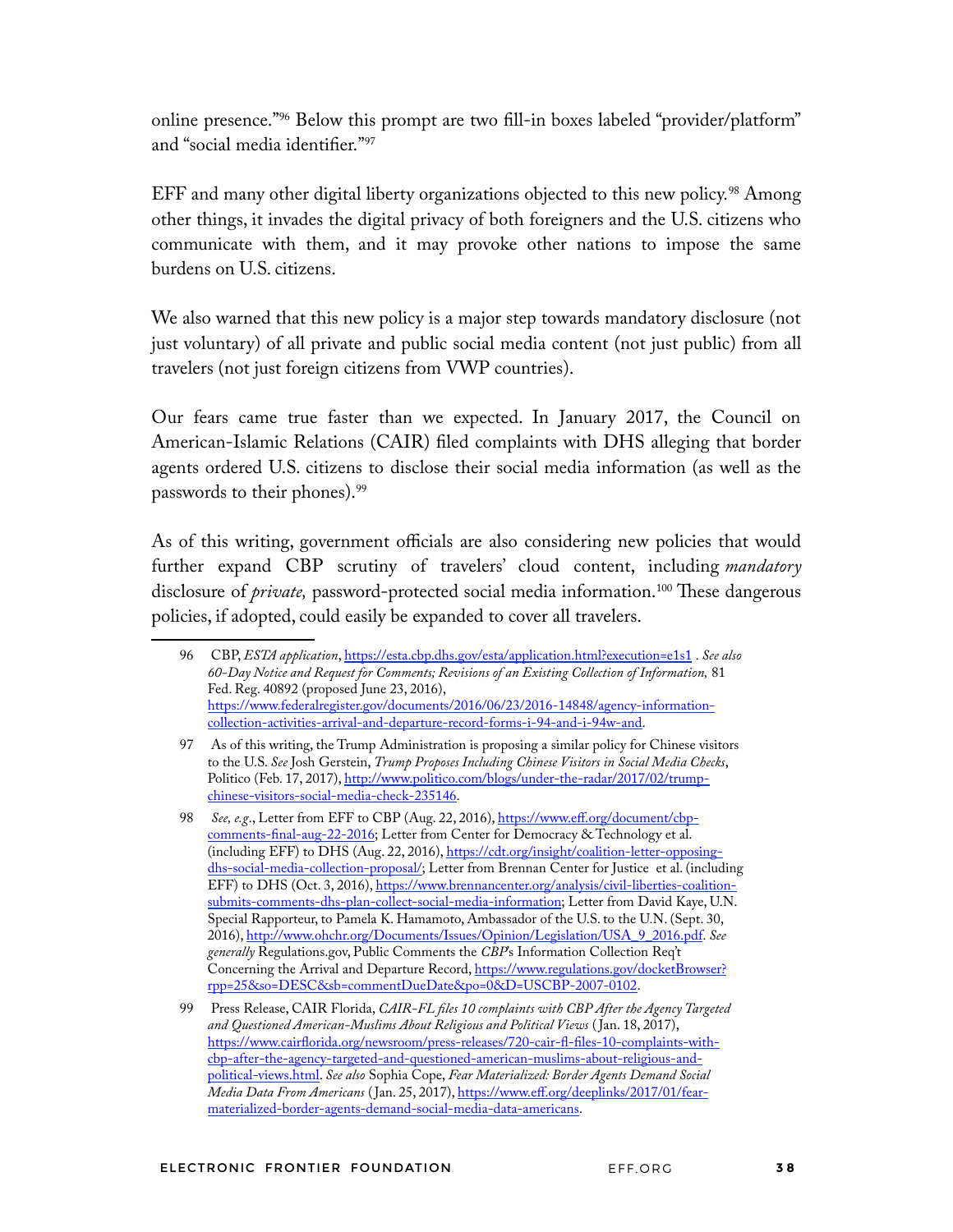# **PART 3: THE TECHNOLOGY OF PRIVACY PROTECTION**

This primer on digital security technology provides a deeper dive into encryption and passwords, secure deletion, and cloud storage. Please note that while we discuss some specifc services here, EFF does not endorse any particular technology or vendor.

# **Encryption**

Encryption technologies can make stored information unintelligible to anyone who does not know the password. Encryption is especially valuable for portable devices because it reduces the chances of someone else getting access to your data without your knowledge if your device is seized, lost, or stolen.

## **Understanding Weaker Screen-Lock or User Account Passwords**

**Having to enter a password to use your device is not necessarily the same as having encryption.** Many devices offer screen locks, for example, but nothing more. If you have a screen lock without encryption, an expert can bypass it in various ways and get access to your information without knowing the password.

We encourage you to ensure that your screen lock is set to the most protective setting available on each device. For example, protective options on phones, laptops, or tablets might include: locking automatically after a period of inactivity, locking the screen at start-up or requiring you to log in, always requiring a password to unlock, not allowing unlock with a fngerprint, and limiting the rate or number of attempted password guesses.

Having a screen-lock or user account password is a security beneft, and is much better than nothing if your device absolutely does not support encryption. But without encryption, experts will ultimately be able to bypass the password without your help.

<sup>100</sup> *See* Sophia Cope, *Border Security Overreach Continues: DHS Wants Social Media Login Information* (Feb. 10, 2017), https://www.eff.org/deeplinks/2017/02/border-security-overreachcontinues-dhs-wants-social-media-login-information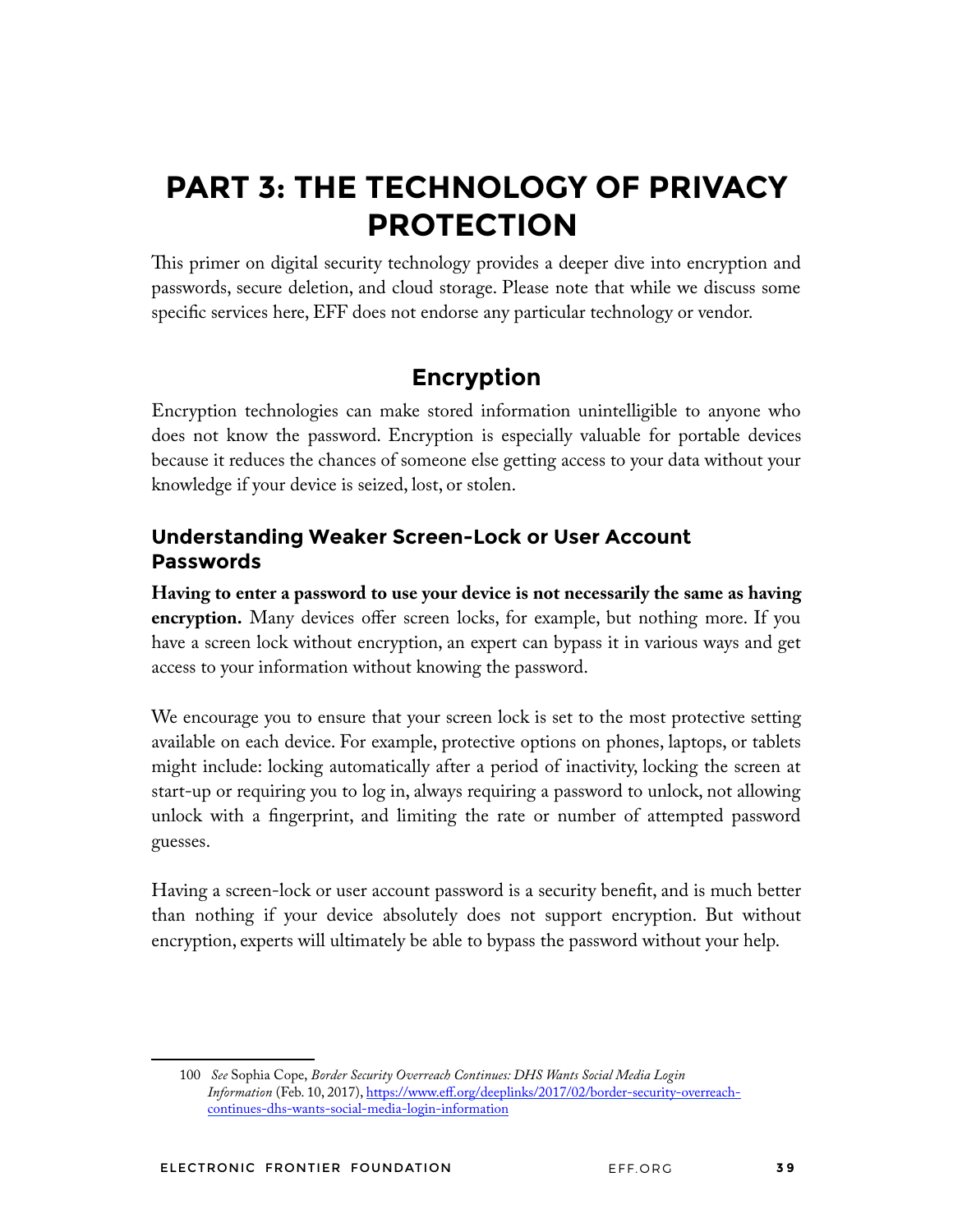## **Strong Full-Disk Storage Encryption**

The encryption technologies that are available to you will depend on your device and operating system. If it is available, the safest and easiest way to encrypt is to use builtin full-disk (full-device) encryption, as opposed to encrypting individual fles or virtual folders on a device.101 It is also possible that full-disk encryption was turned on automatically when you activated the device, as is the case for many recent smartphones. If that is true for your devices, you may still want to upgrade the strength of your password to maximize the security benefts.

As of this writing, built-in full-device encryption is available for the following systems:

- **Android**: some devices since Android 4.4 ("KitKat") [2013]; and all devices with Google apps since Android 6.0 ("Marshmallow") [2015].<sup>102</sup>
- **iOS**: encryption is available for all iPads; iPhone since 3GS or later; and iPod Touch since 3rd generation.<sup>103</sup>
- **Windows:** a built-in encryption tool, called "BitLocker," is available in some, but not all, editions of Windows since Vista [2007]; and device encryption in all editions since Windows 8.1 [2013].104

Because forgetting encryption passwords is so common and the consequences are so severe, Microsoft chose in some versions of Windows to store a copy of users' decryption information with the company, so it can decrypt users' devices even if the users forget their passwords. If you do not want Microsoft to be able to decrypt your Windows device, you can opt out of this feature.105 Windows

<sup>101</sup> Tis is because software often leaves copies and references to fles it is working with in unexpected places, where an expert could then easily discover unprotected information about the protected fles. For example, a word processor may make unencrypted temporary copies of a document that was stored in an encrypted virtual folder, or an operating system may make unencrypted thumbnail copies of images, or any application may list names of encrypted fles in a "Recent Documents" feature.

<sup>102</sup> Since Marshmallow, all Google-licensed devices (which include Google apps) should include encryption and turn it on by default. Other Android devices should include an encryption option, unless the manufacturer has deliberately removed or disabled it, but may not have it turned on by default.

<sup>103</sup> *See* https://ssd.eff.org/en/module/how-encrypt-your-iphone.

<sup>104</sup> Microsoft sells each version of Windows in several "Editions." Some omit support for BitLocker. Since Windows 8.1, all editions have also included a "device encryption" feature, which is an alternative to BitLocker, and only works on supported hardware. Some versions of Windows also include the "Encrypted Filesystem" (EFS) feature.

<sup>105</sup> *See* Micah Lee, *Recently Bought a Windows Computer? Microsoft Probably Has Your Encryption Key*, The Intercept (Dec. 28, 2015), https://theintercept.com/2015/12/28/recently-bought-awindows-computer-microsoft-probably-has-your-encryption-key/. Depending on the Windows edition in question, you can either turn on device encryption without sending the recovery key to Microsoft, or log in to a Microsoft service to ask Microsoft to delete its copy of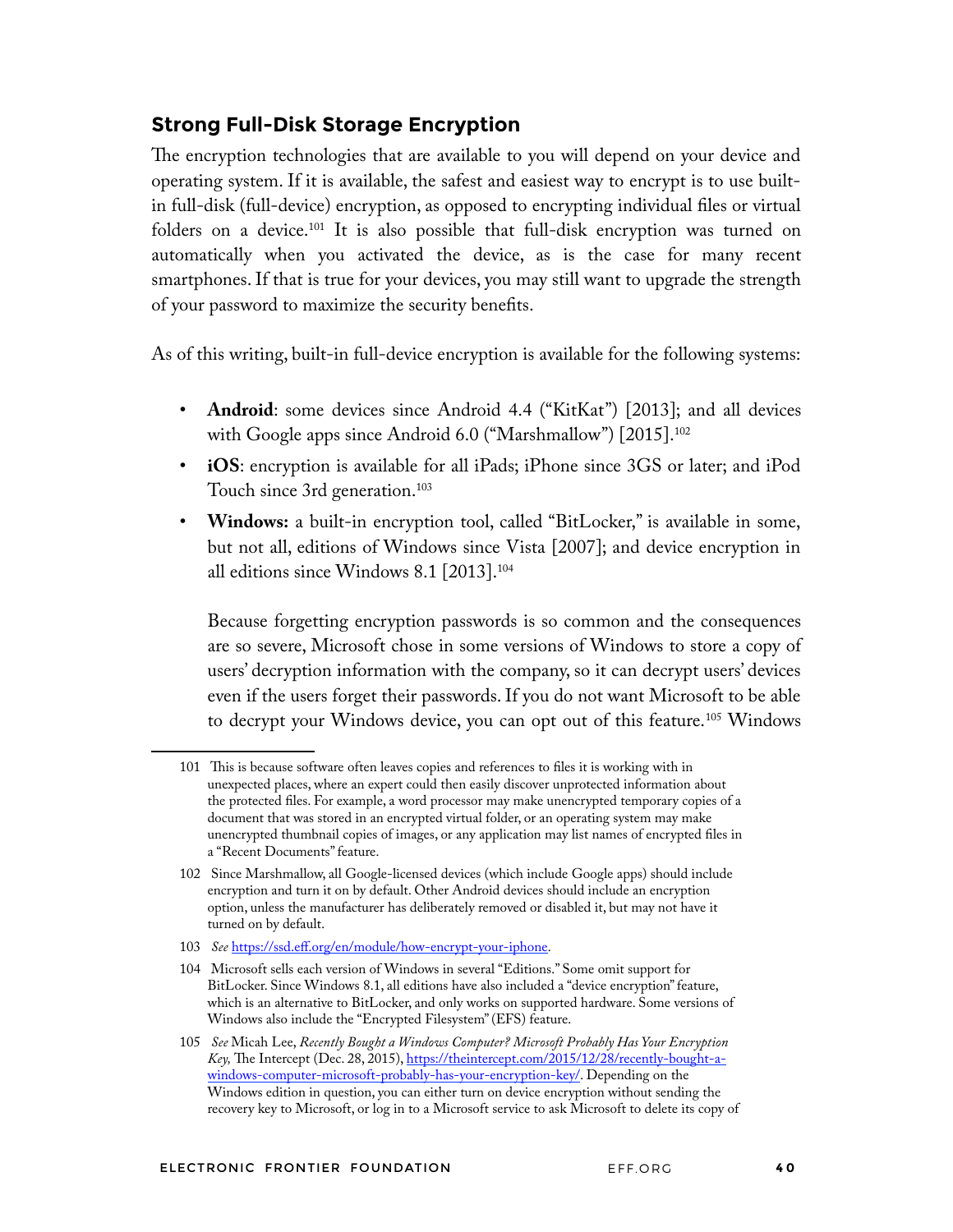users who do not have BitLocker or device encryption can choose to install third-party full-disk encryption software such as VeraCrypt.106

- **macOS:** a built-in encryption tool, called FileVault 2, has been available since MacOS X Lion [2011].107
- **Linux:** a built-in disk encryption system, called dm-crypt, has been in most distributions since the mid-2000s.108

More information on iPhone encryption can be found in EFF's Surveillance Self Defense guide: https://ssd.eff.org/en/module/how-encrypt-your-iphone

## **Activating Encryption**

Activating encryption for the frst time on your device can take a considerable amount of time because all of your data must be rewritten in encrypted form. It may take over an hour on some devices, so you may want to just let the process run overnight, with the device plugged in to AC power.

On most systems, if encryption is not already enabled,<sup>109</sup> you can do it yourself. You will be prompted to provide an encryption password. It may be different from the password you ordinarily use to log in or unlock the screen, and is sometimes only required when you power on the device. These details vary significantly from device to device. On some devices, such as iOS devices, your encryption password is *always the same* as your regular unlock password, and it is used both to unlock the screen and to decrypt the storage media.

## **Choosing a Strong Password**

Strong passwords are critical for encryption. With some devices that do not use special hardware to limit password guesses, someone trying to crack your encryption can use a separate computer to try trillions of guesses very quickly. Such attacks can crack a word

your recovery key.

<sup>106</sup> Wikipedia offers a comparison of disk encryption tools, both built-in and third-party. See Comparison of Disk Encryption Software, Wikipedia, https://en.wikipedia.org/wiki/Comparison\_of\_disk\_encryption\_software.

<sup>107</sup> MacOS X versions since Panther [2003] included the original FileVault, which is not classifed as full-disk encryption but should still be used if your device supports it.

<sup>108</sup> On most Linux systems, full-disk encryption can only be enabled when you frst install the operating system. If you have a Linux system without encryption, you'll generally need to reinstall the operating system to activate it.

<sup>109</sup> For example, recent iOS devices are already using encryption even if you don't specifcally ask them to. Thus, while you might want to upgrade your password, check your screen lock settings, and disable Touch ID, you don't need to do anything to turn on encryption on these devices.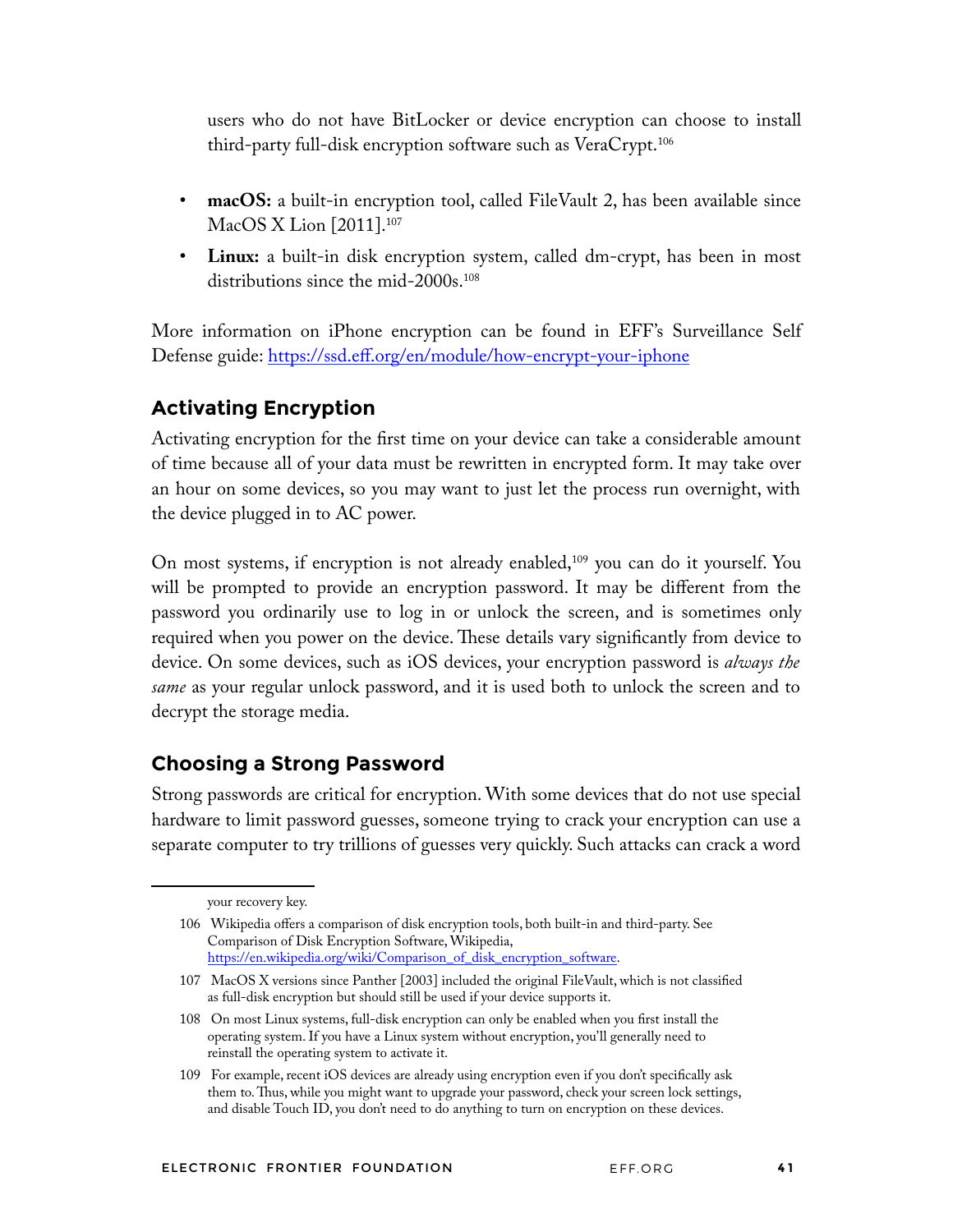or phrase that appears in a dictionary, or that could be predicted by some kind of rule (like changing certain letters into digits or punctuation marks), or any password shorter than about a dozen characters.

There are many ways to create long, unpredictable, yet memorable passwords. One approach is to choose a phrase made of several random words, which can be selected by a computer or by rolling dice. You may then be able to make up a mental story or mnemonic about these words to help you remember them. EFF has written our own guides to creating passwords using a version of Arnold Reinhold's "Diceware" technique, which you can fnd at:

- https://ssd.eff.org/en/module/animated-overview-how-make-super-securepassword-using-dice
- https://www.eff.org/deeplinks/2016/07/new-wordlists-random-passphrases

There are other methods of making long, memorable passphrases, often based on sentences that you make up and then modify in some way. You should not use a phrase that has been published anywhere, such as a sentence in a book or song lyric. Computers can easily guess such phrases.

Encryption on iOS devices and some modes of Microsoft's BitLocker and device encryption use hardware features to ensure that your password cannot be guessed by using an external device capable of trillions of guesses (and, on some devices, limiting how often a password guess can be entered by hand). This could allow a shorter, simpler password to be secure in practice because an attacker can no longer try huge numbers of passwords quickly. However, we do not suggest relying on this because it can be hard to know what protections you get from the hardware and when.

## **Do Not Forget Your Password**

A risk of encrypting your device is that nobody (including the device maker!) will be able to grant you access to your device if you forget your password. This is worth repeating because it is a very signifcant risk: **Forgetting your encryption password will permanently lock you out of the data on your device, and a technology specialist or manufacturer cannot bypass this.** This risk of losing access to your data makes it especially important to make regular backups.<sup>110</sup> If you do not use your encryption password regularly, you may want to write it down somewhere.111 However, if you do

<sup>110</sup> If you want, the backups can be encrypted too—but again, please be careful not to lock yourself out of every copy of your data by forgetting your passwords.

<sup>111</sup> Password security advice has often suggested that you never write down a password, but a more recent consensus is that writing down passwords can be a good tradeoff to deal with the risk of forgetting them. A refnement to the old advice is not to write down your password *in the same*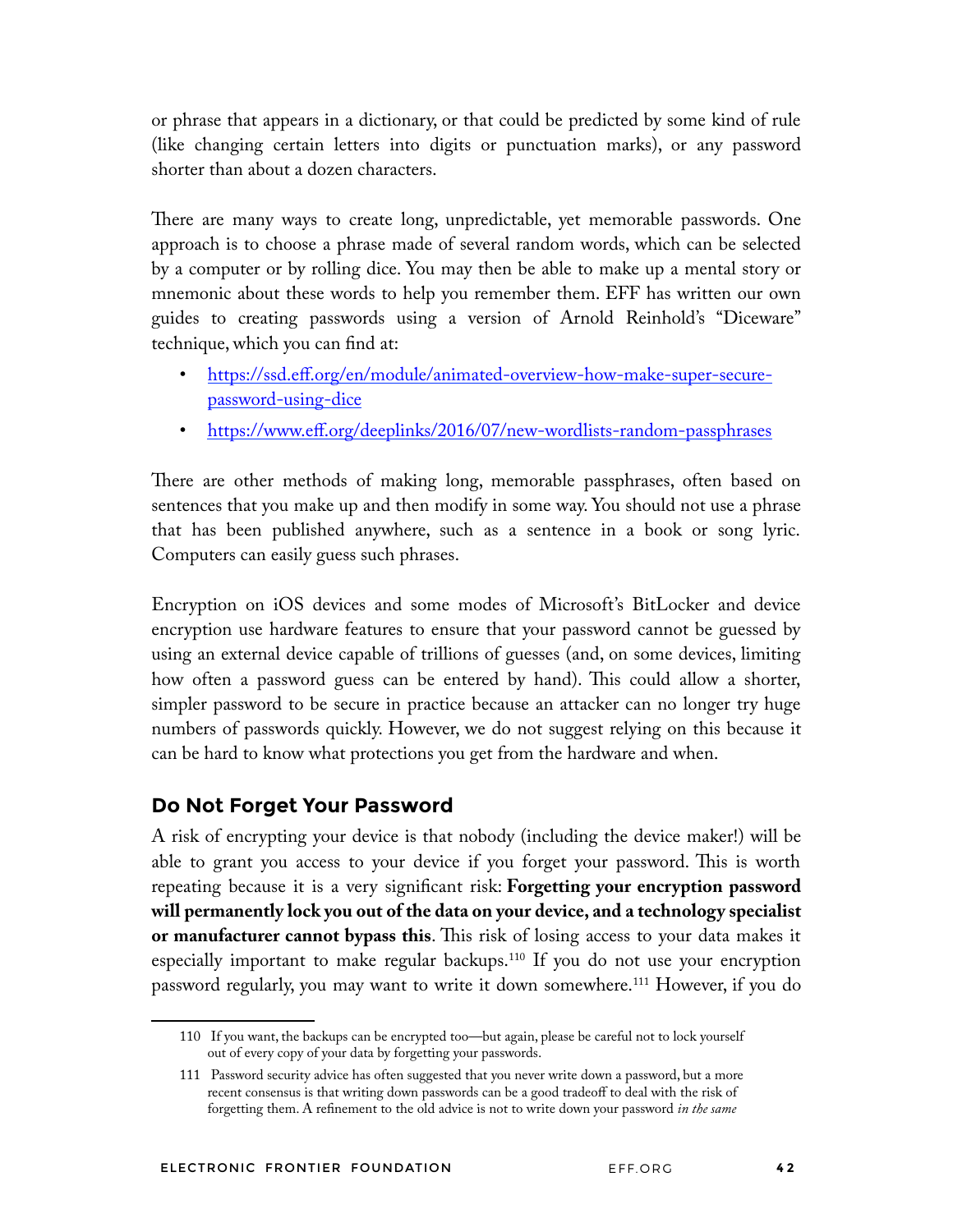not plan to unlock your device if border agents ask, you should not carry a copy of the password with you when crossing the border.

## **Turn Off Your Device**

As we mentioned in Part 1, you should **turn off your device** before arriving at the border or any other risky situation. For a laptop, that means shut down, not just suspend or hibernate by closing the lid! This protects against several sophisticated attacks that could potentially extract the secret key or bypass the screen lock on a powered-on device.

# **Secure Deletion and Forensics**

Many travelers may choose to delete things on their devices that they do not want others to see, or sensitive information that they know they will not need during their trips. This section discusses the possibility that data may not be permanently deleted, and some options for more thoroughly wiping devices.

## **Some "Deleted" Information Is Not Really Deleted**

As noted in Part 1, there is a difference between what a border agent can glean from a casual inspection of your device (by tapping around or using the keyboard and mouse) and what can be determined by some forms of forensic examination. CBP and other law enforcement agencies have access to sophisticated forensic tools and experts. Tat means a forensic examination can, among other things, commonly recover deleted fles and data and reconstruct information about how you have used your device in the past, even if that information is not apparent at all from a casual inspection. For example, forensic examinations routinely fnd deleted e-mails, fles, and text messages, and also reveal the earlier presence and use of applications that have been uninstalled.

Many mobile devices also store information about how and when they were used. For example, mobile apps on a phone may have historic GPS information showing where you were at certain times in the past. A laptop or phone may have logs about when it was powered on, or the names of the wi-f networks it has connected to. Sometimes, some kinds of activity log information are hidden from the user by default but can still be extracted and analyzed by a forensic expert.

If you want to feel more confdent that your information has truly been deleted, read on.

*place where the device it protects is kept.*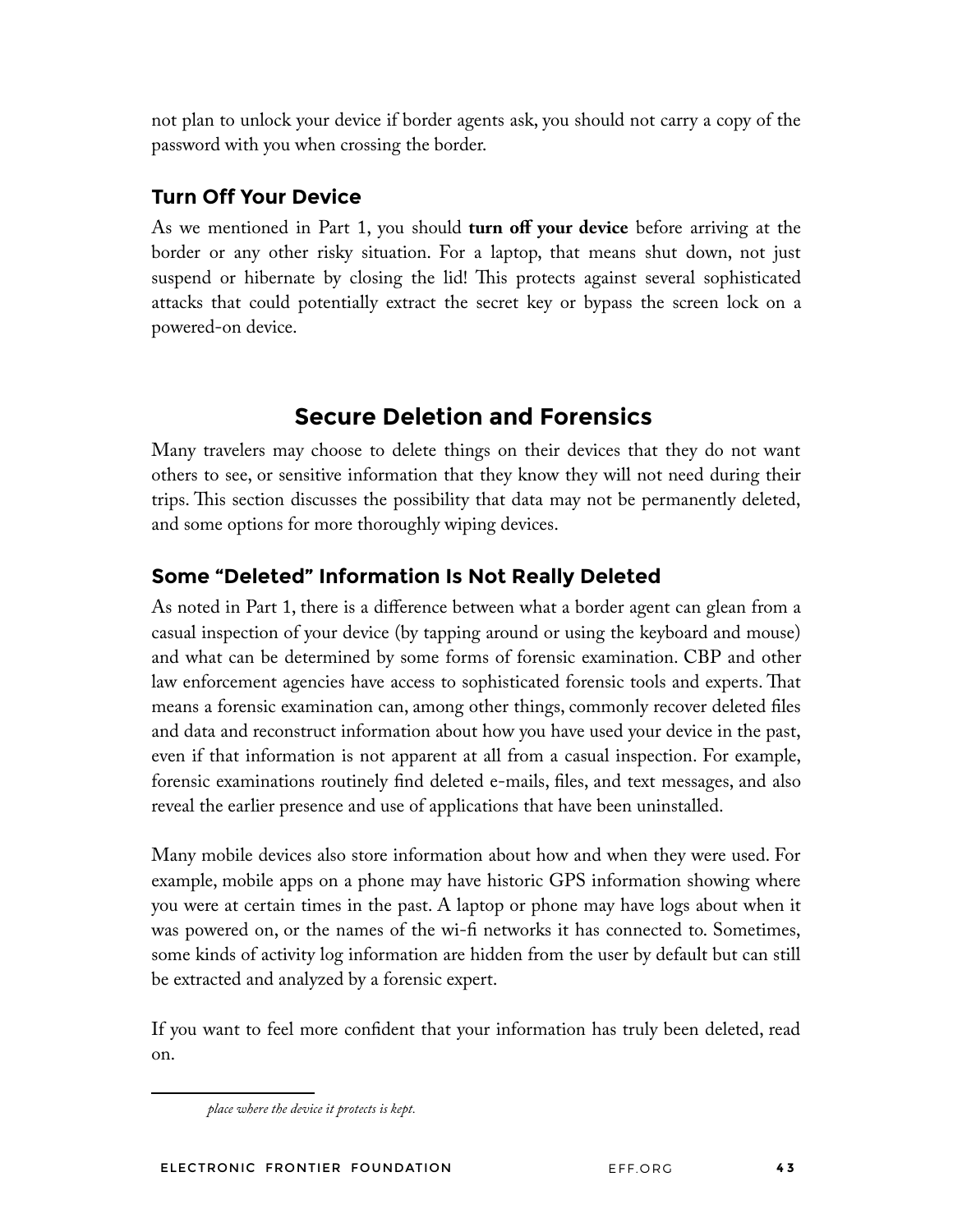## **Overview of Secure Deletion**

There are tools that try to expunge information from storage media in ways that cannot be recovered by forensics. Most devices do not come with these tools. Teir effectiveness varies widely, and it will usually be clear to a forensic examiner that they were used. We can refer to these tools as "secure deletion" or "wiping" software. Factory resetting your device may sometimes also fall in this category if appropriate encryption was used.

Note that border agents may notice, and regard as suspicious, a wipe or factory reset of your device, since most travelers do not routinely carry blank devices. Crossing the border with a blank device can be especially risky for non-citizens. Note also that truly secure deletion is irreversible and may be technically challenging for some travelers. Consider carefully whether you are comfortable deleting the information on your device. If possible, make sure you have made a backup copy of any important data before deletion, and leave that copy in a secure location.

Some secure deletion tools delete individual fles, overwriting their contents so that they cannot be recovered. There are several things that can go wrong here: the most important is that references to the deleted fles and their names may still exist, and so may temporary copies that software previously made while working with the fles. It is safer, if possible, to delete an entire storage medium, although this may make a device unusable.

Secure deletion is easiest on laptops, and hardest on phones and tablets. It may be relatively achievable for digital cameras by taking out the memory card and wiping it in a laptop.

## **Built-in Factory Reset Features**

Smartphones and tablets offer a "factory reset" feature that is designed to be used before you give or sell the device to another person.<sup>112</sup> These features are getting better over time in terms of the amount of data they remove. When used on an encrypted device, they may succeed in removing substantially all of the information from the device, although border agents could regard this as suspicious.

However, some models' factory reset operations may not actively overwrite the contents of the phone storage, so information could still be recoverable in a forensic examination. If you want to know for sure what information a factory reset will remove, you should consult the device manufacturer.

<sup>112</sup> On Chromebooks, this feature is called "power wash."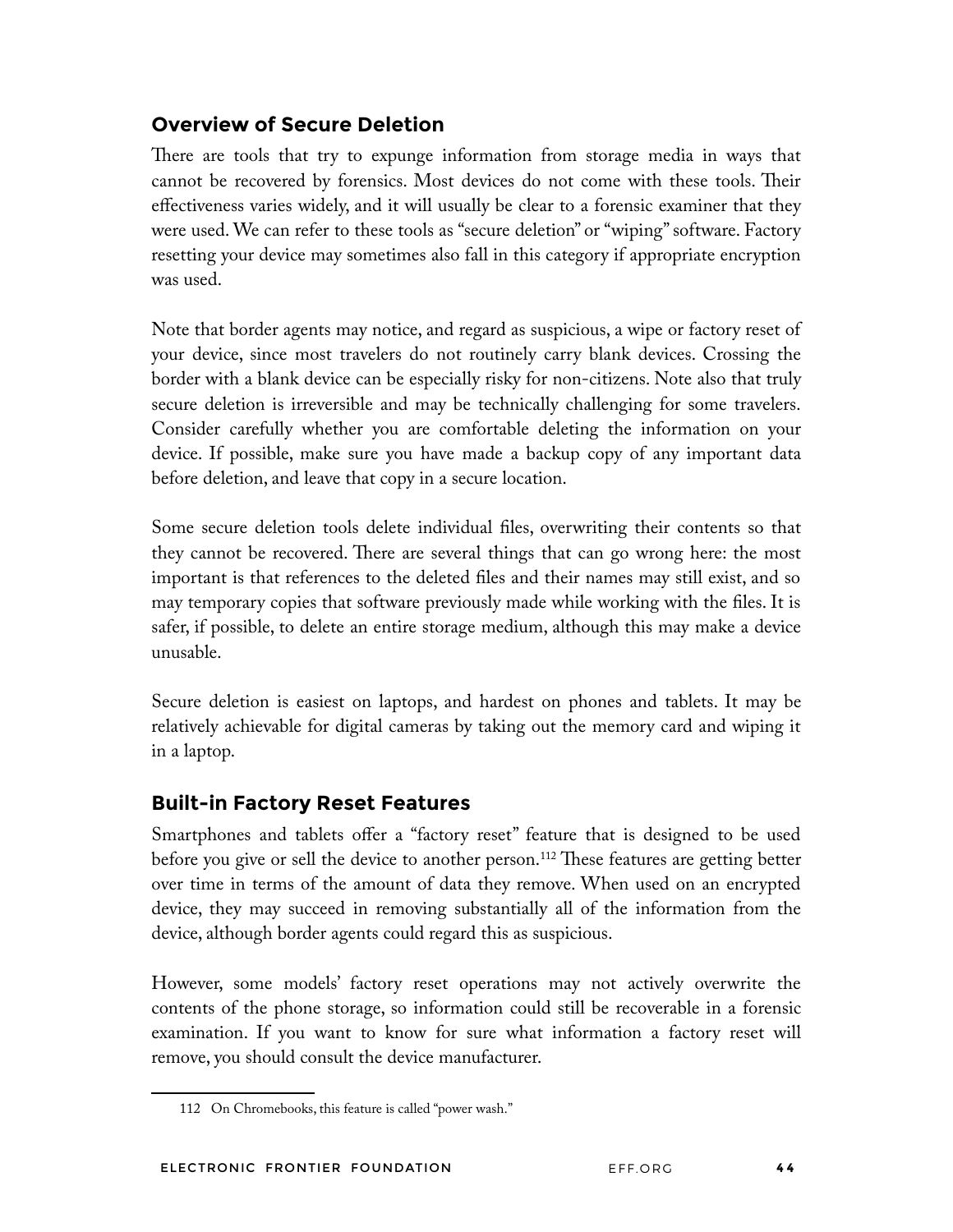Many devices have a removable memory card, like an SD card, which is used to store photos and other information. Factory reset often does not erase the removable memory card, so you should remove and wipe it separately, or swap it out for a new, blank memory card.

If your device offers an account-based cloud sync feature—such as iCloud—you may be able to sync your device before crossing the border, then factory reset it, then reassociate the device with your account and re-sync it after crossing the border. Make sure that the sync includes all of the data that you care about so that you do not lose anything important. However, keep in mind that re-syncing the device may take a long time and require downloading a lot of data, and thus require a reliable broadband Internet connection.

## **Wiping Hard Drives and Removable Media**

A laptop can wipe its own hard drive, or removable storage media like USB drives or SD cards, by overwriting their contents.113 One method of doing this is *formatting* the storage medium, but note that this term is applied to two very different processes: only "low-level formatting" (also called "secure formatting" or "formatting with overwriting") actually erases the hard drive by overwriting data, while "quick format" or "high-level format" does not do so. Formatting tools let you choose between a quick format and a secure overwriting format.

You should already have built-in tools that can already perform a low-level format or wipe a hard drive, or you may download third-party tools to do this. You should refer to the instructions for your operating system for securely wiping the hard drive.

After wiping a hard drive, you may need to reinstall the operating system before you can use the device again.

Again, this technique can be especially risky for non-citizens since it is highly unusual for travelers to carry blank devices with them.

<sup>113</sup> In the past, security guides often suggested that it was necessary to overwrite multiple times (or "passes"). This may be true to some extent for flash media, as described below, but is apparently no longer true for traditional magnetic hard drives. *See* National Institute of Standards and Technology, *NIST Special Publication 800-88, Revision 1*, "Guidelines for Media Sanitization" (Dec. 2014) ("For storage devices containing *magnetic* media, a single overwrite pass with a fxed pattern such as binary zeroes typically hinders recovery of data even if state of the art laboratory techniques are applied to attempt to retrieve the data.").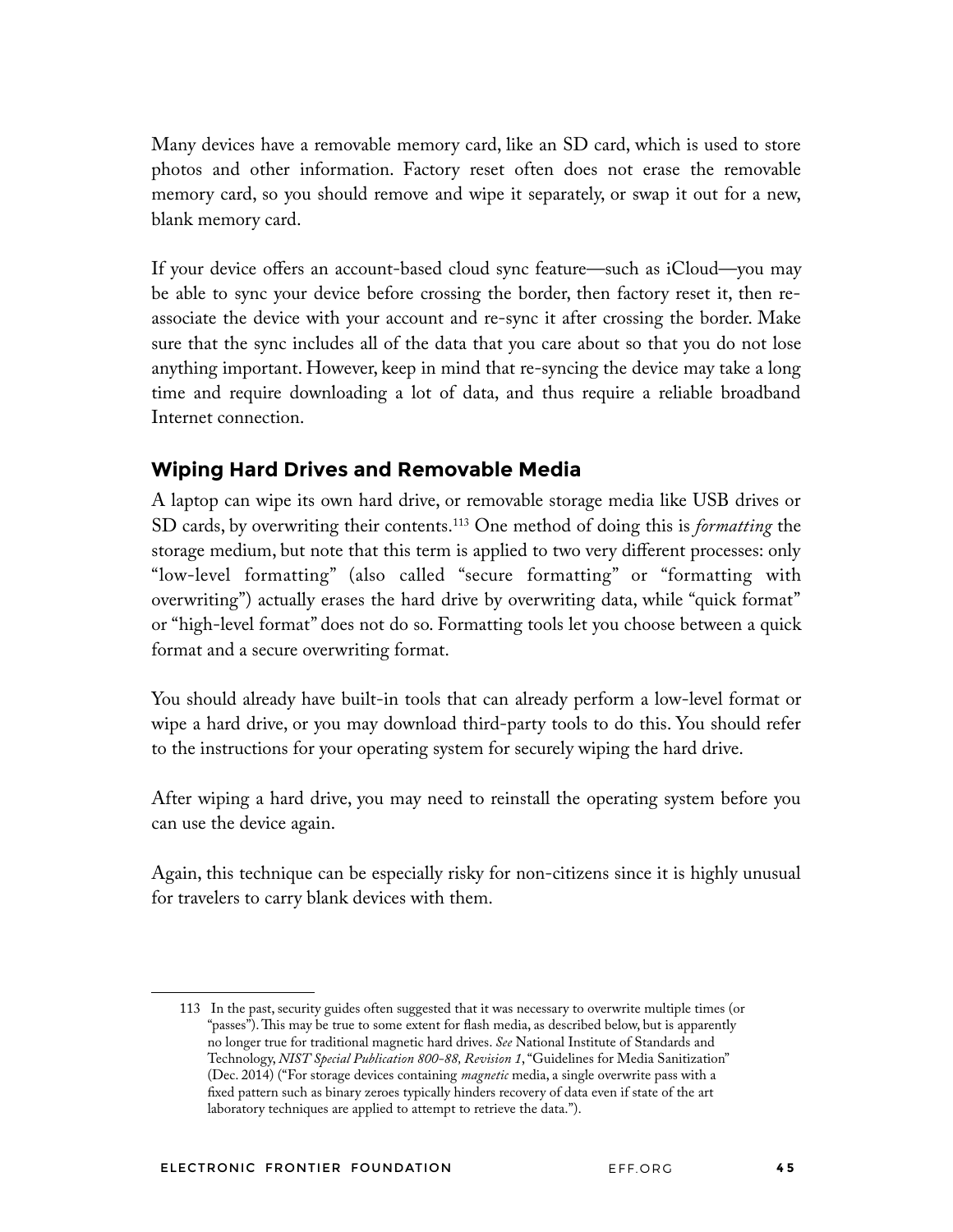### **Individual File Secure Deletion**

For reasons noted above, trying to delete individual fles, even using special secure deletion tools, may not produce the results you expect. Fragments of the fles, or references to them, may still be present elsewhere on your system. Nonetheless, if you want to attempt this, we have described tools for this purpose in articles at:

- https://ssd.eff.org/en/module/how-delete-your-data-securely-linux
- https://ssd.eff.org/en/module/how-delete-your-data-securely-mac-os-x
- https://ssd.eff.org/en/module/how-delete-your-data-securely-windows

## **Clearing Free Space**

If your operating system has a "clear free space" feature, you can use it to make it harder to recover deleted fles. References to those fles may still exist elsewhere on your computer, and it will be clear to a forensic examiner that you chose to clear the free space. Microsoft Windows includes a program called "Cipher" that can do this.114 Third-party software like BleachBit is also available for this purpose. BleachBit can also be used to attempt to remove some individual programs' history, like web browser history, thumbnails, and recent document history, but we emphasize that this approach is imperfect.<sup>115</sup>

## **Flash Media**

Some kinds of storage media based on flash memory technology have special issues<sup>116</sup> related to forensics and data recovery. These include SD cards, other memory cards used in cameras and mobile phones, USB fash drives, and some laptop solid-state drives (SSDs). If you are concerned about it, consider overwriting fash memory devices multiple times, not carrying them across the border, or consulting an expert on storage technology or computer forensics.

<sup>114</sup> Typically, it's run with the command line CIPHER /W C:\ from a Windows command prompt.

<sup>115</sup> *See* https://www.bleachbit.org/.

<sup>116</sup> Because of a technology called w*ear leveling*, overwriting may not reliably delete these kinds of storage media in full. This technology tries to spread out where things are stored to prevent any one part of the storage medium from being used more than another part. Researchers have shown that even after the entire device has been overwritten, wear leveling may leave a small, random portion of the data on such media, and such data is recoverable. This forensic technique may require physically taking the storage medium itself apart, and does not appear to be in common use.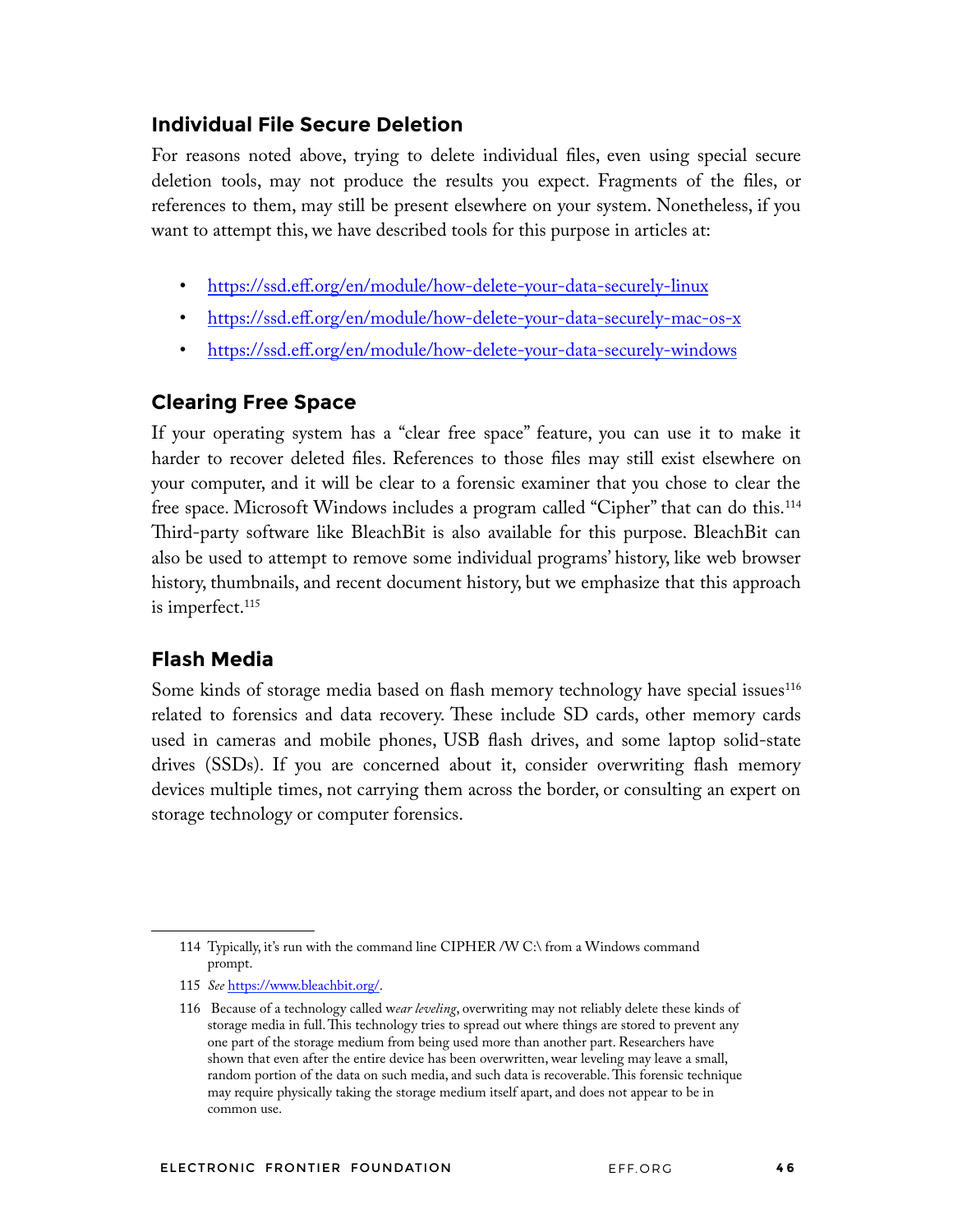## **Encryption and Secure Deletion**

Full-disk or full-device encryption can make secure deletion easier and more effective because wiping the only copy of the decryption keys should make the rest of the information on the device unreadable as a whole. This appears to be part of the functionality of a factory reset on iOS devices or a power wash on Chromebooks, which in turn means these devices can more easily and effectively be purged of their contents than other devices.

Whether or not a device has been wiped, full-device encryption can hinder or entirely prevent forensic analysis of its contents, if it is used correctly in accordance with other precautions, powering the device off, using a long and hard-to-guess passphrase, and not storing a copy of the passphrase somewhere where the examiner can later get a hold of it.

# **Cloud Storage**

We are often reluctant to suggest storing data with online cloud services, because U.S. legal protections for cloud data can be less than the protection for data stored on your personal device. But in the border search context, the situation may be temporarily reversed: information that you have stored online may be more protected than information on a device you are carrying with you—because you are not carrying it across the border.

There are many options for storing information online, including several device makers' own cloud services. Some users may already be familiar with Microsoft OneDrive, Apple iCloud, and Google Drive, which are conveniently integrated with Windows, macOS, iOS, Android, and Chromebook devices. There are also many third-party options. Wikipedia offers comparisons of these services based on many factors:

- https://en.wikipedia.org/wiki/Comparison\_of\_online\_backup\_services
- https://en.wikipedia.org/wiki/Comparison\_of\_file\_hosting\_services

## **The Role of Cloud Storage in a Border Data Protection Strategy**

Cloud storage is useful as a means to back up your data to prevent against data loss in case your device is seized, lost, or stolen. It can also be useful as part of a strategy for shifting data online so that it is not present on your computer while you are crossing the border.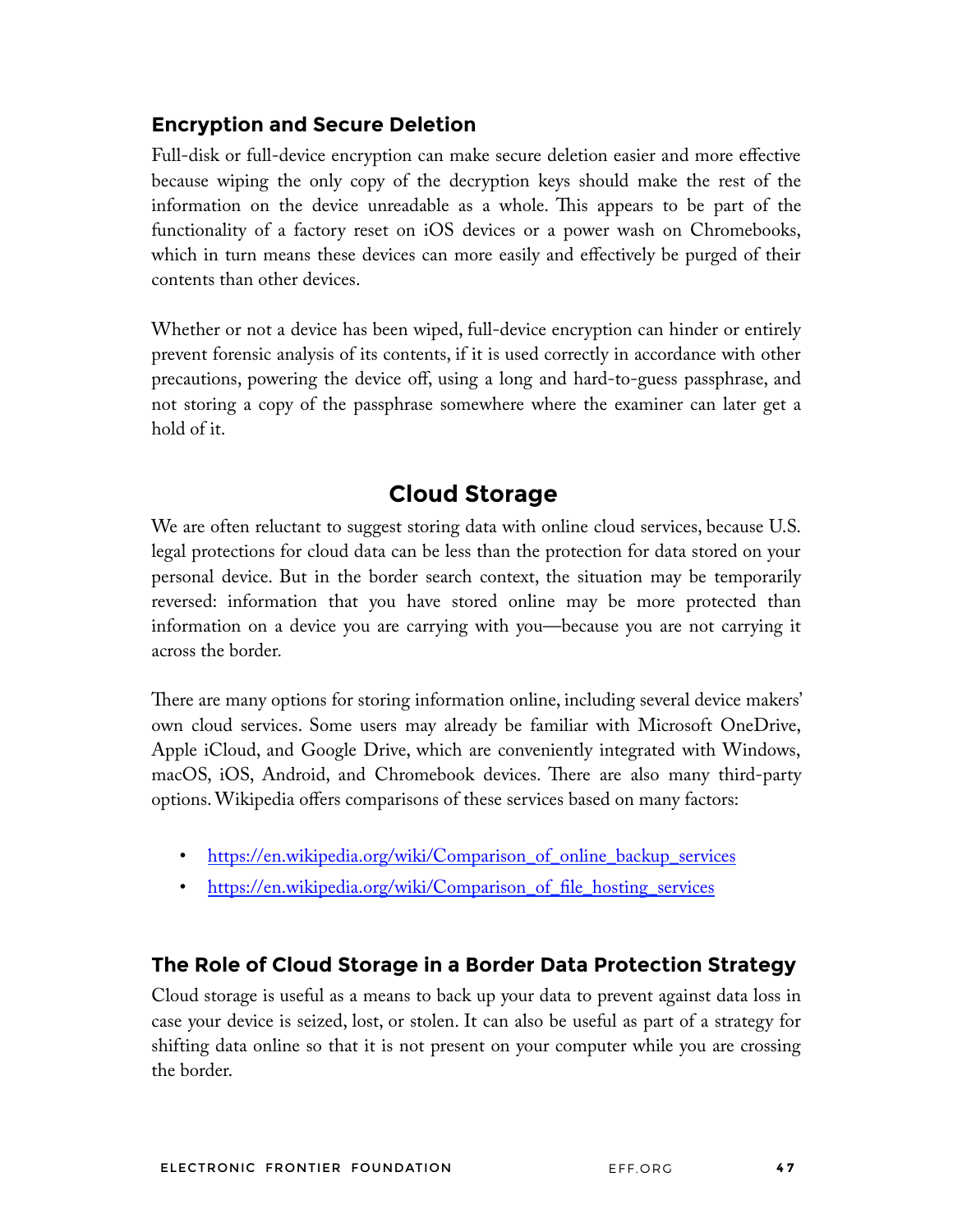It may also be feasible to store data online-only rather than keeping it on your computer at all. This is a default behavior for many purposes on Chromebooks, which is why many use them for travel.

## **Forensics**

If you move data that was originally stored on your device to a cloud service, and attempt to delete that data from your device, you may not effectively delete it from your device. If your device is seized and subject to some forms of forensic examination, it may reveal some of the information that was previously stored.

## **Risks Associated with Cloud Storage**

Cloud data is potentially accessible to governments (which can try to access it with a subpoena, warrant, or other legal process) and hackers (who can try to break into the cloud provider's systems). In the border search context you may—unusually—have stronger legal protections for data that is stored elsewhere, so it may be especially appealing to store some data online instead of on your device.

Most cloud services encrypt the data traveling between your computer and theirs, but then store it unencrypted, so they can read it and know what you are storing. A minority of cloud storage services, such as SpiderOak, offer *client-side encryption* where data is encrypted on your device before you upload it, so that the service cannot read the contents of your data. This is occasionally called "zero knowledge" in the industry. This is a great way to mitigate the risk that the storage provider will disclose your data to someone else. As with other applications of encryption, if you forget your password, the data will be permanently lost and no one can recover it.

The Wikipedia comparison charts above indicate whether or not data stored with each provider can be encrypted client-side before uploading.

## **Personal Cloud Storage**

If you do not want to entrust your data to others in order to get the benefts of cloud storage, you can also host your own cloud storage with a server in a colocation facility, for example, using self-hosted cloud storage tools. As of this writing, one popular solution for this purpose is OwnCloud.

Some network-attached storage (NAS) appliances let you set up a password-protected web interface to upload, download, or synchronize fles and folders over the Internet. If you have a fast, reliable broadband Internet connection at home and your Internet service provider does not block it, you could then have your own Internet-accessible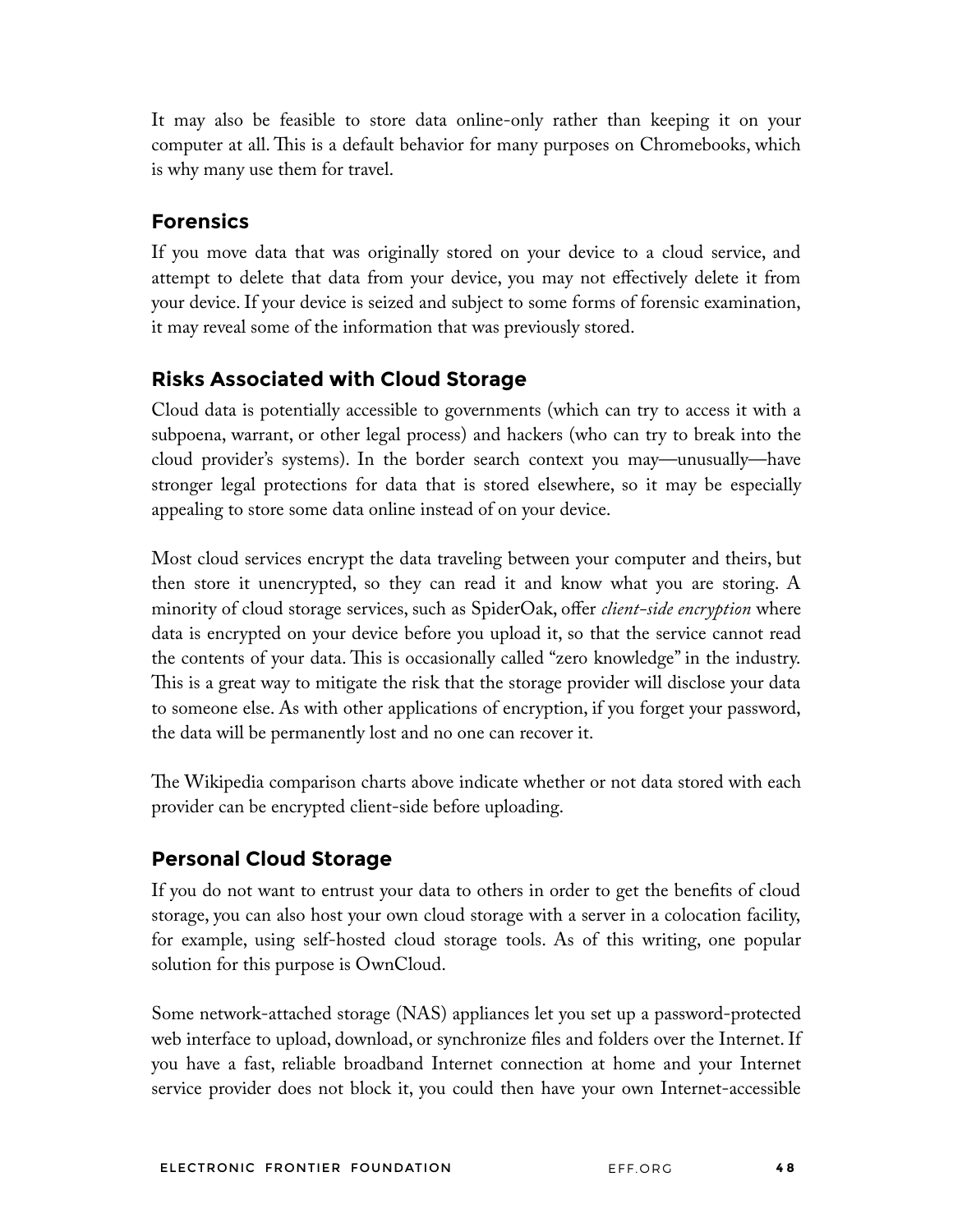storage facility served from your own home. Some ISPs forbid home servers in their terms of service, so you may want to check to be sure.<sup>117</sup>

We strongly recommend using HTTPS encryption with either of these approaches to ensure network operators or other people on a wi-fi network cannot intercept your files and passwords.

Although a service that you host yourself offers a high degree of control and legal protection, it may be much more vulnerable to hacking compared to commercial cloud services because you will not beneft from a professional security team testing, monitoring, and upgrading it.

# **More Elaborate Data Minimization Ideas**

Travelers with special needs or resources may be able to work out other approaches that reduce what they carry over the border. For example, an employer's IT department may be able to set up a cloud storage or backup system that limits access to some encrypted information under certain circumstances, or that installs a different version of an employee's computing environment for travel.

For personal travel, you may be able to physically remove the hard drive from your laptop before your trip, and purchase a separate laptop hard drive for travel purposes onto which you install a fresh operating system. Then you can swap hard drives before and after your trip and pick up where you left off when you get back home.

<sup>117</sup> *See* https://www.eff.org/deeplinks/2013/08/google-fber-continues-awful-isp-traditionbanning-servers .